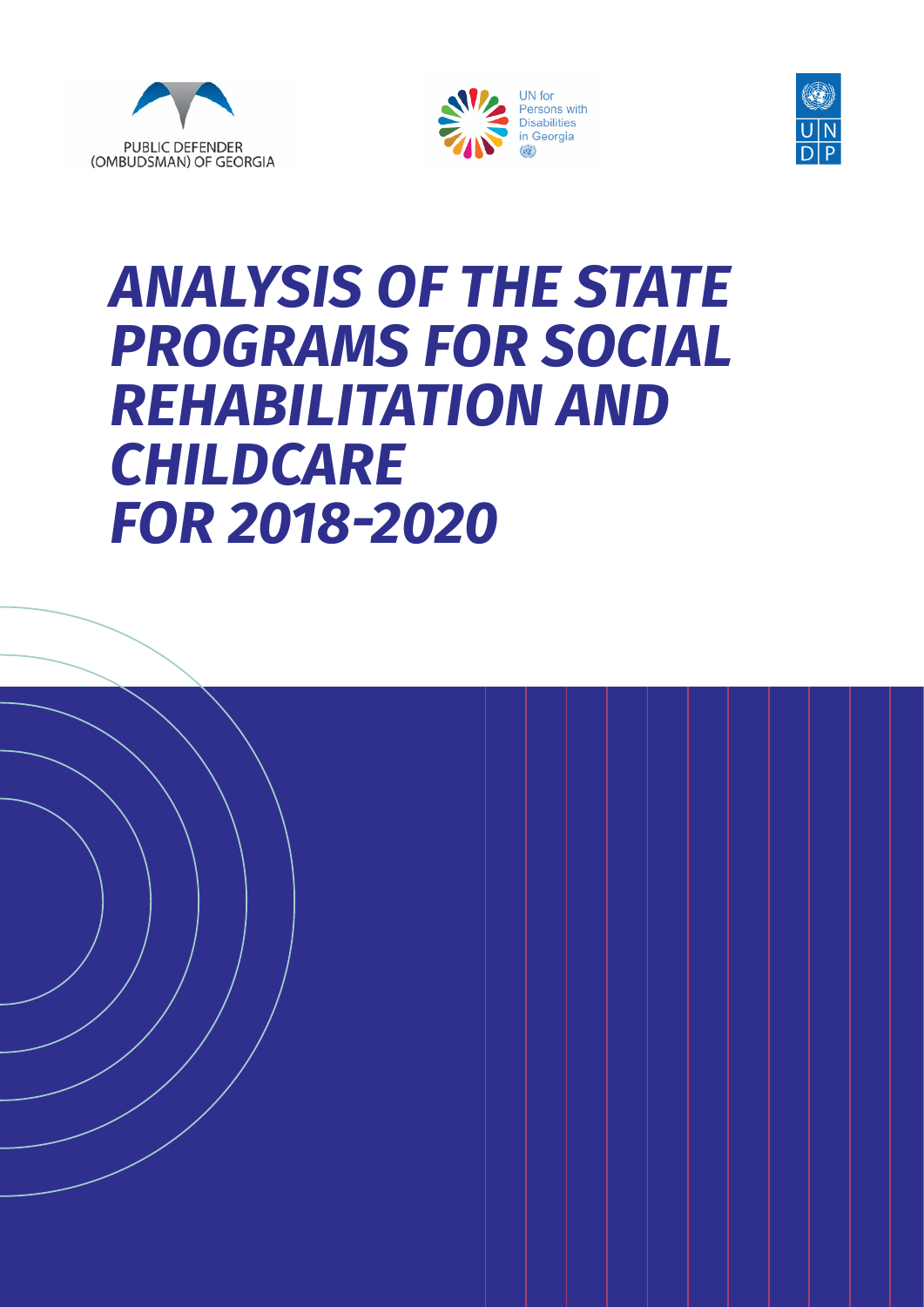# *Analysis of the state programs for social rehabilitation and childcare for 2018-2020*

2021

The report was prepared by the Office of the Public Defender of Georgia with the support of the United Nations Development Programme (UNDP) and the Joint SDG Fund. The views expressed in this publication belong to the author and do not necessarily reflect the views of the United Nations Development Programme (UNDP) and the Joint SDG Fund.

**Author of the Study: Gia kakachia**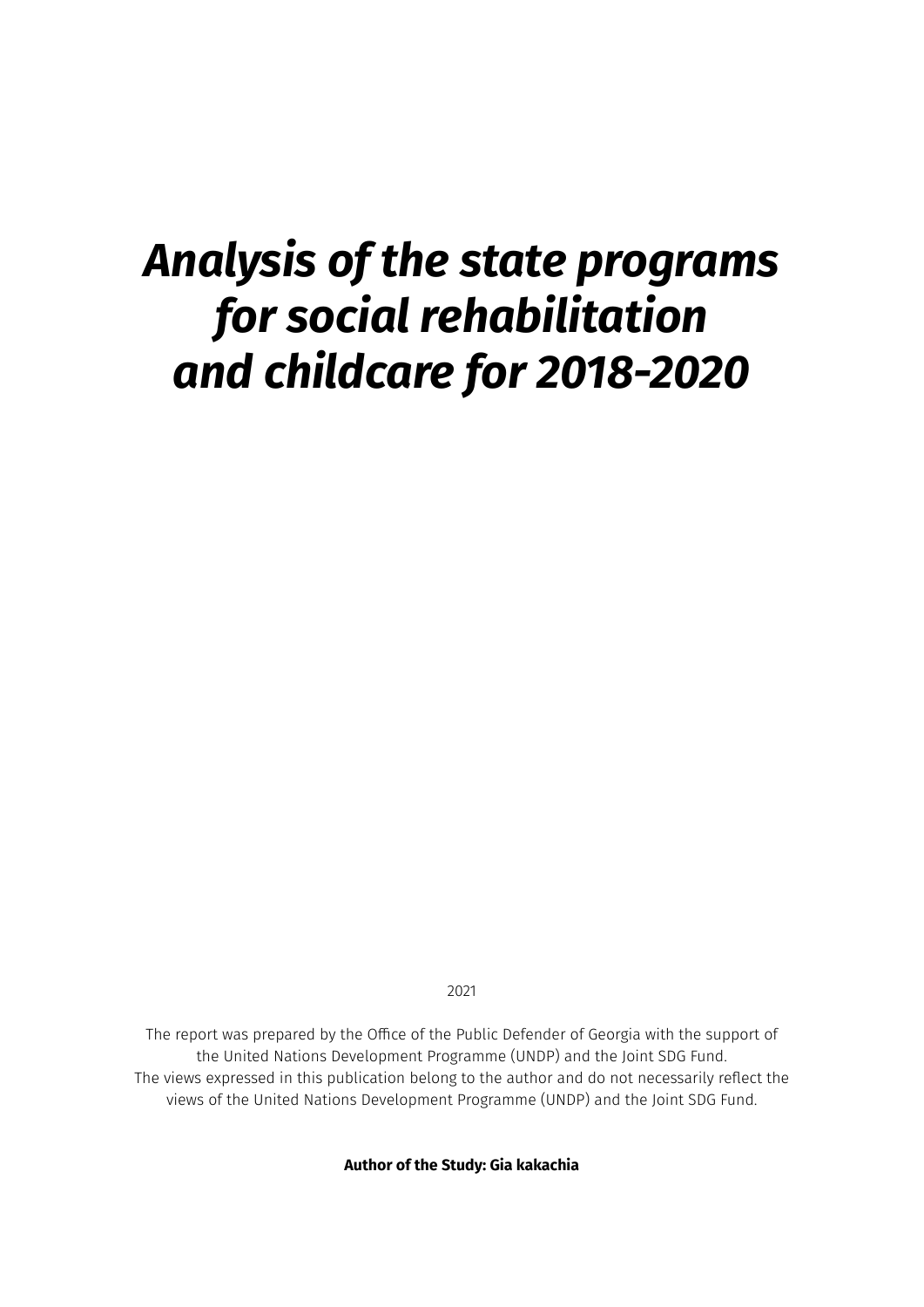# *Content*

| 3. Provision of services in day care centers for persons with disabilities   |  |
|------------------------------------------------------------------------------|--|
|                                                                              |  |
| 4.1 Providing wheelchairs and promoting the employment of people with        |  |
|                                                                              |  |
|                                                                              |  |
|                                                                              |  |
|                                                                              |  |
| 5. Promoting communication of deaf people and smartphones for people with    |  |
|                                                                              |  |
| 6. Foster care and small family type homes for children with disabilities 37 |  |
|                                                                              |  |
|                                                                              |  |
|                                                                              |  |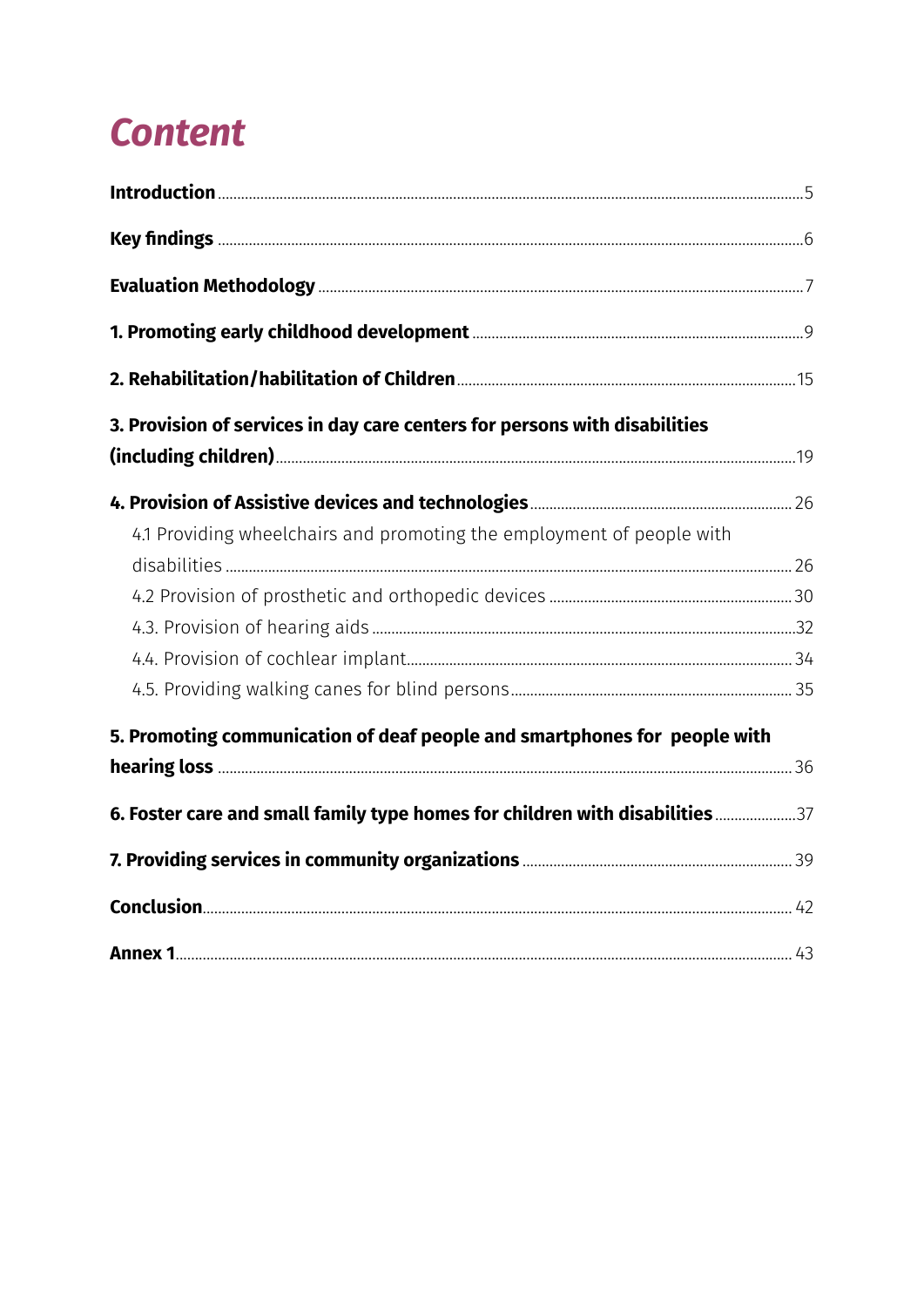# <span id="page-3-0"></span>*Introduction*

"The State Program for Social Rehabilitation and Child Care" (Hereinafter the "State Program" or "Program") is approved annually by the ordinance of the Government of Georgia and covers rehabilitation and other services aimed at social inclusion of persons/children with disabilities in the country. Among them are services that have been around since 2000 and/or were later developed as a result of advocacy by members of the community of persons with disabilities (eg. early development services and family-type services supporting the independent living).

The services provided by the above-mentioned State Program are financed from the state budget.

It should be noted that the disability status is not mandatory for a child to engage in certain subprograms - the beneficiary of the specific supprogram can be a minor, the need for which is confirmed by medical documentation.

This report was prepared by an independent expert of social area, Giorgi Kakachia. It analyzes the state programs of social rehabilitation and childcare for the period of 2018-2020 and reflects the main challenges faced by persons/children with disabilities in the service delivery process.

While working on this report, the Government of Georgia approved the 2021 state program. Accordingly, in the document we will discuss the changes related to the content of the current year's program as well.

It should be from the beginning, that the services provided by the state program have not changed substantially over the years. Only in few cases, new services have been created and implemented based on the needs of persons with disabilities. The problematic issue is the geographical coverage of the services, as well as the waiting lines of potencial beneficiaries. Program planning is not based on the needs analysis and statistical data.

As for the funding, the budget of the state program has been increased significantly in the last decade, although this has not been reflected on the quality of the services. The number of persons/children with disabilities involved in it has not increased significantly either.

Even though the Government has been monitoring the individual sub-programs to the certain extent, their components are not sistematically evaluated, deficiencies are not detected and relevant analysis is not carried out!

The purpose of the present study is to evaluate all the key challenges, which have been identified in the planning-development, implementation and supervision of the services for person/children with disabilities; further, to elaborate relevant recommendations for dealing with the challenges.

<sup>1.</sup> The function of the LEPL Agency of State Care and assistance for the (Statutory) Victims of Human Trafficking is mainly limited to the issuance of vouchers and the formal procedure for including beneficiaries in the program, therefore oversight is weak.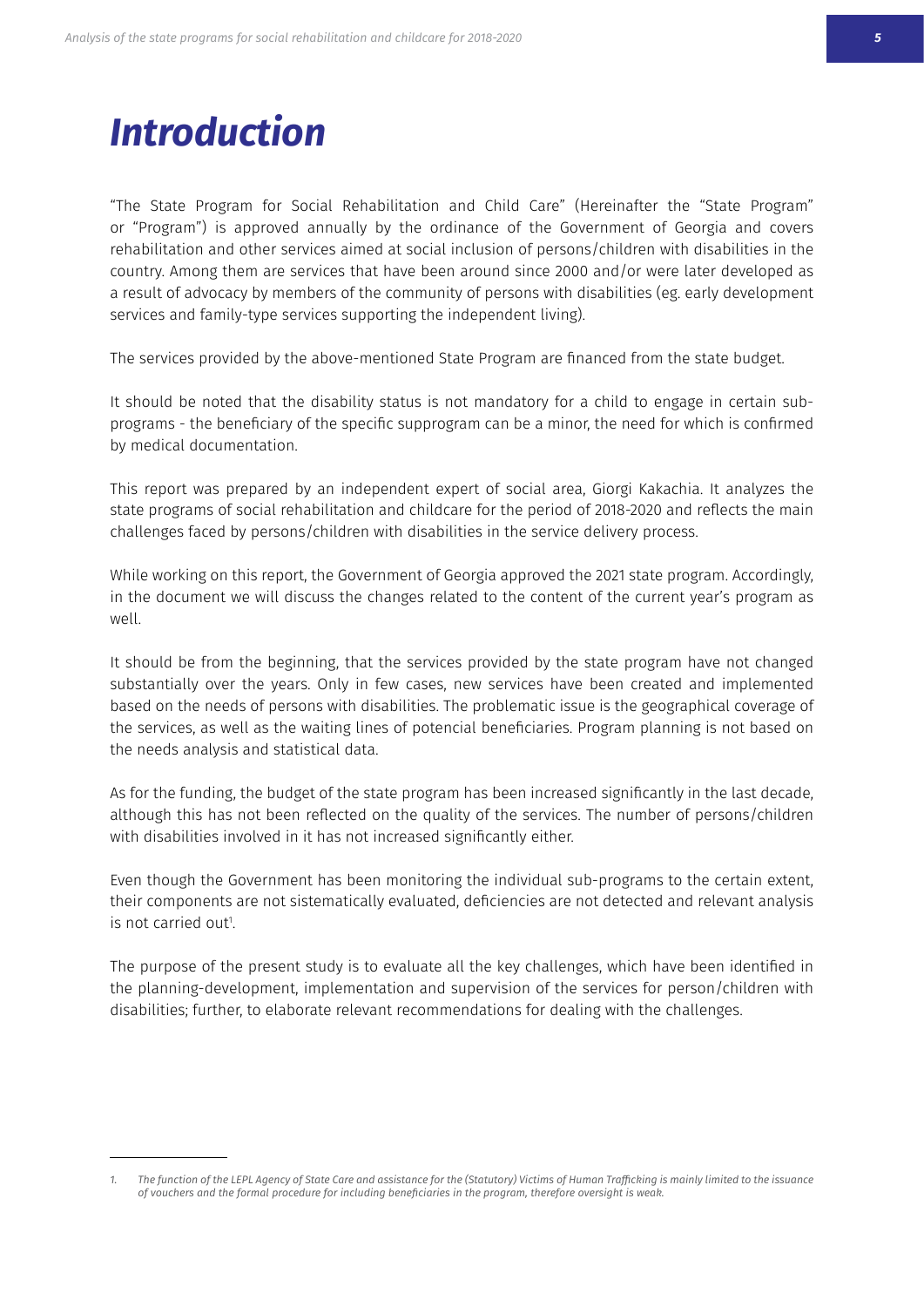## <span id="page-4-0"></span>**Key findings**

- The analysis of the state program of social rehabilitation and childcare for the period of 2018-2020 revealed that most of the services do not have relevant standards<sup>2</sup>. This is a serious challenge both in terms of evaluating sub-program performance and in terms of systemic monitoring. Government oversight on the implementation of separate components (services) covers only the review of program documentation and the control of financial reporting.
- The low awareness about the program of both, parents and child development specialists (teacher/educator, psychologist, pediatrician and other medical staff) is aanother problematic issue
- The lack of normative documents regulating the financial calculation of specific services: when considering the increase and maintenance of program funding, represents an obsticle. It has been subject of disputes between service providers and the Government for years, because the process is not based on objective criteria.
- Although the state program should be covering the needs of all persons/children with disabilities throughout the country, the services are not provided to all of them according to the place of residence. In particular, the service envisaged by the program is provided and financed only in those municipalities where service providers are registered in accordance with the existing regulations.
- Most of the services are available only in Tbilisi (at best in several large cities of the country). Consequently, persons with disabilities and their families incur additional financial costs necessary to travel and live in another geographical area in order for a person/child with a disability to have an access to vital services.
- Government representatives often refer to the lack of financial resources of the state program, while every year there are unspent amounts left in the program budget. However, due to the various subjective or objective reasons, persons expecting the services are not involved on a timely manner in the majority of the sub-programs.
- The activities envisaged by the program do not include measures for the creation and development of services, as the Government does not pay a proper attention to this issue.

<sup>2.</sup> The standard is not designed for the sub-programs of rehabilitation-habilitation, assistive devices and communication for deaf individuals. Services for small family-type homes and foster care for children with disabilities are regulated by a general standard where the needs of *Ƈǥǰȓƒɰƥȫ-ˏǰʍǥ-ƒǰʀřŽǰȓǰʍǰƥʀ-řɰƥ-ȫȻʍ-ƒƥʀƇɰǰŽƥƒ-ǰȫ-ƒƥʍřǰȓʀ*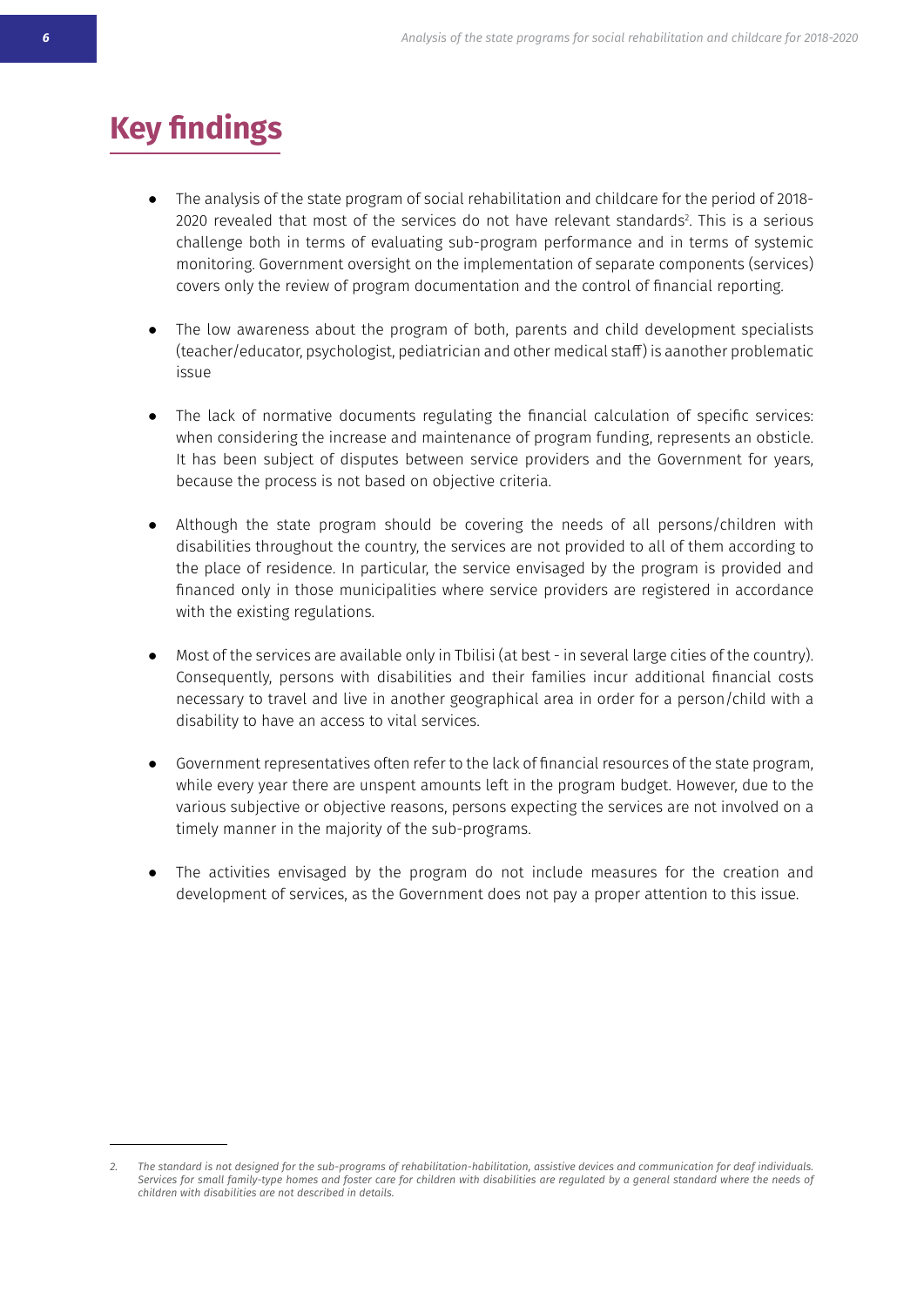### <span id="page-5-0"></span>*Evaluation Methodology*

The analysis of the state social program was prepared based on the evaluation of the sub-programs of the last three years (2018-2020) provided by the "State program for social rehabilitation and childcare". In this process, various normative acts issued by the Government of Georgia and the Ministry of Internally Displaced Persons from the Occupied Territories, Labor, Health and Social Affairs Of Georgia (hereinafter the "Ministry") were studied", which are directly related to the implementation of the state program, the involvement of target groups and its funding. For the purposes of the report, information on program implementation and statistical data was requested from relevant public agencies.

Focus groups were conducted while working on the report, including six with representatives of service provider organizations (heads and specialists)§ and two - with parents of children engaged in the program<sup>6</sup>. Individual interviews were conducted with individual service providers<sup>7</sup>, and in-depth interviews were conducted with child care service providers<sup>8</sup>.

During the analysis of the sub-programs, there was a constant communication on various issues with the representatives of the Ministry, as well as the LEPL Agency for State Care and Assistance for the (statutory) Victims of Human Trafficking.

#### The following sub-programs are analyzed in the present evaluation:

- 1. Promoting early childhood development;
- 2. Rehabilitation/habilitation of children;
- 3. Provision of persons with disabilities (including children) with the services in day care centers;
- 4. Provision of assistive devices (wheelchairs, prosthetic and orthopedic devices, hearing aids equipment, smartphones for the people with hearing loss, canes and walking frames for the blind people);
- 5. Promoting communication of people with hearing loss;
- 6. Alternative day and night care services for children with disabilities (foster care and small family type homes);
- 7. Provision of services in community organizations (for the older persons and people with disabilities), as well as family-type services for persons with disabilities.

*<sup>3.</sup> State programs for social rehabilitation and child care for 2018-2020. Documents are available at: <https://bit.ly/3xW82hT>; https://bit. ly/2Uw54C5;* <https://bit.ly/3qw47FV>.

<sup>4.</sup> Law of Georgia on Social Assistance. The document is available on the webpage: https://bit.ly/3qHFoyJ [Last visited 28.06.2021] Ordinance N22 of the Government of Georgia of January 27, 2010 on approving the rules and conditions for financing (co-financing) the placement of a person in a specialized institution. The document is available on the webpage: <https://bit.ly/3xSrGuW> [Last viewed  $28.06.2021$ 

Order N52/n of the Minister of Labor, Health and Social Affairs of Georgia of 26 February 2010 on the placement of a person in a specialized institution and approval of the rules and conditions for their removal from that institution. The document is available on the webpage: *ཎǥʍʍɦʀຑຑŽǰʍȓ˘ຑිǥාූDȍཌྷ-ຠřʀʍ-ˋǰʀǰʍƥƒ-ෑාෑාෑැມ*

<sup>5.</sup> With representatives of 8 early development services, 14 day center for people/children with disabilities and 3 rehabilitation/habilitation *institutions.*

<sup>6. 21</sup> parents - from early development, 9 parents - from rehabilitation/habilitation and 8 parents - from support programs..

<sup>7. 1 -</sup> with prosthetic/orthopedic equipment, 1 - with hearing aid equipment, 1 - with wheelchairs, 1 - with community service and 1 - with deaf *communication service providers.*

*<sup>8.</sup>* 2 - with a foster parent and 2 - with a small family type houses.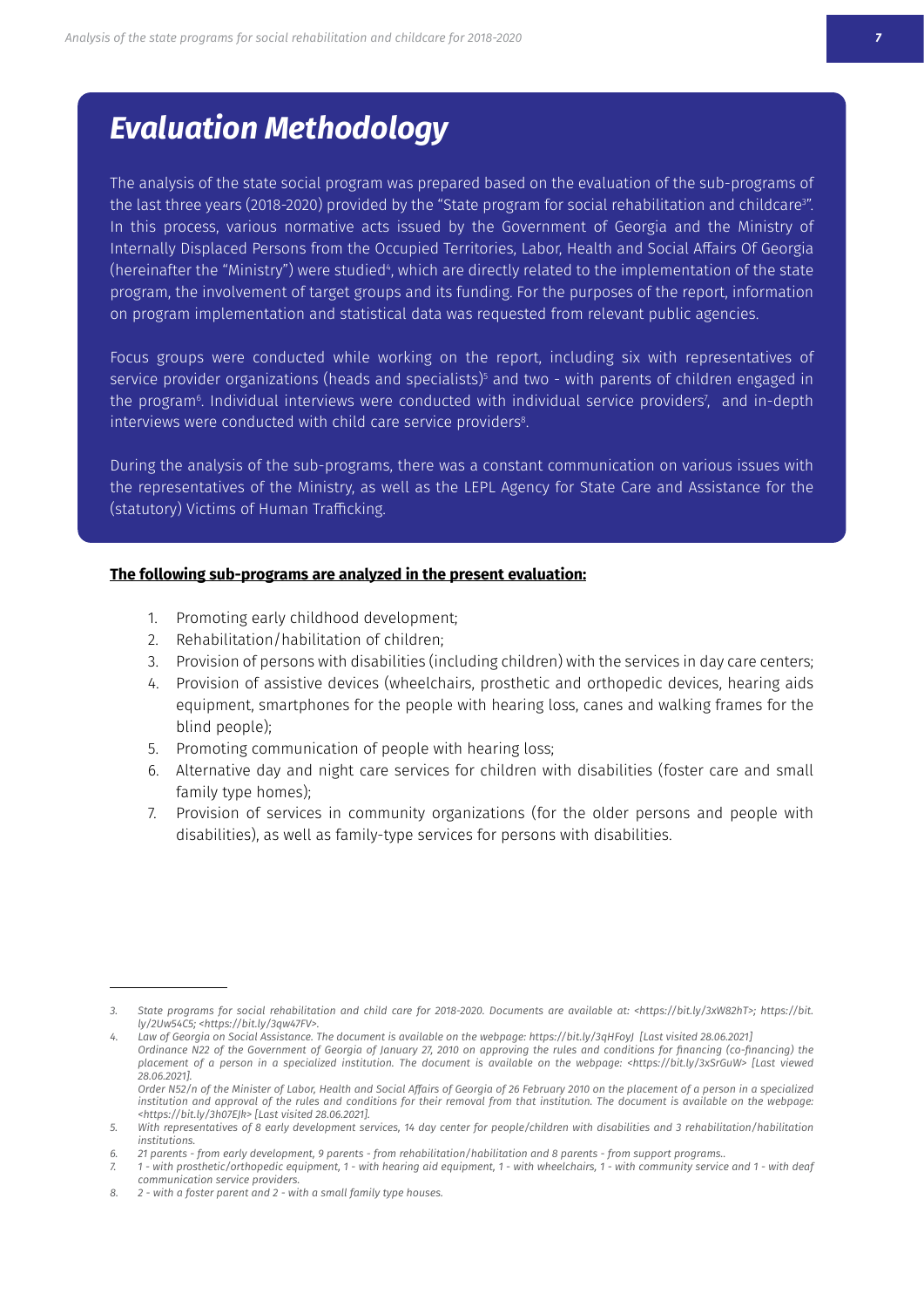#### **Table 1**

State Program for Social Rehabilitation and Child Care (2018-2020)

| Year | <b>Amount allocated</b><br>by the program<br>(GEL) | <b>Actual expenditure</b><br>(GEL) | <b>Program "econo-</b><br>my" (GEL) |
|------|----------------------------------------------------|------------------------------------|-------------------------------------|
| 2018 | 28 100 000                                         | 26 500 800                         | 1599 200                            |
| 2019 | 35 890 000                                         | 31 792 600                         | 4 097 400                           |
| 2020 | 37 400 000                                         | 32 487 400                         | 4 912 632                           |
| 2021 | 40 000 000                                         |                                    |                                     |

As can be seen from the above table, the program performance rates have been declining over the last three years and the amount of unspent funds (so-called "economy") has increased dramatically. This is while the state provides only a minimal package of services and the development of new services for persons/children with disabilities and their geographical coverage is a major problem. Incomplete statistical data on persons with disabilities, lack of electronic databases of beneficiaries engaged in the state program and bureaucratic mechanisms for enrollment as well as exclusion from sub programs are frequent reasons for the low rate of program implementation. In the recent years - restrictions caused by the pandemic has affected the process.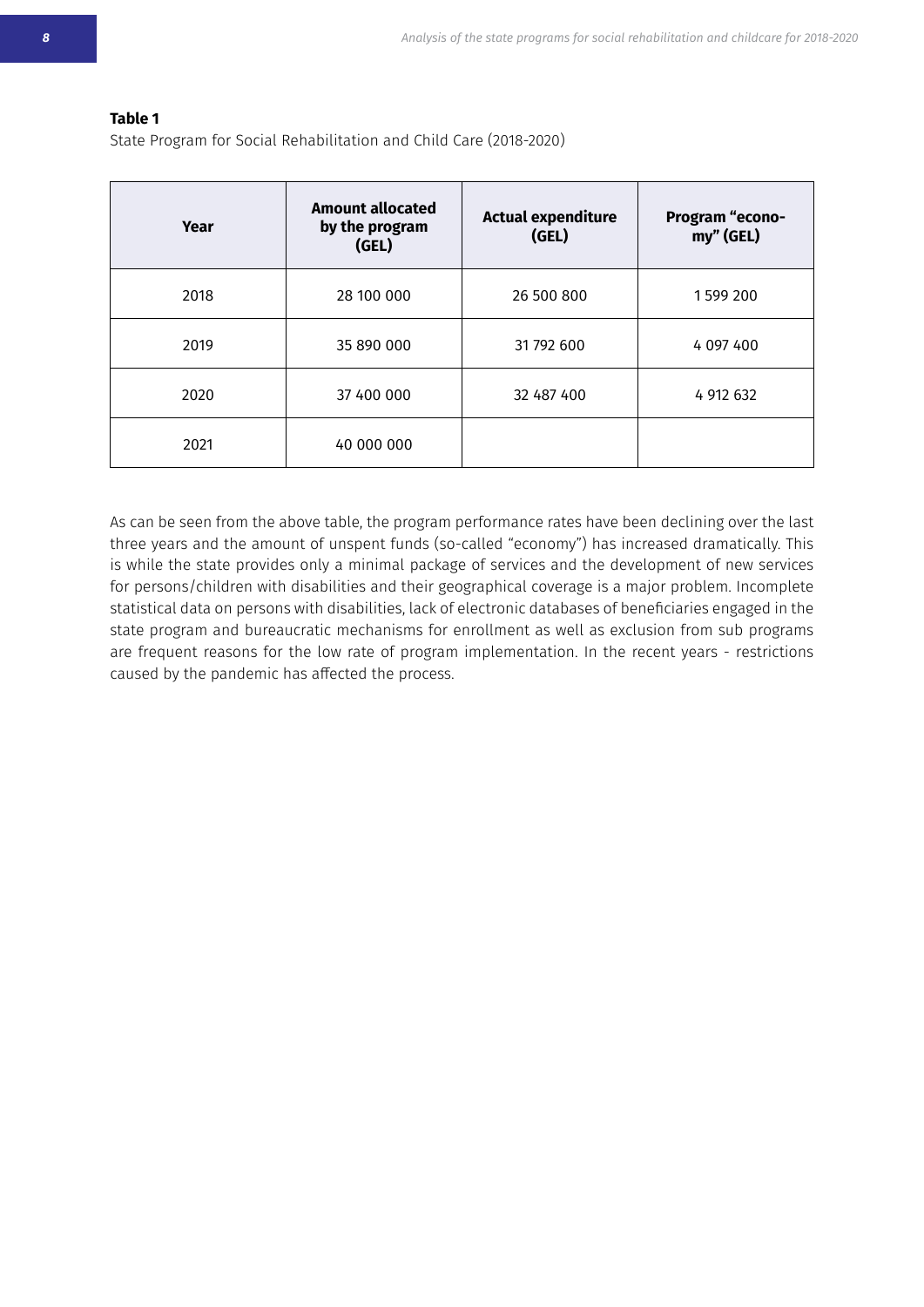# <span id="page-7-0"></span>*1. Promoting early childhood development*

**The goal of the sub-program is** "Strengthening children and families, prevention of development of disability and abandonment". The Objective of the sub-program is to "stimulate the development of children with disabilities, witt developmental disorder or those at such risk, by provision of early intervention services, promoting inclusion in pre-school or general education programs or alternative services, and promoting social integration".

**The target group of the sub-program** are 0-7 years old children with the signs of developmental delays (issues connected to the gross and fine motor skills, communication and speech, social-emotional and cognitive development and adaptive behavior).

**The activities under the sub-program** are: preparation of individual plans tailored to the child and family for the development of the child's cognitive, motor, social, emotional, intellectual, self-care and communication skills; as well as strengthening the skills of parents in the following areas: child care, hygiene, nutrition, sleep, play and other routine activities, positive parenting (mutual interaction, formation of bonding, emotional regulation of parent and child), promoting holistic development of the child.

#### **Information on the program implementation**

In recent years, the budget of the sub-program and the number of children beneficiaries are increasing constantly<sup>9</sup>. However, as it is shown in the Table N2, despite the increase in funding, program expenditure has increased slightly, and in 2020, it was even lower than of the previous year. This was caused by two factors:

- 1. The program implementing agency was changed, which delayed the engagemenr in the program:
- 2. The complete implementation of the program was affected by the restrictions imposed due to Covid-19

<sup>9.</sup> Statistical information and reports on implementation here as well as afterwards are based on the information provided by the LEPL Agency for State Care and Assistance for the (statutory) Victims of Human Trafficking (letter N07/99-13.01.2021. Registration date in the Public *Defender's Office N242/21-13.01.2021).*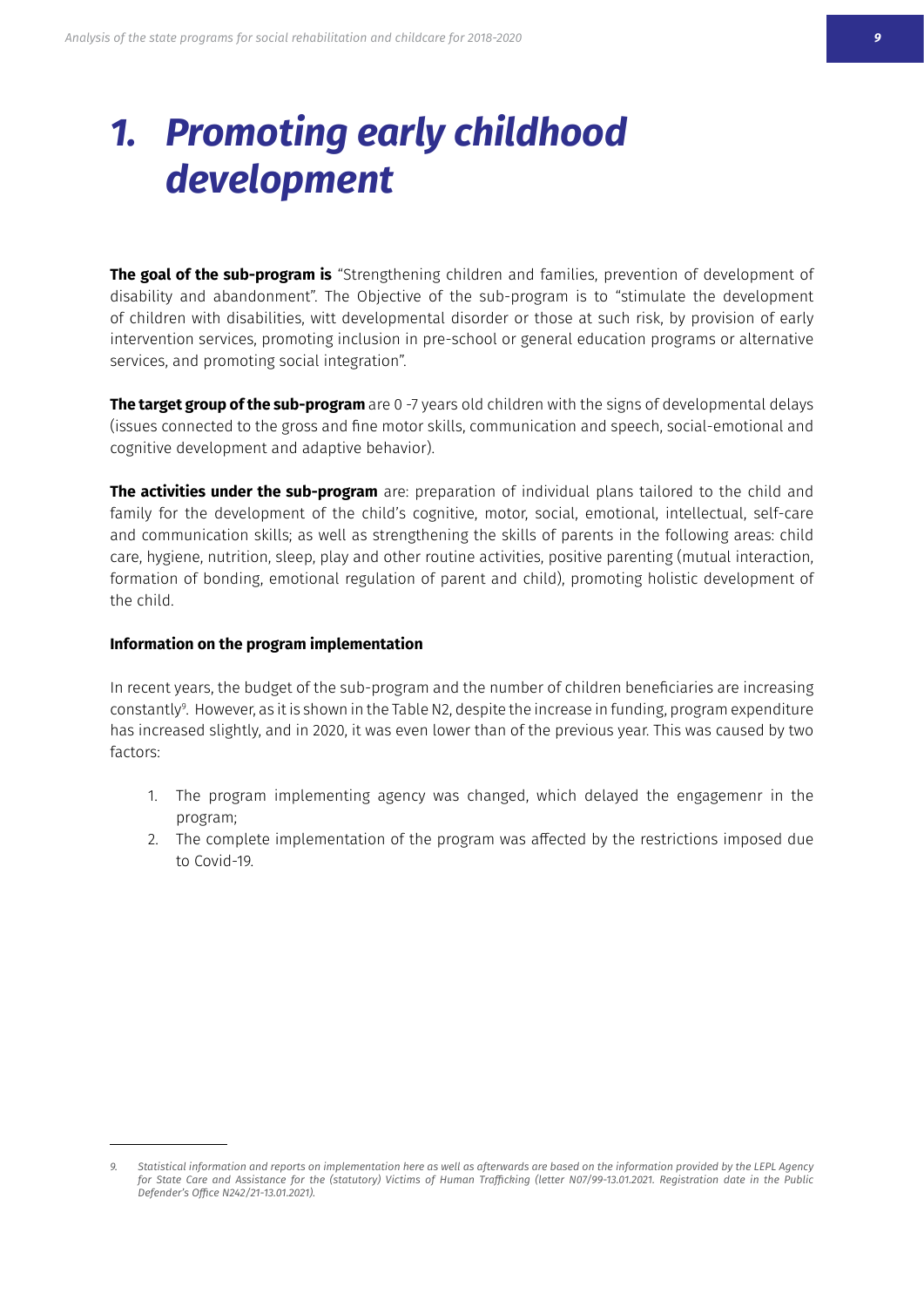



### **Early Development Subprogram Plan / Implementation in 2018-2021**

Since 2018, the number of specialist visits and geographical coverage of the sub-program has been increasing every year. If in 2019 the early development sub-program was being implemented in only five municipalities (Tbilisi, Akhaltsikhe, Gori, Borjomi, Marneuli), by 2020 it covered 19 more municipalities. Still, this means that the sub-program does not cover even a third of the country's regions. Besides, funding for the sub-program has increased slightly<sup>10</sup>. Table N3 clearly shows how the planned number of beneficiaries of the sub-program is increasing by years, which is significantly higher than the number of children actually engaged. This is primarily due to the lack of electronic databases of beneficiaries, the lack of service providers and bureaucratic mechanisms<sup>11</sup>.

As of December 2020, the Government had registered 37 organizations providing early development sub-program service, 13 of which operate in Tbilisi and the rest in 16 municipalities.

In May 2020, the Ministry approved minimum standards for early childhood intervention service<sup>12</sup>, which is mandatory for all providers participating in the state program.

<sup>10.</sup> The cost of 1 visit in 2018 was 18.5 GEL, and from 2019 - 19 GEL. In addition, a professional supervision component (1 hour per month) was added to the sub-program in 2020 at a cost of 20 GEL; however, after the service switched to remote mode, this component was no longer *funded.*

*ngain.* This includes barriers to document collection, submission, review, decision making.

<sup>12.</sup> Order of the Minister of Internally Displaced Persons from the Occupied Territories, Labor, Health and Social Affairs of May 11, 2020 "on the *Approval of the Minimum Standards for Early Intervention Services for Children".*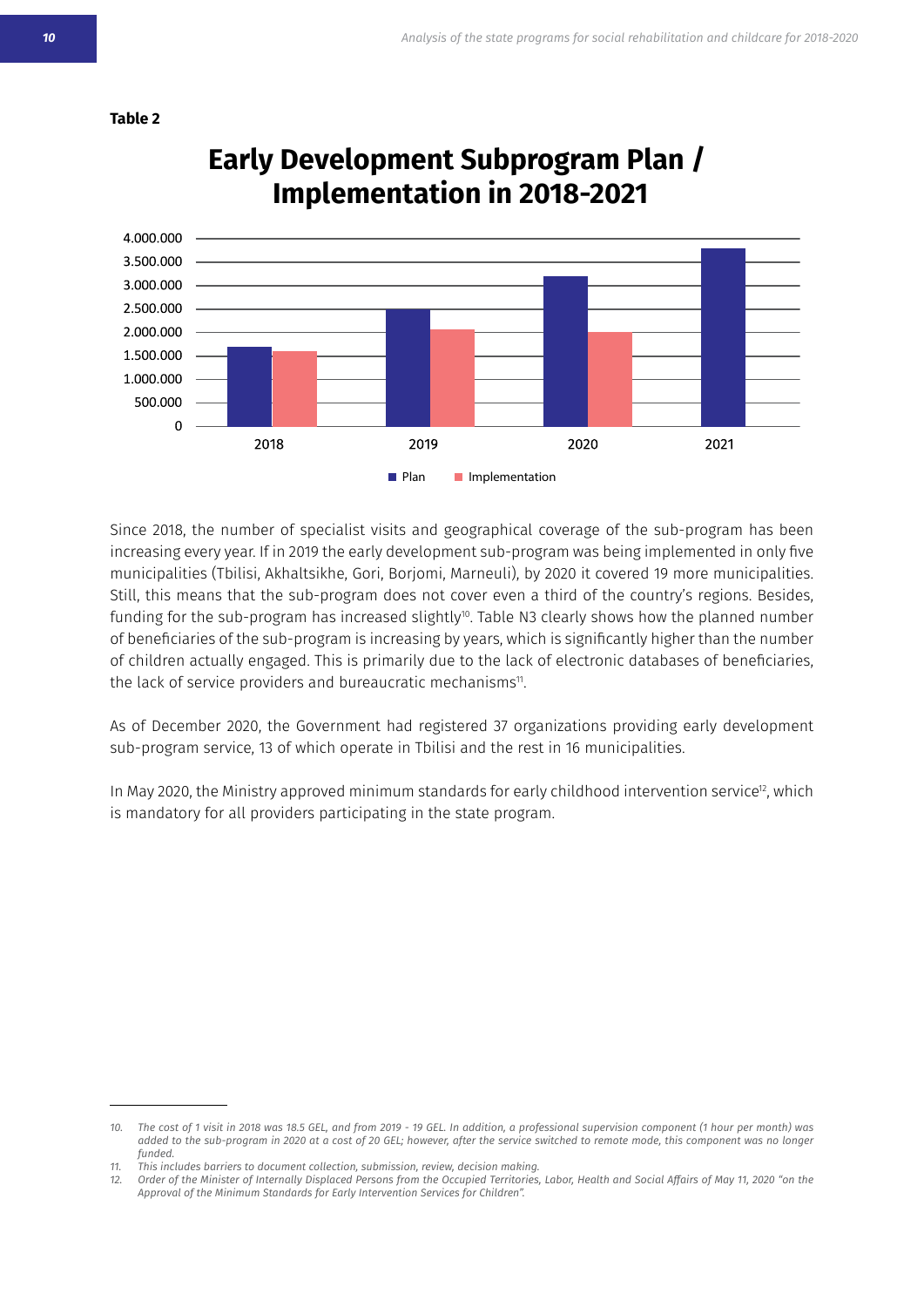#### **Table 3**

Information on program implementation

| Year | <b>Planned budget</b><br>(GEL) | Actual expendi-<br>ture (GEL) | <b>Number of chil-</b><br>dren per month<br>as planned by the<br>program | The average<br>number of chil-<br>dren beneficia-<br>ries per month |
|------|--------------------------------|-------------------------------|--------------------------------------------------------------------------|---------------------------------------------------------------------|
| 2018 | 1700 000                       | 1605708                       | 1 1 5 0                                                                  | 961                                                                 |
| 2019 | 2 500 000                      | 2 057 220                     | 1300                                                                     | 1128                                                                |
| 2020 | 3 200 000                      | 2 016 284                     | 2 0 6 2                                                                  | 1 3 9 7                                                             |
| 2021 | 3 800 000                      |                               | 2 10 2                                                                   |                                                                     |

In recent years, there have been some restrictions under the sub-program concerning the age of the child: in particular, for children from 0 to 3 years eight visits per month were determined and for children older than three years - six visits (only in exceptional cases it was possible to get eight visits). The 2021 program established new criteria: for children under five years - eight visits per month and for children from five to seven years - six visits. Accordingly, the number of visits for children from five years was reduced. Besides, experts agree that the early development program should primarily serve children at an early age, as it is more effective; on the other hand, due to the lack of other services, there is a risk that children from five years will be left without any avialable services.

In 2021, the changes affected children under the age of 3 as well: if so far the visits were carried out only individually, in a natural environment, it became possible to organize two group visits per month. These changes have been introduced this year, so it is difficult to assess their outcome at this stage.

Due to the constraints introduced in the country following the pandemics, the most of the measures envisaged by the sub-program in 2020 was provided to the beneficiaries remotely.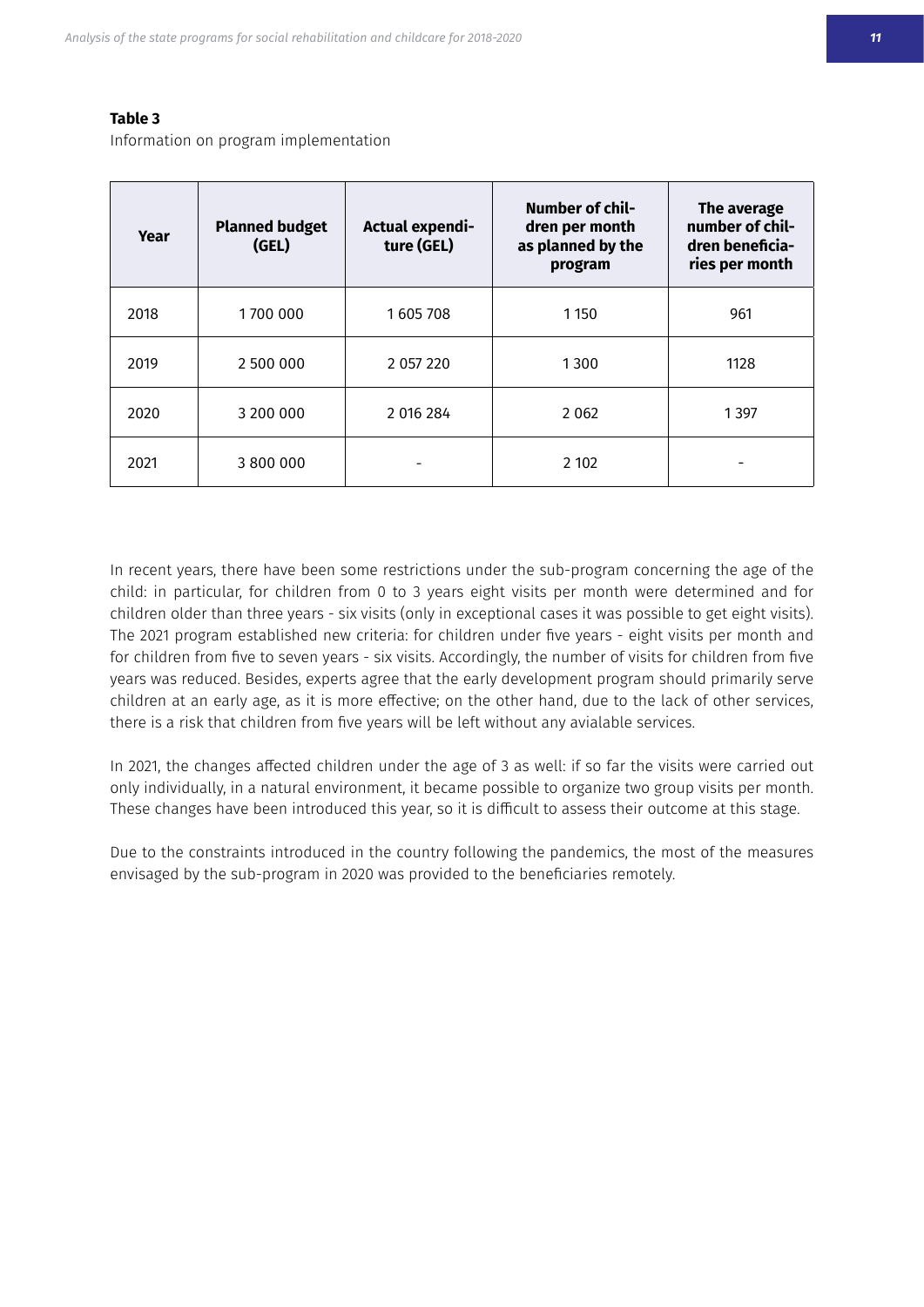# *Key challenges*

The main concerns of both parents and service providers are related to the difficulties of timely identification of children belonging to the target group and of the referral to the sub-program. Most of the parents noted that medical staff (mostly pediatricians) have no information about the early development program.

According to specialists<sup>13</sup>, most of the children engage in the sub-program from the age of 3, when certain developmental disorders/delays are already evident. Consequently, the majority of children participating in the program are over 3 years old and their number far exceeds the number of children aged 0 to 3 years. Besides, according to the specialists, the earlier a child is involved in a program, the more likely they are to leave it soon. In our reality, as a result of late referrals (mainly due to the lack of parental awareness), most children remain the sub-program participants until the age of 7.

According to the parents, most of them had no idea about the purpose, content and activities of the program at the time of joining the service: they received this information from the service providers after joining the program, which often created difficulties due to different expectations. After completing the application for engagement in the program, parents do not know when the beneficiary will be actually involved in the sub-program. According to them, this process often takes 2-3 months, because after receiving the voucher you have to find out with different providers who has free space. Due to the lack of this information, the beneficiaries lose the voucher because it is canceled due to non-use within two months; consequently, they lose the right to benefit from the service and have to start the process again.

It is also a challenge for parents to apply for the services of the LEPL Agency for State Care and Assistance for (statutory) Victims of Human Trafficking at only one location: the mentioned unit is to to abouch the subterst order the subterstand it is difficult for citizens living in the suburbs to reach the agency.

Problematic is also the fact that when registering the Service Providers in the Ministry, the geographical area of their services (eg, in case of Tbilisi - precincts) is not indicated. When providers have to visit families directly and the place of residence of these families is significantly away from the organization's area of operation, this often becomes a reason for refusing the provision of such services. Consequently, it creates a risk that a child who has acquired the right to use the service will not be able to participate in the sub-program because they do not live in the service coverage area. In addition, the organization close to the potential beneficiary's residence may not have free space, which may also be the reason for failure to use the voucher and the funds provided by the sub-program. The agency records the issued vouchers, but determines how much has been used, only after 2 months (when the voucher expires due to non-use).

Although some of the parents participating in the focus group knew about the early development sub-program activities and goals, they still could not understand why these services could not be supplemented with therapies (for example: speech therapy or physiotherapy) so that they did not have to travel to different parts of the city for receiving such services. Thus, in the light of the limited services

<sup>13. 15</sup> specialists from 8 organizations of early development.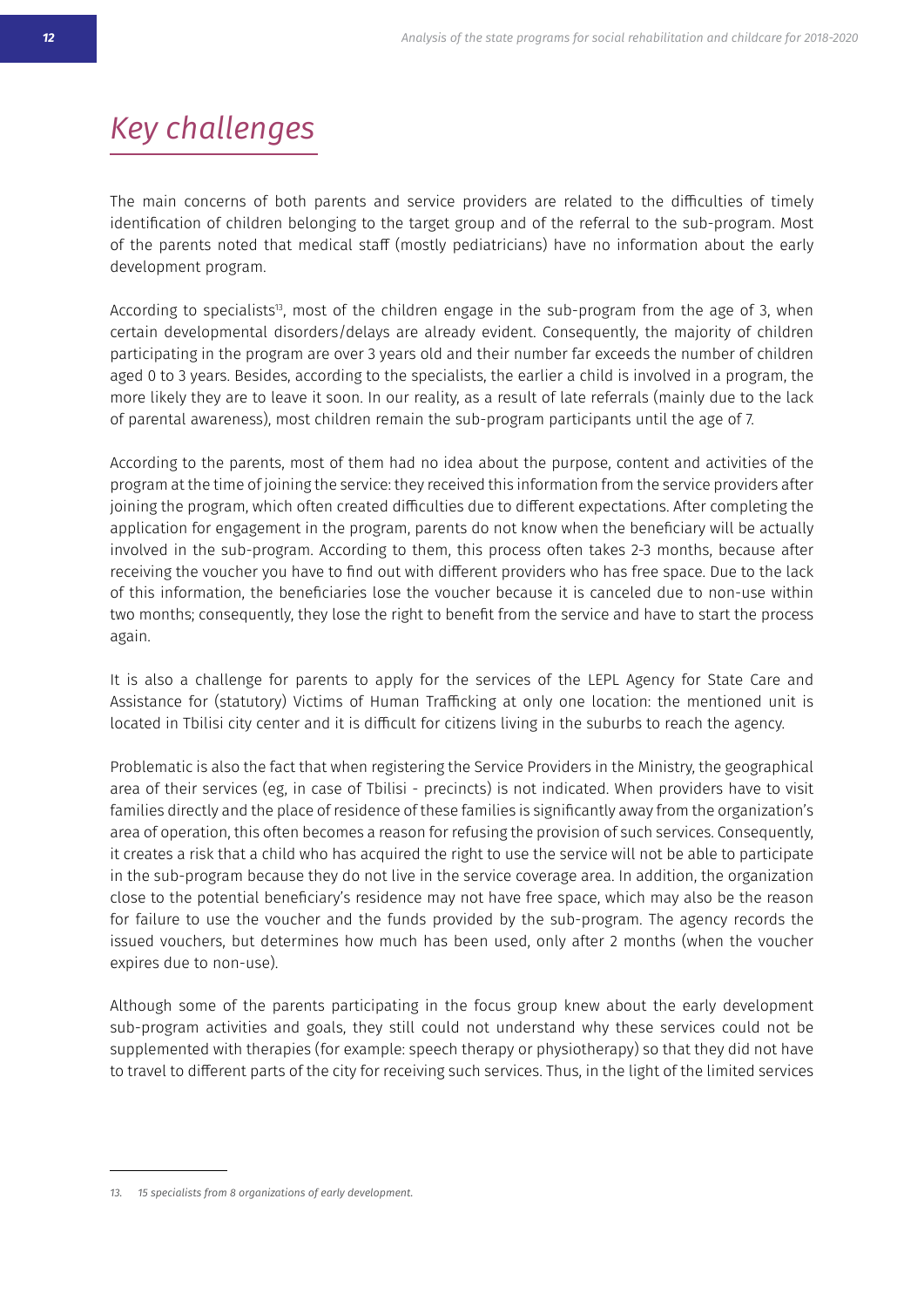available in the country, parents are looking for a solution in being offered the multifunctional service within existing one that is neither determined by the sub-program nor ensured with the appropriate financial resources.

Although early development services are not available in some municipalities, some parents still accept sub-program vouchers and take their children to other municipalities to receive the service<sup>14</sup>. In addition to the fact that in those cases the child has to travel long distances, this also contradicts the content of the sub-program: it clearly states that the child (especially under the age of 3) should receive services in a natural environment<sup>15</sup>.

Despite the existence of a service standard, organizations also noted insufficient funding, especially the problematic cases where the child's family lives outside the public transport area.

A comprehensive monitoring of the sub-program is also a challenge: LEPL Agency for State Care and Assistance for the (statutory) Victims of Human Trafficking is not involved in the substantial supervision of the sub-program and its function is limited to issuing vouchers.

One of the main problems in the remote service process introduced due to the pandemic was that families did not have neccessery technical means and access to the Internet. As a result, organizations often had to engage specialists over the phone because they chose to deliver services remotely rather than suspend them altogether. Specialists say that since services mainly include communication with parents, this justifies such a form of service delivery, however, child involvement is ruled out in such a case.

As of December 2020, 555 children were waiting to be engaged in the sub-program, due to the restrictions introduced in the country. In particular, for children whose service term (one-year voucher) expired in the middle of the year would not be issued a new voucher due to unforeseen circumstances. It should be noted that this restriction was not provided by law.

<sup>14.</sup> A case has been revealed during focus group meetings, orginizaed within the frameworks of the report, with the parents of children with disabilities, when a voucher had been issued in Poti and service provider organization was registered in Adjara. Consiquently, family had to take child in Kobuleti in order to receive service and the service was not provided in the family environment

<sup>15.</sup> It is noteworthy, that according to changes, made to the sub program in 2021, a voucher for the new beneficiary will only be issued in the area, where potential beneficiary is registered and where Service delivery in the family is possible. Exception is made only for those who are *already engaged in the sub program during last 12 months and the purpose of the exeption is to guarantee continuity of the service delivery.*  However, this change cannot solve the problem of accessibility of the required service for those living in the area, where there is no service *provider registered at all*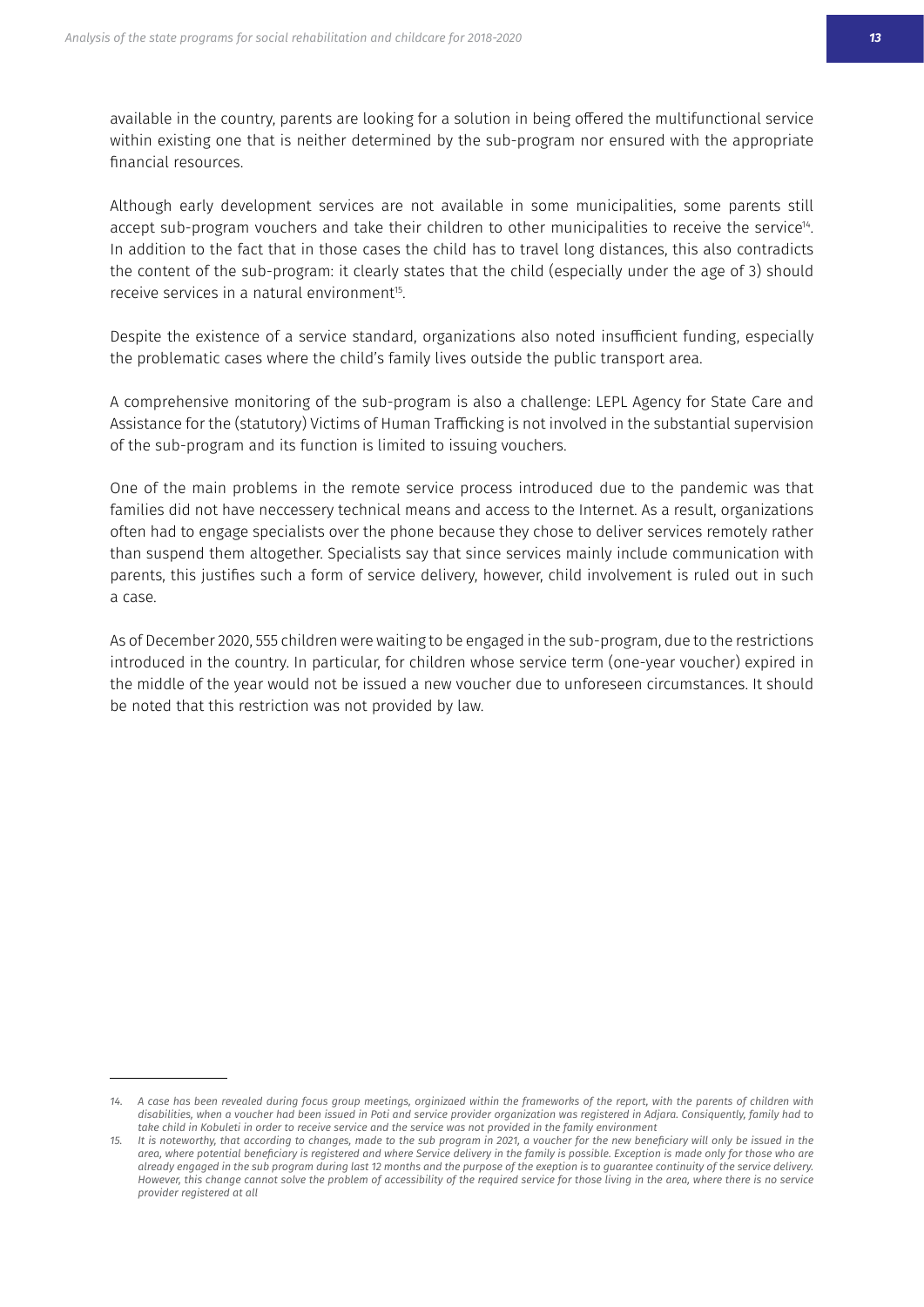### *<u>Recommendations</u>*

#### To the Ministry of Internally Displaced Persons from the Occupied Territories, Labor, Health and **Social Affairs of Georgia:**

- Develop referral mechanisms (guidelines and protocols) for primary health care and medical institutions; further, train/retrain relevant specialists to identify children with developmental delays in a timely manner and to refer them for engagement in the early development subprogram;
- Prepare information materials on existing programs, which will be provided to the staff of medical institutions (primary health care/pediatric clinics). If necessary, hold informational meetings on the essence and importance of the early development program;
- When planning-elaborating the sub-program, take into account the information available on the children engaged in and waiting for the sub-program (for example: municipalities, age and other issues) as well as the capabilities of registered services (organizations) to effectively use the allocated financial resources;
- Ensure realistic financial evaluation of the components of the sub-program so that the financing of the service is gradually brought closer to the real cost; take into account transportation difficulties when visiting the family (for example: whether the person lives far from the public transport area or center);
- Ensure that when registering as a service provider, the geographical area covered by the activities of the organization (district, precincts, kindergartens) is indicated;
- Introduce effective quality control and systematic monitoring mechanisms that focus on assessing service quality and child development, rather than financial reporting.

#### To the LEPL Agency for State Care and Assistance for the (statutory) victims of Human Trafficking:

- When completing the application for engagement in the Early Development Program, provide the parent/legal representative with complete information about this service; also inform them about the sub-program activities and service providers by geographic coverage and in an accessible form:
- In order to better administer the processes and simplify the procedures as much as possible, create electronic databases of service providers as well as of persons/children involved and waiting for the involvement in the sub-program;
- Introduce the procedures for electronic receipt of documents required for inclusion in the sub-program and electronic issuance of vouchers.
- Establish an effective monitoring system focused on the evaluation of achievements rather than on the control of the administrative functioning of the center.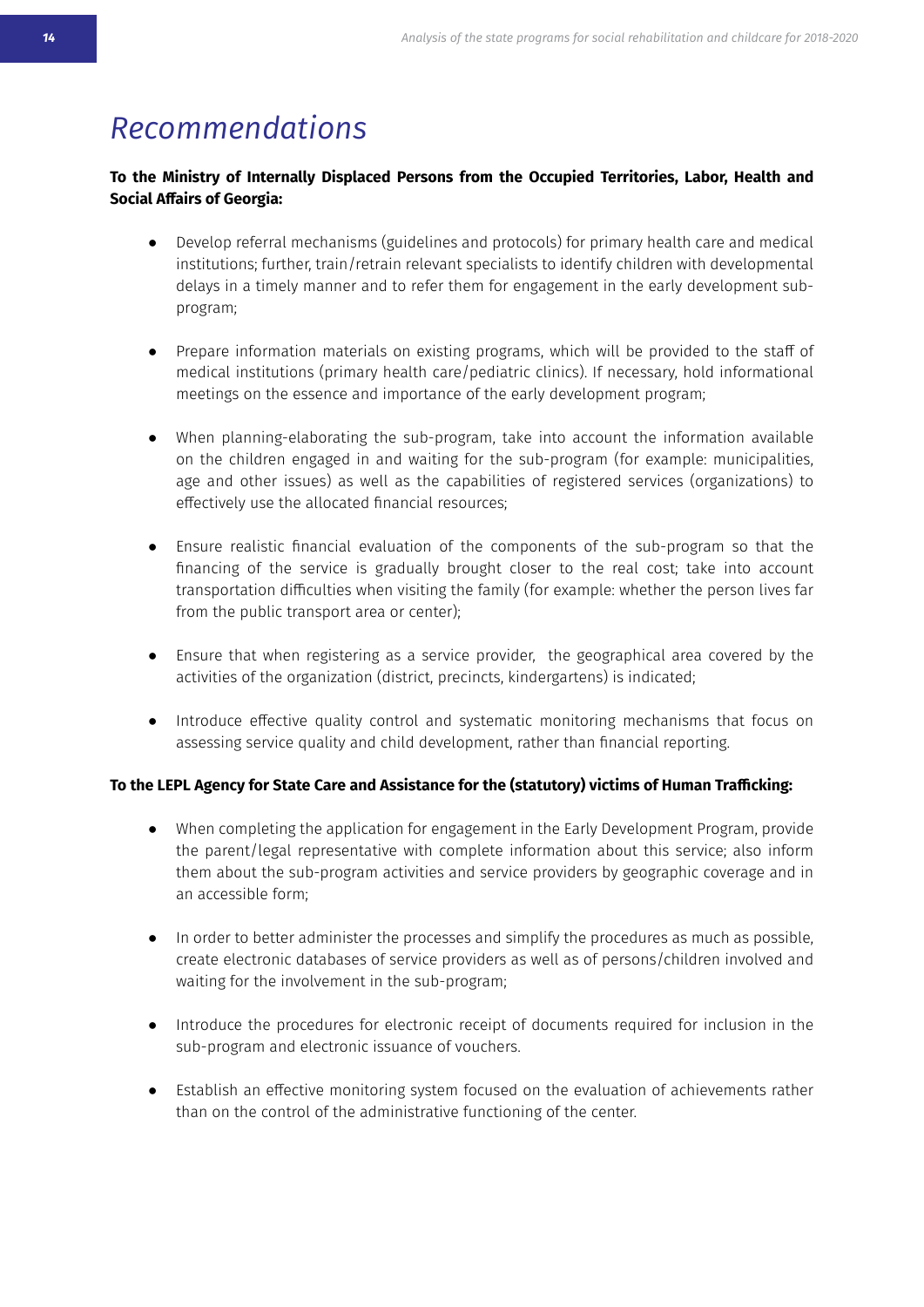# <span id="page-13-0"></span>*2. Rehabilitation/habilitation of Children*

The goal of the sub-program is to strengthen the child and the family, to support the inclusive development of the child, specific rehabilitation/habilitation, to improve the physical health and to strengthen the adaptive abilities.

The key activities of the sub-program are: development of an annual rehabilitation / habilitation individual plan by the interdisciplinary team, which, depending on the individual needs of the beneficiary, includes the following services: therapeutic interventions and physical therapy, occupational therapy, speech therapy, psychological correction, behavioral therapy, in case of need - physiotherapy, aquatherapy, art therapy and special teacher services.

#### **Information on the program implementation**

Rehabilitation/habilitation sub-program is designed for children with disabilities aged 3 and over as well as for children under 3 years of age who do not have disability status and need to be rehabilitated/ habilitated based on a health report. In recent years, the budget of the program has gradually increased (hence, so did the number of planned beneficiaries)<sup>16</sup>.

Despite the increase in sub-program funding, the annual actual expenditure lags significantly behind the defined budget.

<sup>16.</sup> The 2018 program provided a total of 9,600 courses, for each child (beneficiary) - 7 (10-days each). Under the 2019 program, the total number of courses has increased to 10,400, and for each child - up to 8. Under the 2020 program, 11,000 courses were provided during the year. However, in 2019 the cost of each course increased from 308 GEL to 330 GEL and today it consists of 22 sessions. A course of 10-days should be carried out during 30 calendar days and the interval between courses should be at least 10 calendar days. Under this regulation, each child needs at least 8 months to complete 8 courses. The cost of each session, regardless of the type of therapy, is 15 GEL.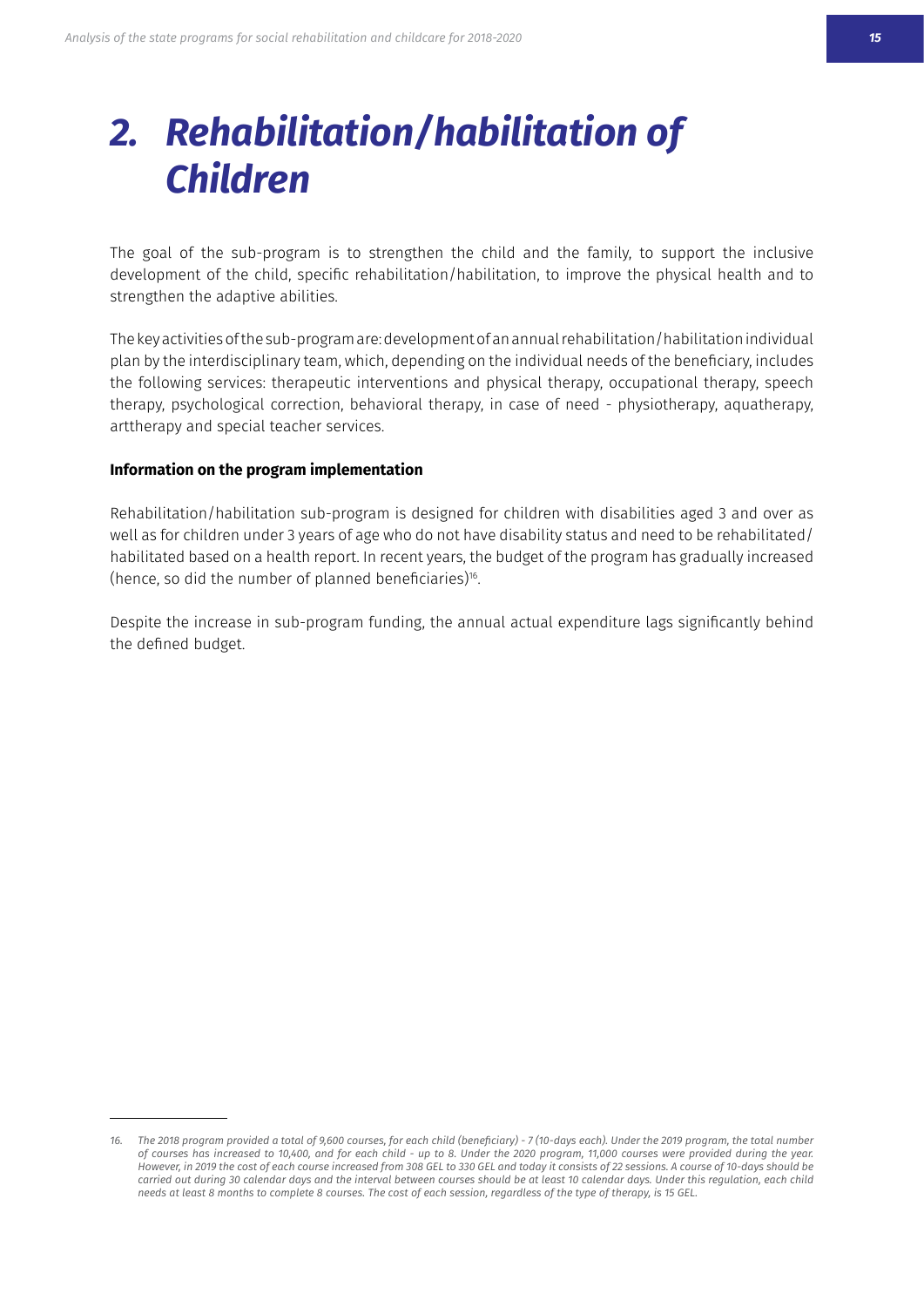

#### **Table 4**

**Rehabilitation/habilitation sub-program plan/implementation in 2018-2021**

It should also be noted that despite the demand for the sub-program, there is a significant difference between the planned and implemented courses. In addition, the number of children involved in the program does not change significantly from year to year, the main reason for which is the bureaucratic mechanisms for enrollment and exclusion and the lack of electronic databases.

#### **Table 5**

Performance Indicators of Rehabilitation/habilitation Sub-Program (2018-2021)

| Year | <b>Planned budget</b><br>(GEL) | Actual expendi-<br>ture (GEL) | Number of children<br>as planned by the<br>program | Average num-<br>ber of children<br>beneficiaries |
|------|--------------------------------|-------------------------------|----------------------------------------------------|--------------------------------------------------|
| 2018 | 2 950 000                      | 2 301 988                     | 1371                                               | 1068                                             |
| 2019 | 3 500 000                      | 3 116 878                     | 1300                                               | 1181                                             |
| 2020 | 3 440 000                      | 2 731 401                     | 1375                                               | 1035                                             |
| 2021 | 3 000 000                      |                               | 1375                                               |                                                  |

34 organizations are participating in the implementation of the sub-program, which provide services in 14 municipalities<sup>17</sup>.

<sup>17.</sup> Akhaltsikhe, Batumi, Gori, Gurjaani, Zugdidi, Tbilisi, Telavi, Dedoplistskaro, Lagodekhi, Rustavi, Sagarejo, Marneuli, Kobuleti and Kutaisi.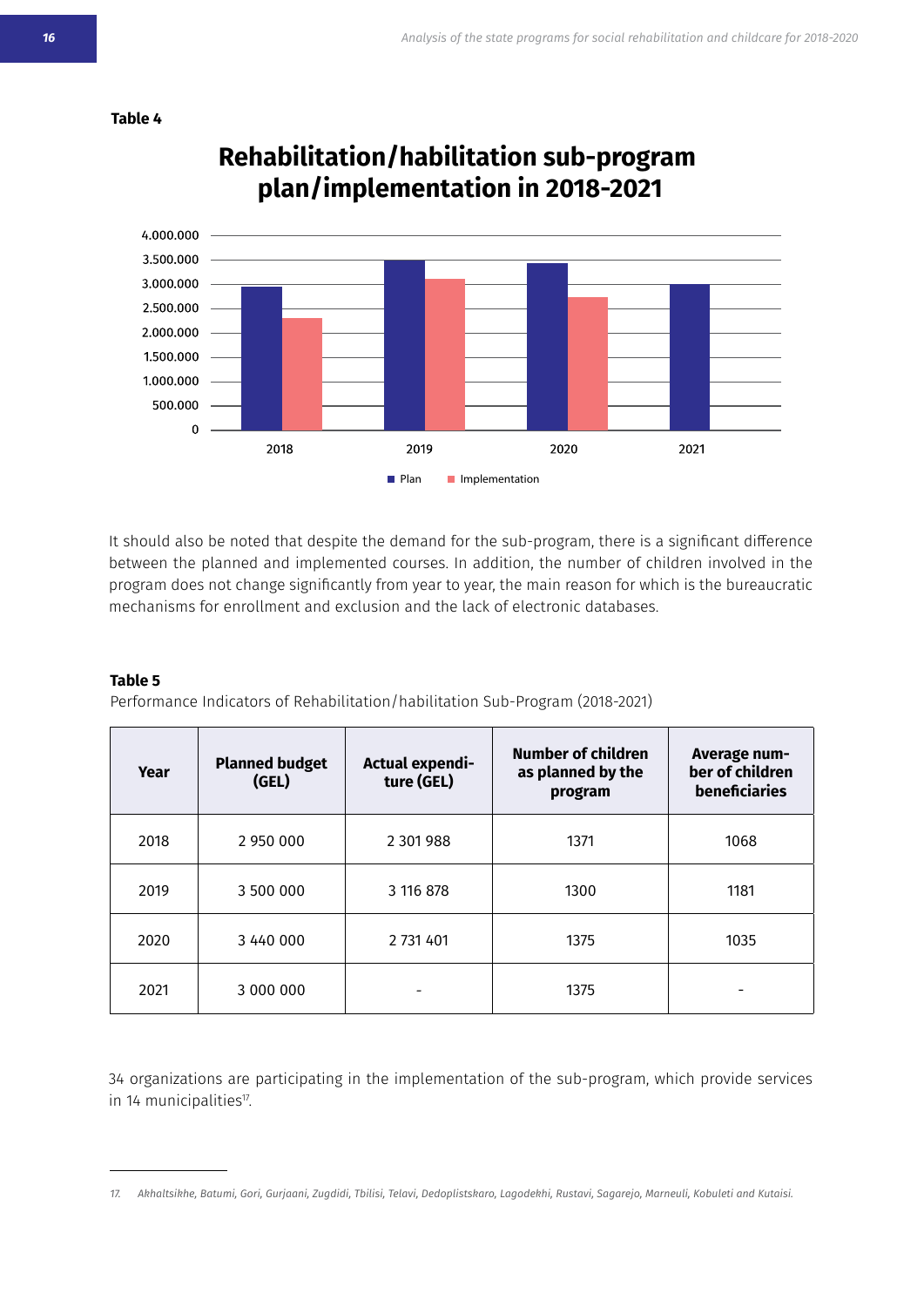# *Key challenges*

Although the sub-program has been operating for years, there is still no service standard that would help determine the effectiveness of the services provided and establish objective criteria for evaluation of the services.

The cost of the therapeutic interventions (physical, speech, occupational) determined by the subprogram - 15 GEL - is less than the market price. Consequently, questions arise as to how quality service is provided with this amount. Besides, group therapies are often used, which reduce the effectiveness of the service (although group therapy may be used in some cases).

The sub-program envisages the development of an annual individual rehabilitation/habilitation plan by the multidisciplinary team, which, depending on the needs of the child, should determine the number of sessions included in the therapeutic interventions and their number during the ten-day course. However, this process has a formalistic nature: The sub-program does not include separate funding for the child assessment component, and such assessment is mainly used to compile a session scheduleplan. In addition, the sub-program requires development of the plan once a year and does not include the possibility of revising it (even when changing the service provider). The plan sets the deadline for all subsequent 10-day courses in advance, and its change is procedurally quite complicated.

The note that the 10-day course should include 22 sessions hinders the flexibility of the sub-program: the child may need more physical therapy than speech therapy, although the service is forced to offer only a maximum of 10 physical therapy sessions in 10 days. Even if other interventions are not a priority for the child, in order to receive full funding, the service is forced to hold other sessions for the beneficiary. In addition, only 10 days of intervention (in 30 days) is often not enough and reduces service efficiency.

Given that many families come from the regions to receive services, pre-arranged duration of courses and service limited in time (30 days), pose problems for participation in the rehabilitation course.

The challenge is also that there is no professional supervision and supervision of the beneficiary child's case when delivering the service within the sub-program.

Often the external and internal infrastructure of the centers is not tailored to the needs of children with disabilities. Consequently, they find it difficult to move around the center area.

Parents do not have detailed information on sub-program components, which reduces their involvement as well as their support<sup>18</sup>.

In order to be included in the service every year, the parent must re-submit a certificate of the child's health condition with the appropriate diagnosis, even if they have been granted the status of a person with disabilities for life, where the diagnosis is also indicated. If the parent does not have the obligation to submit additional documentation, this will save time and resources.

<sup>18.</sup> Focus group with parents of children with disabilities.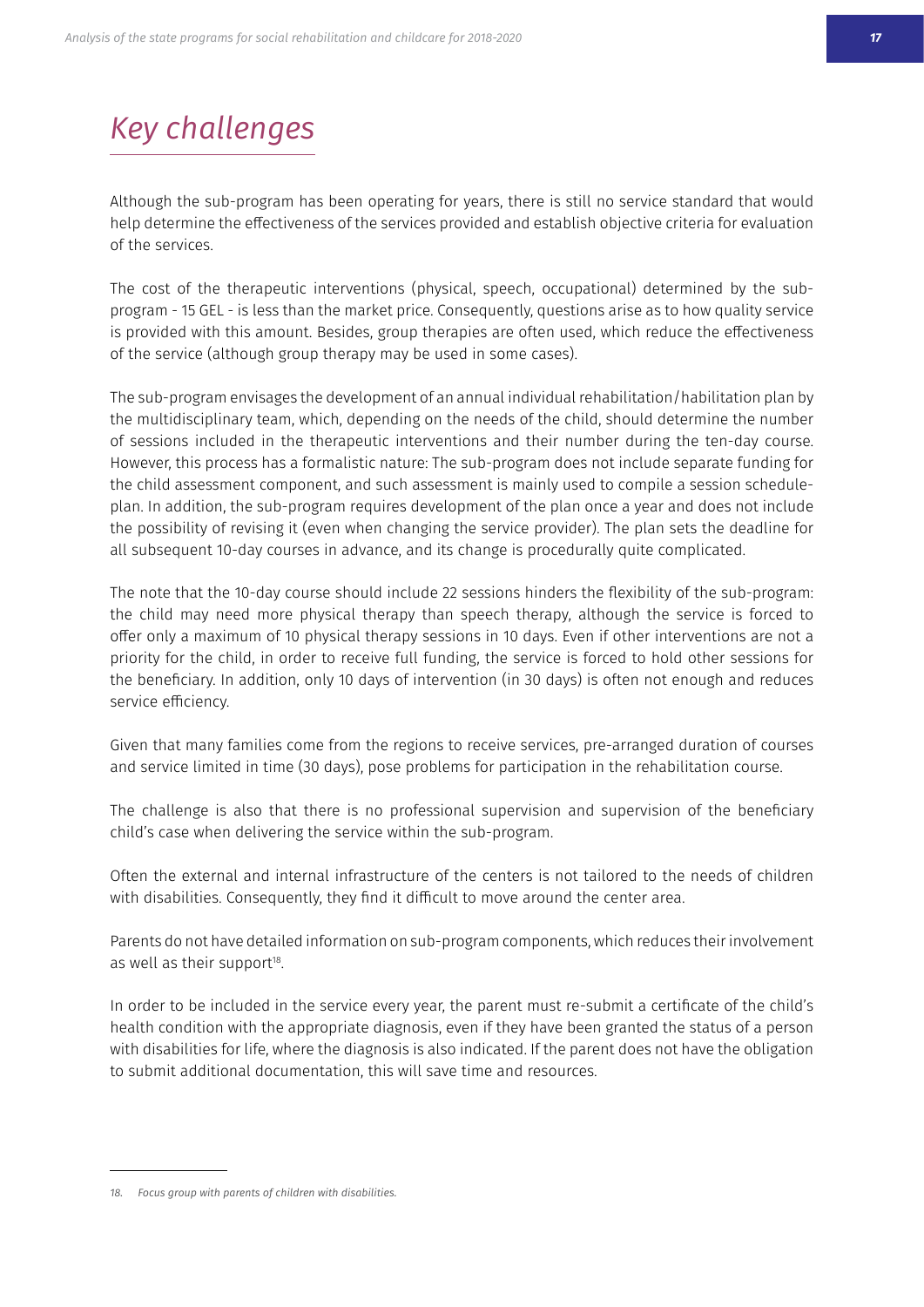As of December 2020, 279 children were registered in the sub-program waiting list because, due to restrictions in the country, the service period (one year) was not being extended for them, although such a restriction was not provided by law. The fact that, on the one hand, full utilization of the budget provided for the sub-program cannot be reached and, on the other hand, there are children waiting for services of the sub-program, is caused because bureaucratic mechanisms for enrollement and exclusion in and out of the program and lack of electronic database, as well as strictly pre-scheduled timelines of the courses.

### *Recommendations*

#### To the Ministry of Internally Displaced Persons from the Occupied Territories, Labor, Health and **Social Affairs of Georgia:**

- Develop a rehabilitation/habilitation service standard with stakeholders' participation (service providers, area experts, service recipients)
- The funding of the therapies withiin the sub-program should be gradually brought close to the market prices, and after the approval of the standard, the service should be financially evaluated:
- Make it mandatory for the multidisciplinary team to develop an individual rehabilitation/ habilitation plan based on the assessment of the child with disabilities and to systematically review this plan (supported with appropriate funding);
- Ensure the revision of the coincidence of deadlines and sessions written in the sub-program; the required number of therapeutic interventions (including deadlines) should be based on the individual needs of the child:
- When registering as a service provider, take into account the compliance of the material and technical base of the center with the standard; also, determine the minimum qualification requirements for employees;
- Develop and implement a system of professional supervision;
- Introduce effective monitoring and quality control mechanisms focused on assessing the progress of child rehabilitation characteristics;
- Minimize as much as possible the list of required documents for the engagement in the program.

#### To the LEPL Agency for State Care and Assistance for (statutory) Victims of Human Trafficking:

- Improve information systems between the service and the agency, which will minimize the flow of documents and eliminate the difficulties created by bureaucratic mechanisms; introduce an electronic document receipt-production system;
- Provide parents with information on the goals and activities of the sub-program through various means (information booklets, media, flyers).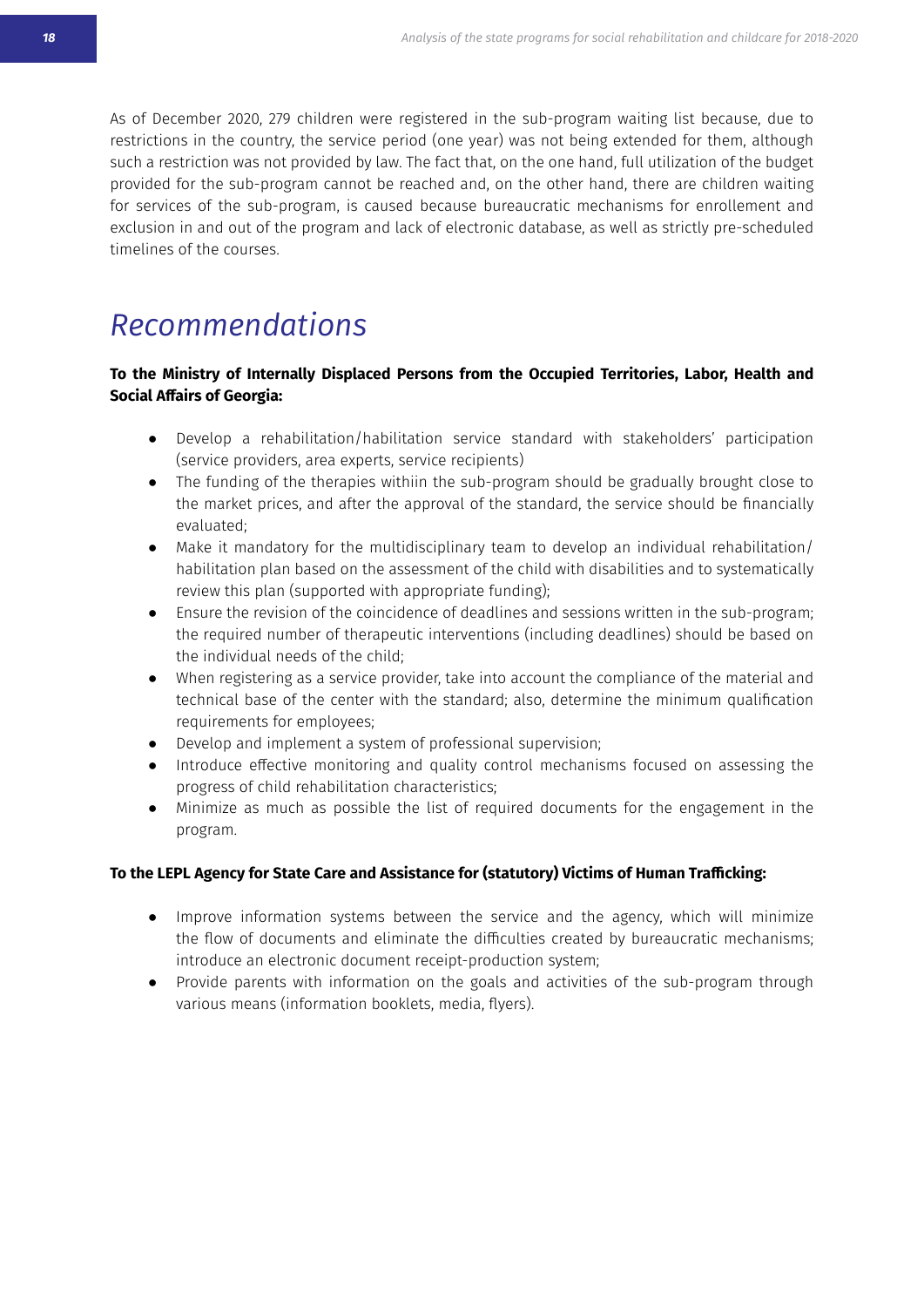# <span id="page-17-0"></span>*3. Provision of services in day care centers for persons with disabilities (including children)*

**The goal of the sub-program is** to prevent child abandonment or separation from the family, and the objective is to support families and social inclusion of children with disabilities.

**The activities of the sub-program include** identifying and meeting the different needs of the beneficiaries (cognitive, emotional, physical) taking into account the age as well as promoting the development of skills necessary for independent living and social inclusion.

*In case of children with severe and profound mental retardiation: promoting the development of their verbal/alternative communication, acquiring and developing self-care skills, and providing appropriate recommendations for parents to properly manage their child's behavior; In case of children with severe and profound mental retardiation from 6 to 15 years of age: developmental stimulation and development of functional-academic skills;*

In case of adolescents with severe and profound mental retardiation from 15 to 18 years of *age: development of independent living and communication skills;*

*In case of persons with disabilities aged 18 to 45: personal development, adaptation to the environment, social integration, acquisition and development of prior and professional skills;* In case of beneficiaries with disabilities over 45 years of age: in parallel with maintaining *independent living skills, ensuring personal harmonization and quality of life.*

#### **Information on program implementation**

The target group of the sub-program of day-care centers for children with disabilities consists of children from 6 to 18 years of age with disability status (including children in foster care and other foster care institutions).

Similar to other sub-programs of the state program, funding for the day-care center component was gradually increasing each year.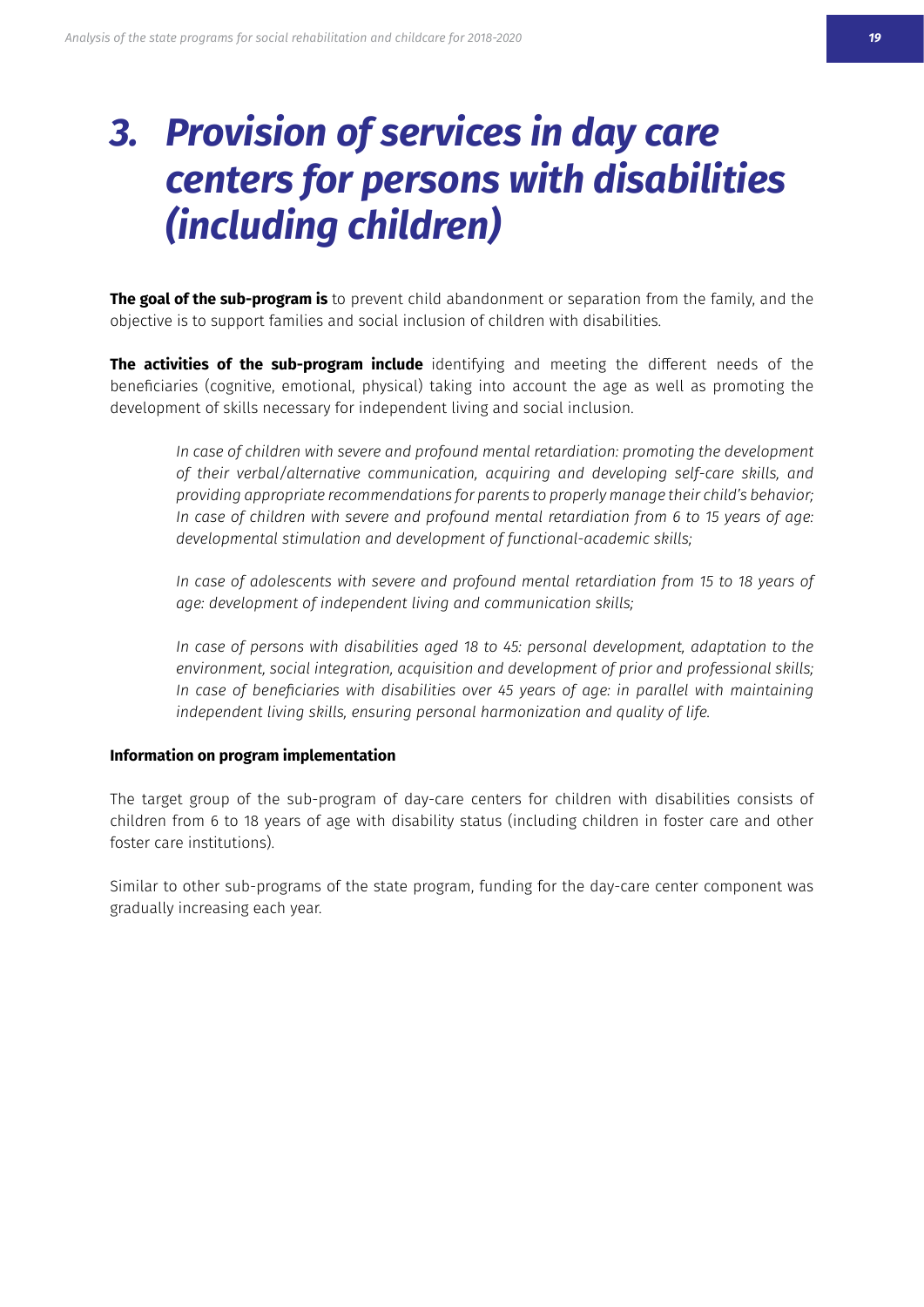| Year | <b>Day-Care Center</b><br><b>Person/child with dissabilities</b><br>(GEL monthly) | <b>Day-Care Center for Children</b><br>with Severe and Profound<br><b>Developmental Disabilities</b><br>(monthly in GEL) |
|------|-----------------------------------------------------------------------------------|--------------------------------------------------------------------------------------------------------------------------|
| 2018 | 230                                                                               | 378                                                                                                                      |
| 2019 | 290                                                                               | 480                                                                                                                      |
| 2020 | 336                                                                               | 525                                                                                                                      |

According to the sub-program, beneficiaries enjoy daily (except weekends and holidays) 6-hour service. At the same time, the minimum time to be spent in the day care center should not be less than 3 hours. For up to 6 hours of service, beneficiaries should be provided with two meals a day (one of which should be a three-course meal) and for up to 3 hours of service - with a one-time three-course meal. The day care center is obliged to organize the going to the centers and return home. Due to the limitations caused by COVID-19, in 2020 the day care centers operated on the spot for only 2 months, and in the following period the services were provided remotely. For the last 3 months, part of the day care centers have been using mixed, so-called "hybrid model" of operation as well. After switching to remote services, persons with disabilities (including children) enrolled in the day care centers received food vouchers (worth 80 GEL per month).

Despite the increase in funding for the sub-program, its actual annual expenditure lags significantly behind the planned budget. As can be seen from the table, savings of at least GEL 0.5 million remain under the sub-program in recent years. Food vouchers were issued to the people using the services of the day center remotely in 2020, the cost of which amounted to GEL 930 780 for 6 months. Recent trends suggest that the sub-program needs to be revised in terms of financial planning.

The information provided by the Agency for State Care and Assistance for (statutory) Victims of Human Trafficking (2020 data) confirms that this difference is significant (in 2020, services were mainly provided remotely and the maximum number of beneficiaries were included in the sub-program). Besides, the agency did not provide information on the number of beneficiaries of the day care center sub-program in 2018-2019 by categories. As in 2020, the budget planned in previous years was significantly different from the actual expenditure. Consequently, we can assume that the number of beneficiaries involved in the sub-program was similar in previous years.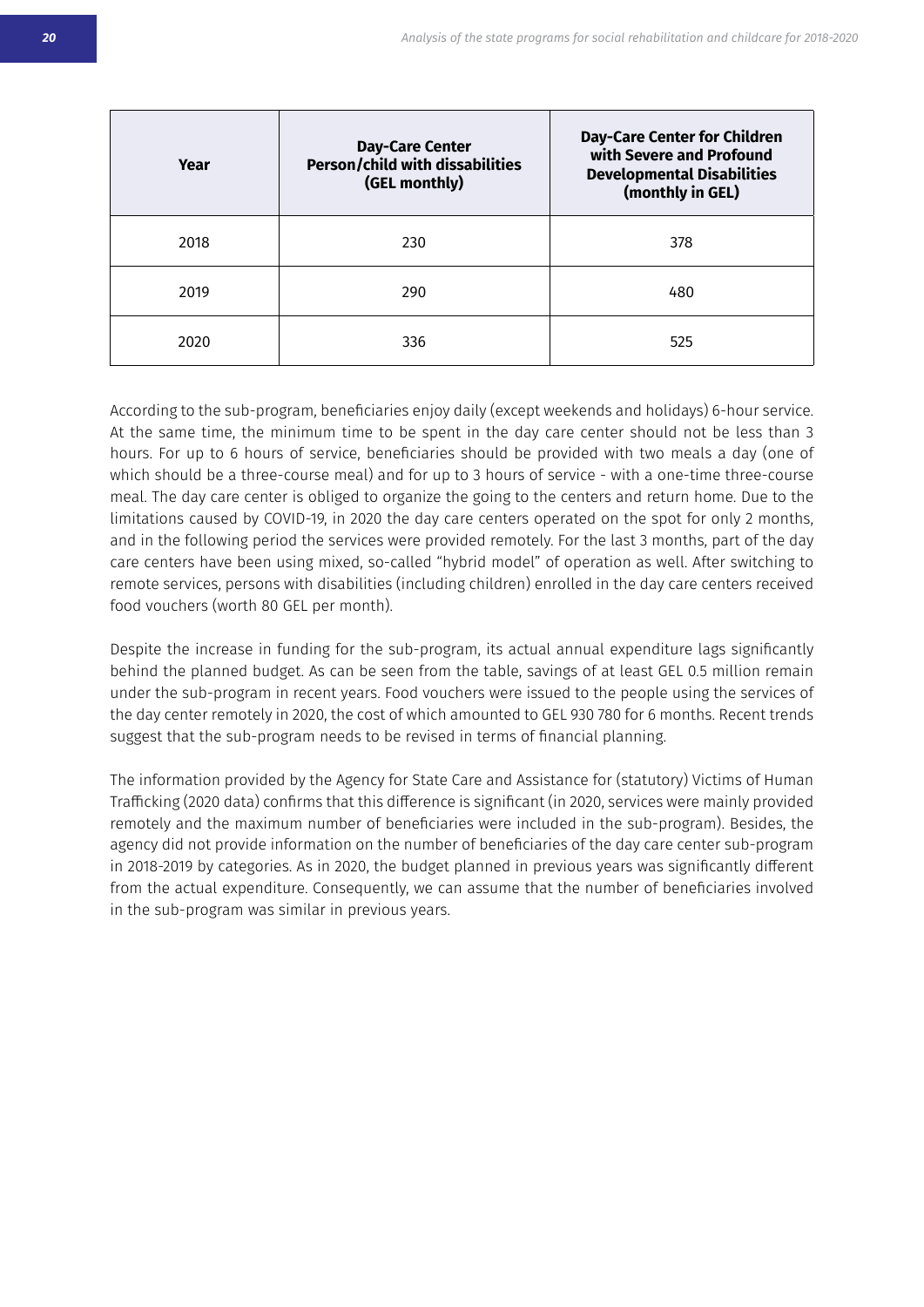**Table 6**





#### **Table 7**

Performance Indicators of the sub-program of the day care centers for persons/children with disabilities  $(2018 - 2021)$ 

| Year | <b>Planned bud-</b><br>get (GEL) | <b>Actual ex-</b><br>penditure<br>(GEL) | Number of children as<br>planned by the program        |         | Average num-<br>ber of children<br>beneficiaries |
|------|----------------------------------|-----------------------------------------|--------------------------------------------------------|---------|--------------------------------------------------|
|      |                                  |                                         | child with disabilities                                | 878     |                                                  |
| 2018 | 4 000 000                        | 3 545 046                               | child with severe and pro-<br>found disabilities       | 58      | 40                                               |
|      |                                  |                                         | person with disabilities                               | 624     |                                                  |
|      |                                  |                                         | child with disabilities                                |         |                                                  |
| 2019 | 6 500 000                        | 4 186 148                               | child with severe and pro-<br>found disabilities       | 58      | 40                                               |
|      |                                  |                                         | person with disabilities                               | 670     |                                                  |
|      |                                  |                                         | child with disabilities                                | 1059    | 663                                              |
| 2020 | 6 300 000                        | 5 121 146                               | child with severe and pro-<br>found disabilities       | 58      | 36                                               |
|      |                                  |                                         | person with disabilities                               | 781     | 619                                              |
|      | 7 514 000                        |                                         | child with disabilities                                | 1 1 0 2 |                                                  |
| 2021 |                                  | $\mathbf 0$                             | child with severe and pro-<br>58<br>found disabilities |         |                                                  |
|      |                                  |                                         | person with disabilities                               | 861     |                                                  |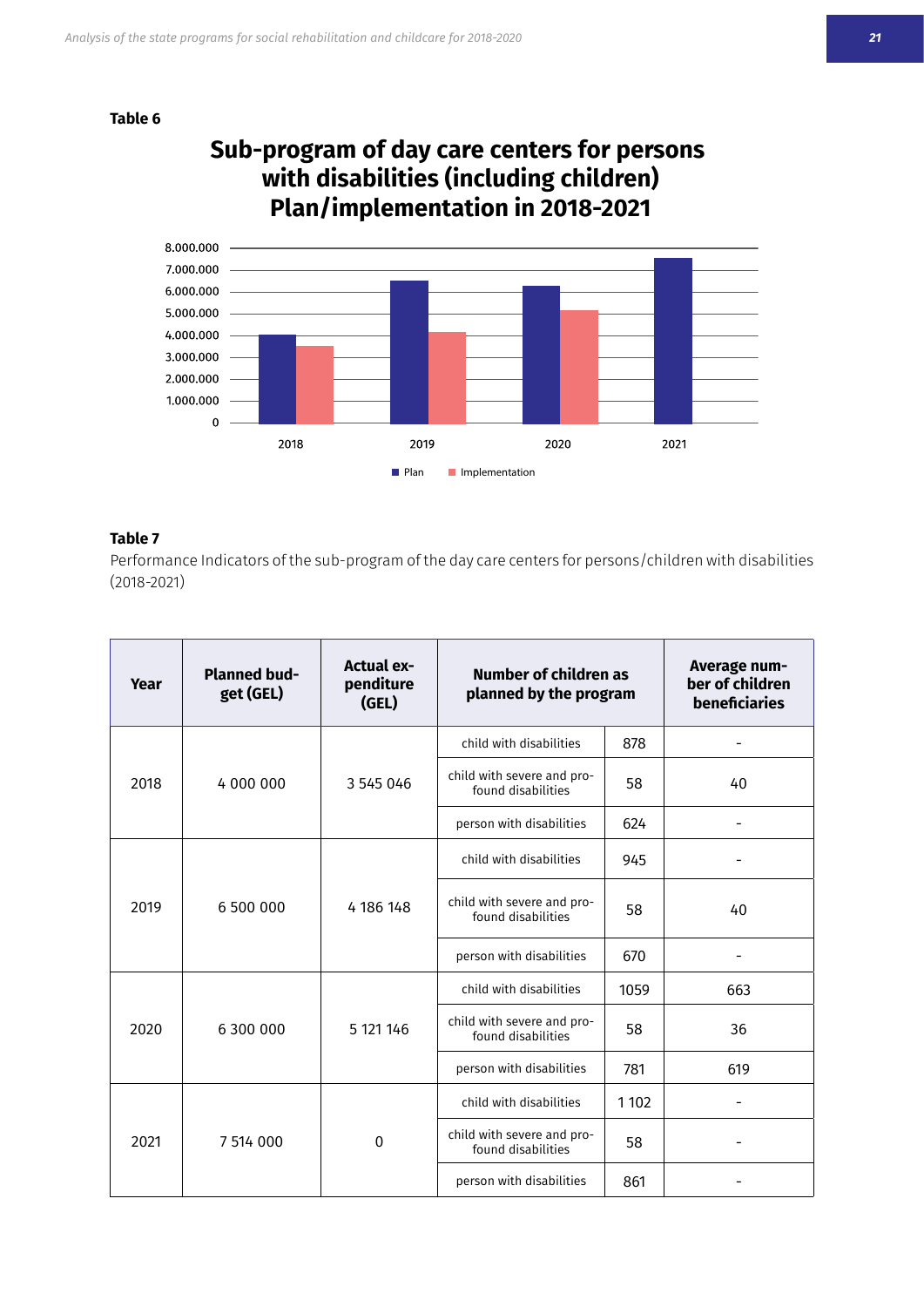60-70% of the number determined by the sub-program are the actual beneficiaries of the day care centers for children with disabilities. In 2020, the sub-program was designed for 1059 children, while the average monthly service was provided to 663 children. The sub-program determines services of the Day Care Center for Children with Disabilities in 37 municipalities, although in fact the services operate in 34 municipalities. According to the limits set by the program, 242 places (23% of the sub-program) are allocated for children with disabilities in Tbilisi, and 20-30 places in other municipalities. As of December 2020, 71 children with disabilities were registered in the waiting list with the agency because new beneficiaries were not enrolled in the program during the period of Covid-related restrictions. Besides, since the agency does not have an electronic database and inclusion in/exclusion from the service is related to bureaucratic mechanisms, it is not possible, on the one hand, to fully utilize the sub-program budget and, on the other hand, to include in the program all those who are waiting.

51 organizations are registered in the Ministry as sub-program providers, 9 of which provide services in Tbilisi.

Day care centers for children with severe and profound mental retardiation operate only in Tbilisi and Kutaisi. One organization is registered to provide these services in these cities (in Tbilisi - for 30 children, and in Kutaisi - for 16. In Tbilisi, the limit of program beneficiaries is set at 42 children with disabilities). In recent years, an average of 40 children a month have benefited from this component of the sub-program. By December 2020, 2 children were registered in the waiting list.

As of 2020, the average number of beneficiaries of day care centers for people with disabilities was 619 people per month, and the sub-program sets a limit of 781 beneficiaries. With this in mind, the total rate of day care center users was 80%. This sub-program is mainly implemented for 3 categories of persons with disabilities:

- Persons with disabilities from 18 to 45 years;
- Persons with disabilities from 45 years;
- Persons with disabilities with mental health problems.

In fact, a fourth category can be distinguished: persons with hearing difficulties, which are not specifically mentioned in the program but in practice they belong to a separate category.

The sub-program does not explicitly separate from each other the day care centers of the abovementioned category, although their goals and activities differ significantly from each other. Sub-program limits are set in 12 municipalities, however, services are provided in 11 regions. 27 organizations are registered as sub-program providers in the Ministry. 13 of them operate in Tbilisi, for which the subprogram sets a limit of 431 persons with disabilities (55% of the sub-program). As the statistics show, the services of the Day Care Center for Persons with Disabilities are less developed in the regions compared to Tbilisi. Besides, in recent vears, the share of children with disabilities in day care centers in the capital has decreased significantly (presumably due to the inclusion of children with disabilities in the inclusive education process and the increase in their number in public schools). The same cannot be said for adults with disabilities (including in Tbilisi), as day care care services have not been replaced by other services and remain a core program.

Services for children with disabilities are fully funded from the sub-program, and services for adults with disabilities are covered by the state only if their rating score in the unified database of socially vulnerable families does not exceed 100,000 points; persons with disabilities with higher rating scores are reimbursed 80% of the cost of the sub-program.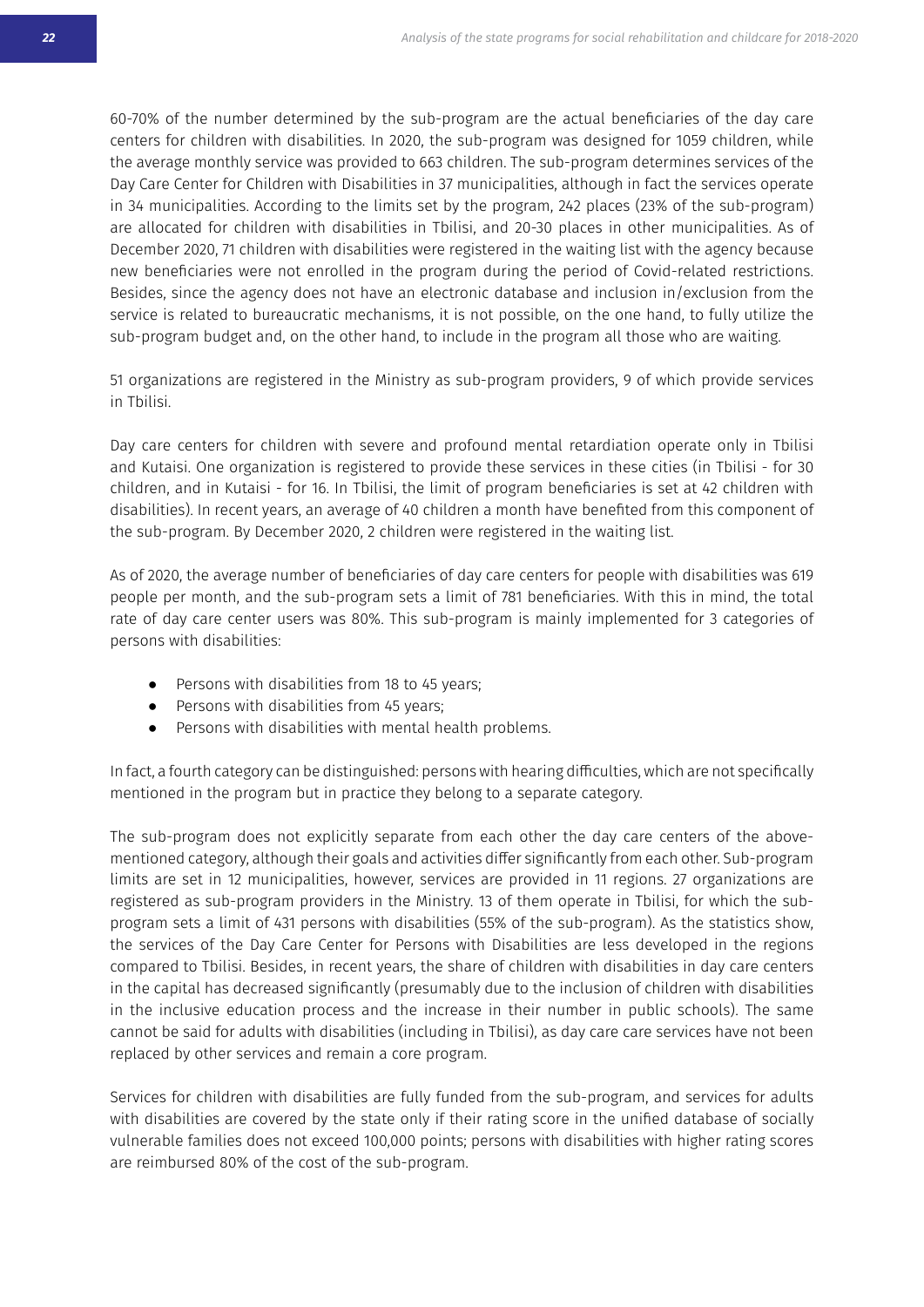As of December 2020, 36 persons with disabilities were registered in the register of persons waiting for the enrollement in the sub-program (potential beneficiaries).

# *Key challenges*

The day care centers program is one of the main services for persons and children with disabilities. which was created from the very beginning in the social welfare system of independent Georgia. This happened at a time when there was a difficult socio-economic situation in the country, there were no other support services and the public did not have adequate acceptance of persons/children with disabilities and their needs. After the launch of the program, this service facilitated the removal of persons with disabilities from their families taking the first steps in the direction of inclusion in society, development of their functional skills and alleviation of social background.

Over the years, the components of the program (service) have been refined, activities and measures have been added, mandatory requirements for service delivery have been defined, service standards have been developed, and mechanisms for engagement in the service and funding have been improved. Nevertheless, the day vare center, as a service with the longest history, still needs a conceptual definition of the purpose of the service, as well as a clear definition of the target contingent and services. It is difficult to develop a service financing system before addressing these issues. It should be noted that funding for the subprogram increases slightly from year to year, which, according to service providers, still does not meet the existing requirements and obligations set by applicable standards. Although day care centers for different categories of children/persons with disabilities are combined into one sub-program, there are also significant differences between them.

The main challenge of the sub-program in recent years is that it is not possible to fully utilize the allocated financial resources. The reason for this may be lack of statistical information, due to which accurate financial calculations of the sub-program cannot be performed; lack of electronic databases, because of which it is not possible to timely identify issued and used vouchers; bureaucratic mechanisms for inclusion in and exclusion from the service, which delays the process in time.

## *Challenges of the day care center for children with disabilities sub-program*

- Existence of bureaucratic barriers for engagement in the program (territorial access, waiting time for engagement in the program);
- Beneficiaries do not enjoy the minimum days provided by the service. Consequently, the service is unable to receive funding:
- COVID-19 complicates to properly get involved in the service: most children with disabilities do not have the technical means (computer, telephone, internet), or simply do not want remote services (although the number of participants in the sub-program even before the pandemic - in 2018-2019 - was reduced);

<sup>&</sup>lt;u>23. ფოკუსჯგუფი ჩატახდა 14 ღ</u>ღის ცენტხის წახმომა<u>დგ</u>ენღებთან.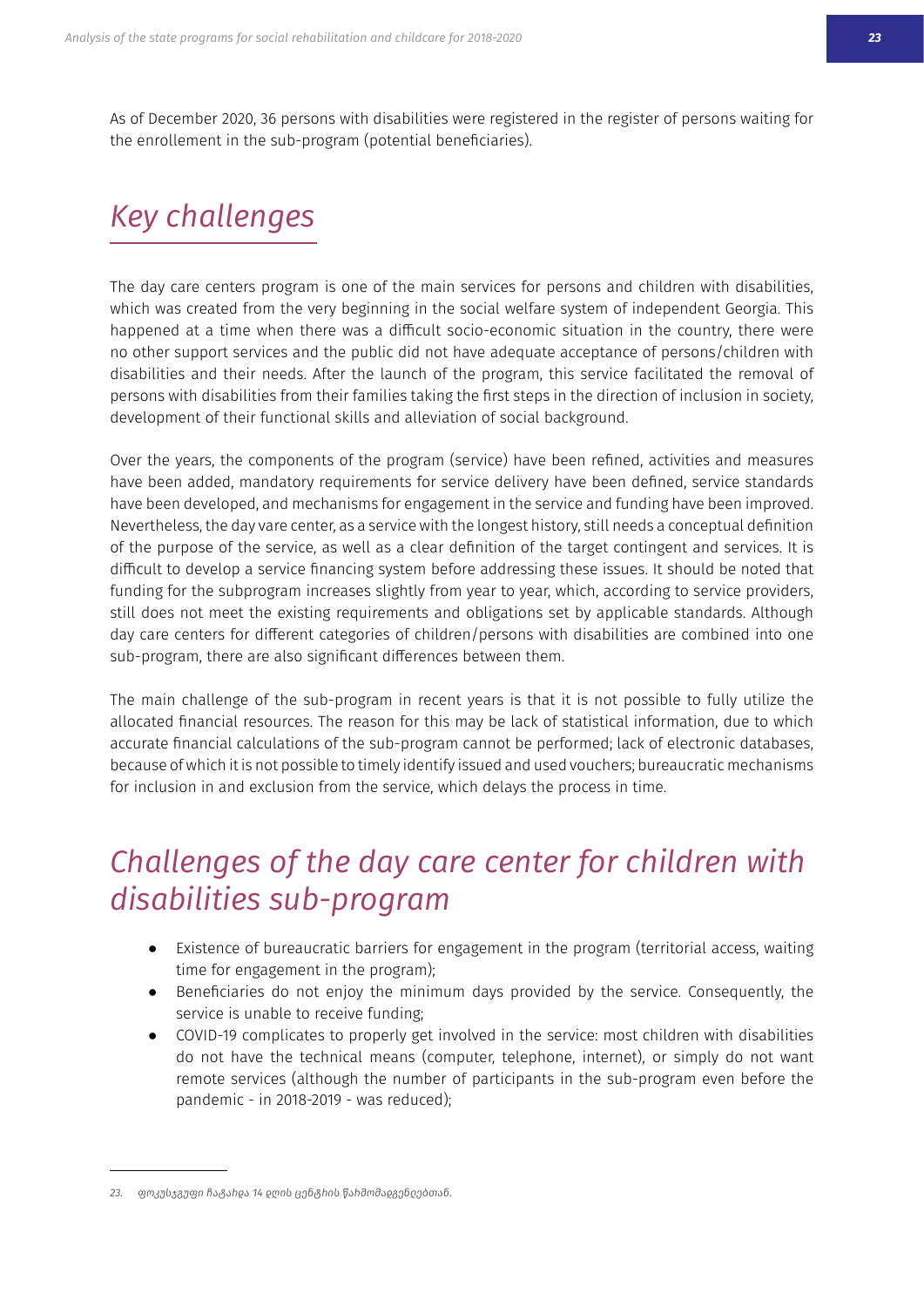- The effectiveness of the day care center remote services was not assessed;
- Inaccessible physical environment (transportation to the service); the service being located in another district and getting there is time consuming (especially in Tbilisi), which creates additional barriers to receiving the service;
- Unlike other services (early development, rehabilitation/habilitation, etc.), the services of privately funded children's day care centers are not developed (meaning a child who is not funded by the state program). This raises questions about the need for service/in terms of transformation:
- The sub-program covers all categories of children with disabilities (from 6 to 18 years old). Consequently, children under the age of 18 remain in this service. The existing monitoring system is unable to determine what results have been achieved and/or have not been achieved in relation to a particular child and what type of progress they are making in cognitive, functional, socializing or other areas;
- When issuing a voucher, the territorial proximity to the service and the number of available places in a particular provider are not taken into account. As a result, due to the geographical inaccessibility of the center, or the lack of places in the "preferred" center, the voucher remains unused and is canceled after 2 months;
- Violation of the reimbursement deadlines of the submitted voucher (mainly with a delay of 1 month) poses a problem for the financial stability of the service provider organizations and delays the payment of employees;
- The electronic system for recording the attendance of beneficiaries and its management is associated with additional resources and is problematic during field activities;
- Social Service of the LEPL Agency for State Care and Assistance for the (statutory) Victims of Human Trafficking does not carry out a systematic monitoring of the sub-program aimed at meeting the needs of the child;
- Day care centers for children with severe and profound developmental disabilities operate only in Tbilisi and Kutaisi. However, as there is only one center in Tbilisi, it is geographically inaccessible to all children in this category (although the service provides transportation, it is not possible to provide children with services throughout whole Tbilisi).

## *Challenges of the sub-program of the day care Ƈƥȫʍƥɰ-ǍȻɰ-ɦƥɰʀȻȫʀ-ˏǰʍǥ-ƒǰʀřŽǰȓǰʍǰƥʀ*

- Existence of bureaucratic barriers; also, persons with disabilities do not have detailed information about the service;
- As mentioned, different categories of individuals are included in the program, but services are not separated among the centers. If a person with disability does not have information about the services of a particular day care center, they may contact an organization that serves only older people or people with hearing difficulties; it is also possible that only the center of this category has places, as a result of which the voucher can not be used and it is canceled:
- The goals of different categories of day care centers are not clearly defined (e.g if the center provides services only to the elderly with disabilities, leaving the service after receiving certain results cannot be set as a goal; while in the case of other categories of persons with disabilities, achievement of the goal (e.g employment) should lead to leaving the service);
- In contrast to the Day Care Center for Children with Disabilities, the main beneficiaries of the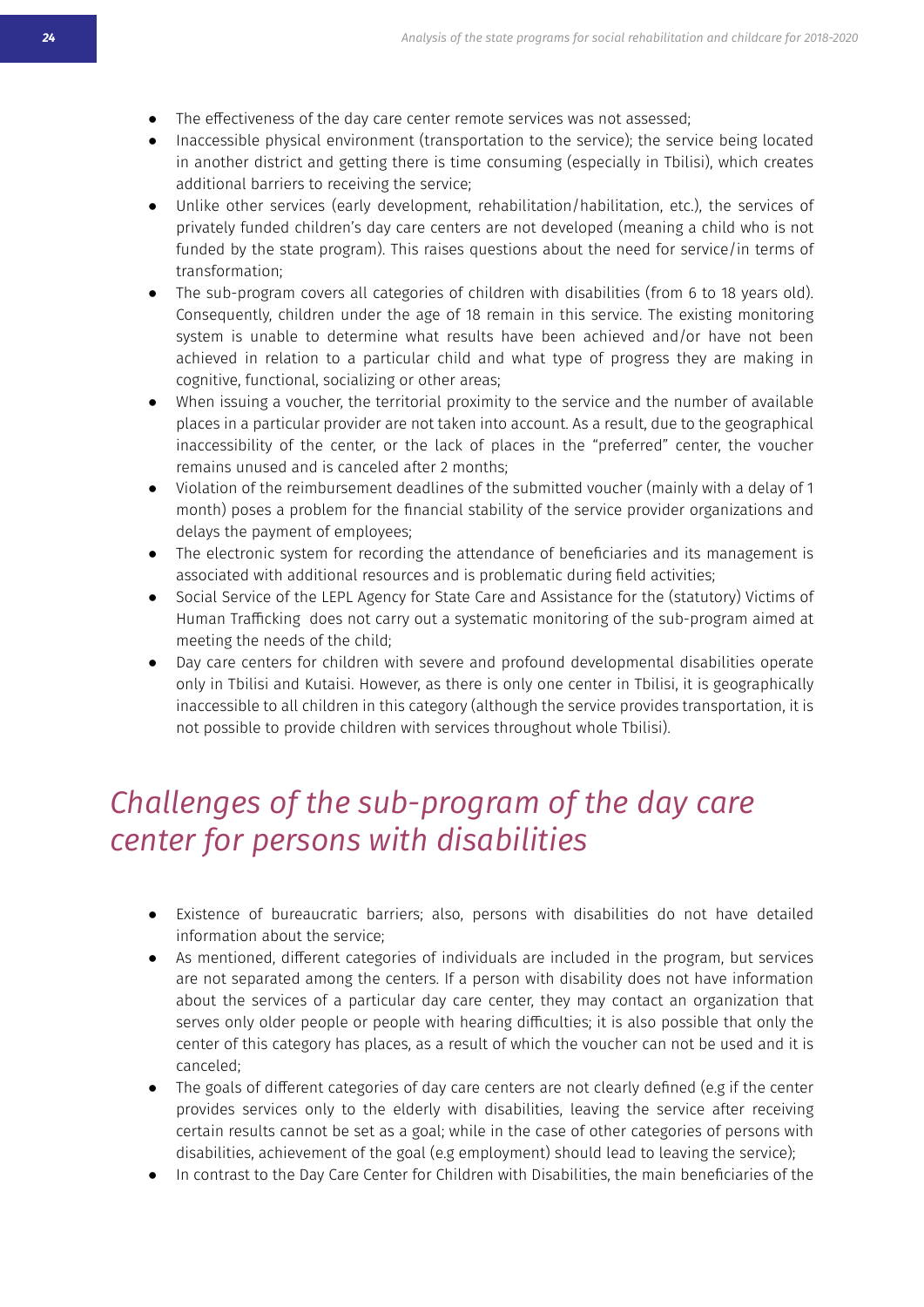Day Care Center for Adults with Disabilities are people living in Tbilisi (55%). Compared to children, this service is more demanded in the capital, even though adults with disabilities, unlike children with disabilities, are fully funded only if their rating score is less than 100,000 in a common database of socially vulnerable families.

### *<u>Recommendations</u>*

#### To the Ministry of Internally Displaced Persons from the Occupied Territories, Labor, Health and **Social Affairs of Georgia:**

- Divide the sub-program into components for children with disabilities, persons with disabilities and the elderly persons with disabilities and define specific goals, objectives and measures for each of them;
- In addition, the following types of services should be separated:
	- » Centers that work on the component of promoting independent living and employment;
	- » Centers that work for the older people with disabilities;
	- Centers that offer therapies for people with mental health problems.
- Clearly separate the target categories of children with disabilities using the day care center service;
- In order to strengthen the school, the day care center services should be gradually integrated into general education institutions;
- Contribute to the geographical expansion of services for children with severe and profound developmental disabilities and complex behavior;
- The sub-program should be planned based on the existing databases, the implementation of previous years' programs and the analysis of various evidences in order to spend the existing financial resources effectively:
- Develop appropriate funding mechanisms for new day care center models;
- Simplify the mechanisms for joining the program (create an online platform, set a voucher term of more than 1 year, or establish a simplified admission rule for the following year);
- When registering a service, clearly distinguish the geographical area of activity of a specific organization and the target groups.

#### To the LEPL Agency for State Care and Assistance for the (statutory) Victims of Human Trafficking:

- Introduce an electronic information system, through which the agency will have constant access to the information regarding available places in the day care center, service recipients, etς
- When issuing a voucher, provide detailed consultation to the person engaged in the subprogram/legal representative/supporter and provide an informative brochure detailing the day care centers – service providers - participating in the program, as well as their resources and coverage area. This information should also be available on websites.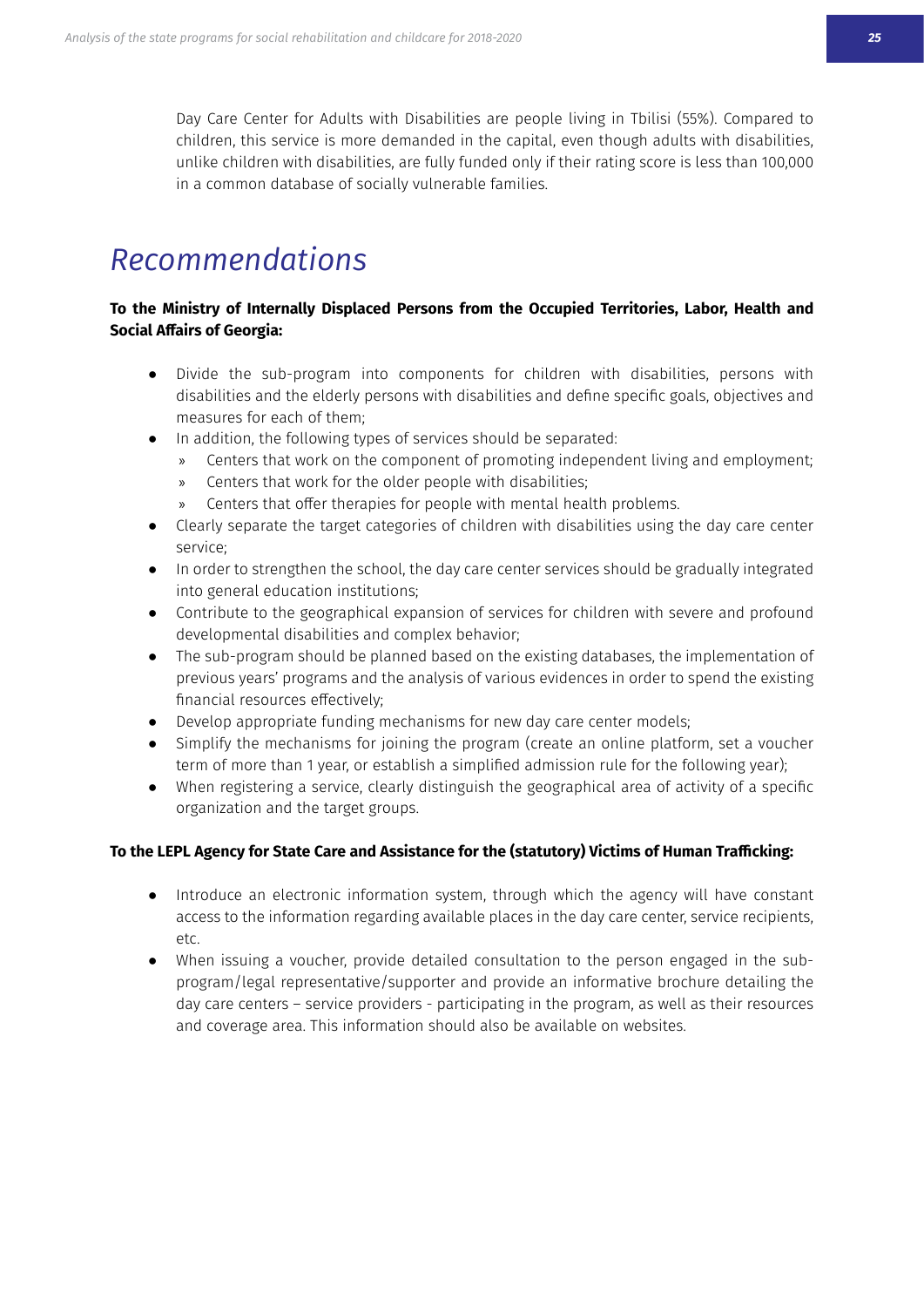# <span id="page-24-0"></span>*4. Provision of assistive devices and technologies*

The goal of the sub-program is to improve the degree of functional independence of persons with disabilities and their integration into society.

The sub-program includes the components of provision of wheelchairs and employment assistance to persons with disabilities, provision of prosthetic and orthopedic devices, hearing aids, technical equipment (smartphone) with the function of video conferencing for people with hearing loss and persons with hearing difficulties, as well as crutches, forearm crutches, walkers, canes and walkers for blind people.

## *ීැ-ÙɰȻˋǰƒǰȫǒ-ˏǥƥƥȓƇǥřǰɰʀ-řȫƒ-ɦɰȻȥȻʍǰȫǒ-ʍǥƥ ƥȥɦȓȻ˘ȥƥȫʍ-ȻǍ-ɦƥȻɦȓƥ-ˏǰʍǥ-ƒǰʀřŽǰȓǰʍǰƥʀ*

**The goal of the component** is to provide the target group with individually adaptable mechanical and electric wheelchairs, as well as to facilitate the employment of persons with disabilities and the support of local production of wheelchairs.

**The component activities include:** issuing wheelchairs (if necessary, a special pillow to protect from the bedsores) and adjusting according to individual needs; adjust and transfer the electric wheelchair to the place of residence according to the individual needs of the beneficiary.

#### **Information on program implementation**

In recent years (2018-2021), the cost of both mechanical and electric wheelchairs has been systematically increasing. In addition to this, the 2021 program envisages the purchase of medium and high-end pediatric wheelchairs. Since 2020, co-financing for wheelchairs has been reduced from 20% to 10% (100% of the funding applies to children with disabilities, as well as to persons with disabilities whose rating score is less than 100,000 in the socially vulnerable database).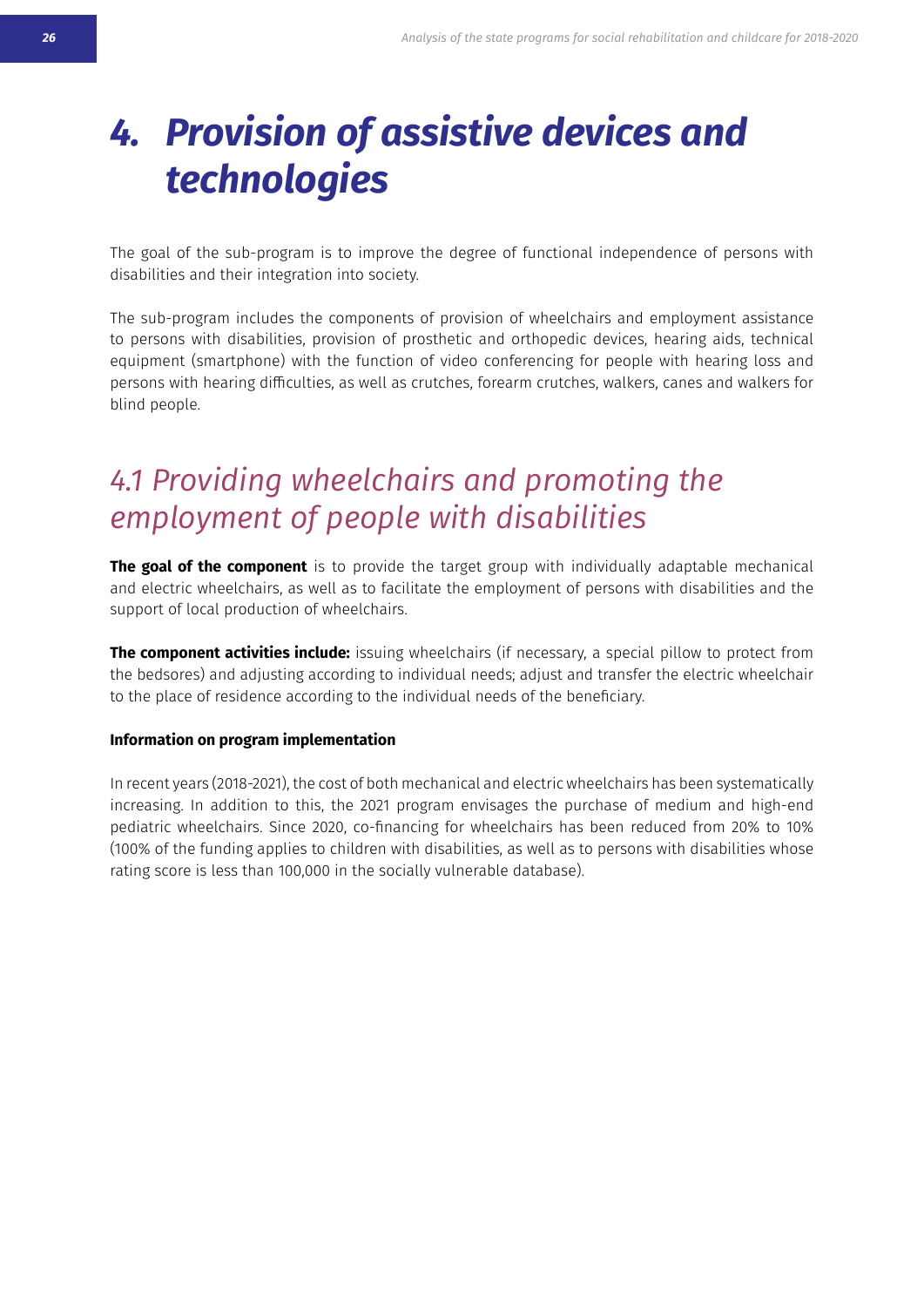#### **Table 8**

Financial indicators of the wheelchair providing component (2018-2021)

| Year | Program ap-<br>proved budget<br>(GEL) | Actual expendi-<br>ture (GEL) | <b>Cost of mechanical</b><br>wheelchair (GEL) | Cost of electric<br>wheelchair<br>(GEL) |
|------|---------------------------------------|-------------------------------|-----------------------------------------------|-----------------------------------------|
| 2018 | 756 000                               | 551 256                       | 560                                           | 3580                                    |
| 2019 | 800 000                               | 797 000                       | 560                                           | 3580                                    |
| 2020 | 934 200                               | 801 143                       | 720                                           | 4785                                    |
| 2021 | 990 000                               |                               | 760                                           | 5 0 5 3                                 |

As can be seen from the table, like other social rehabilitation and childcare state program sub-programs, the wheelchair component fails to fully utilize the financial resources allocated from the budget. The cost of electric wheelchairs has been increasing every year in recent years (it has risen by 70% over the last 2 years), however, no changes have been made to component measures and specifications that could increase the cost of service. The only parameter indicated by the Ministry is the inflation rate.

#### **Table 9**

Wheelchair providing Component Statistics (2018-2021)

| Year | <b>Number of elec-</b><br>tric wheelchairs<br>provided by the<br>program | Number of me-<br>Number of de-<br>chanical wheel-<br>livered electric<br>chairs provided<br>wheelchairs<br>by the program |     | Number of<br>delivered<br>mechanical<br>wheelchairs |
|------|--------------------------------------------------------------------------|---------------------------------------------------------------------------------------------------------------------------|-----|-----------------------------------------------------|
| 2018 | 125                                                                      | 114                                                                                                                       | 600 | 316                                                 |
| 2019 | 150                                                                      | 158                                                                                                                       | 520 | 499                                                 |
| 2020 | 120                                                                      | 141                                                                                                                       | 520 | 385                                                 |
| 2021 | 100                                                                      |                                                                                                                           | 520 |                                                     |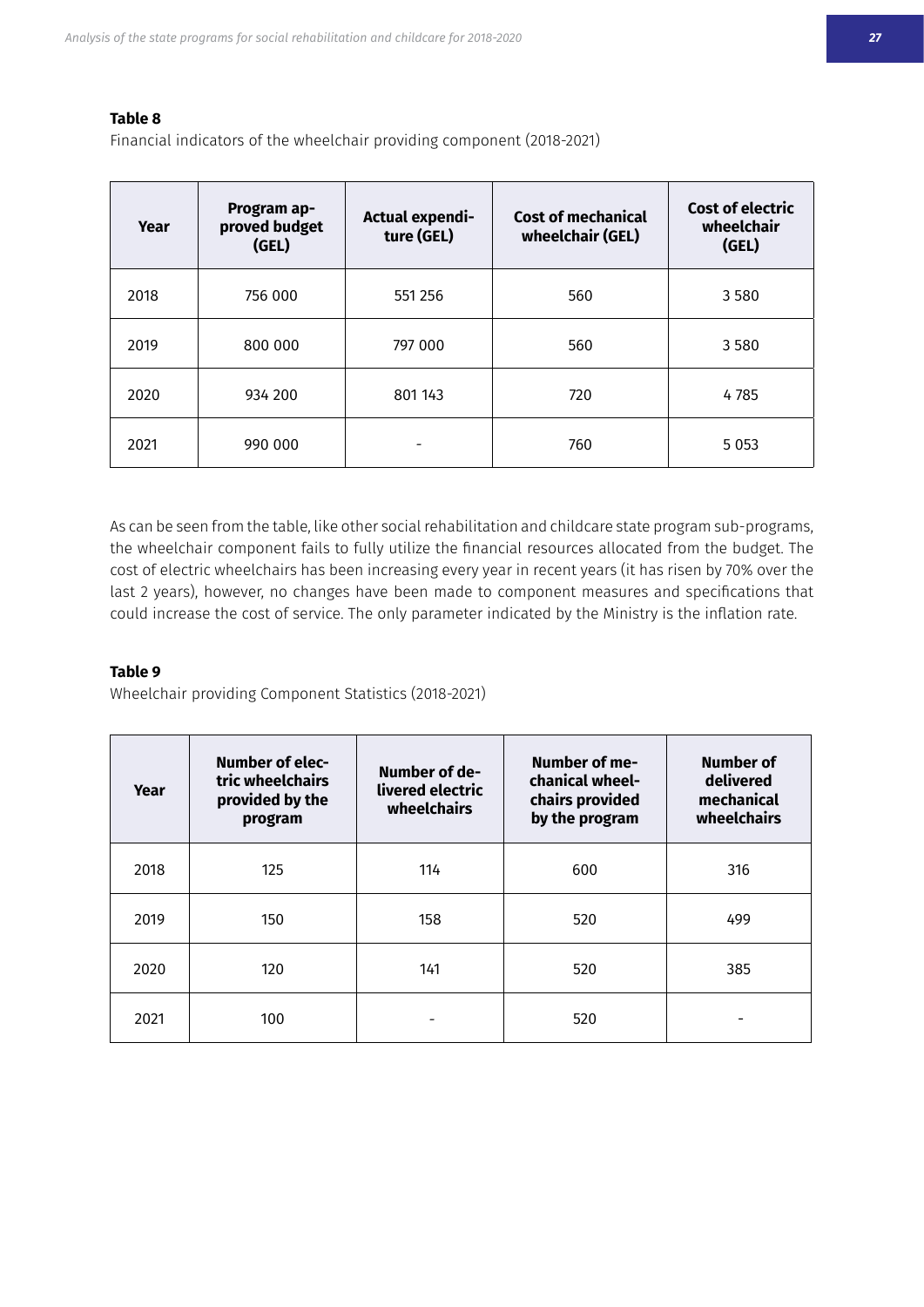Although the program foresees the purchase of 520 mechanical wheelchairs each year, the actual demand is significantly lower; the number of electric wheelchairs mainly meets the existing demand. The target group of the program includes persons in need of wheelchairs, including persons with disabilities and children with disabilities aged 6 to 18 years.

In order to get an electric wheelchair, a person needs disability status and the medical-social examination report - Form NºIV-50/2, which indicates the need for a wheelchair provided by this component; as for a child from 6 to 14 years, in case of need for an electric wheelchair, the results of the assessment of the ability to use this device independently should also be indicated in addition to the documentation mentioned above.

In order to get a mechanical wheelchair, it is enough to submit the medical documentation form NºIV-100/a, which indicates the relevant diagnosis; the status of a person with disabilities is not required.

To register in the sub-program as a provider, the service provider must meet the following conditions:

- should be producing a wheelchair in Georgia and the percentage of employed persons with disabilities should exceed 50% of the total number of employees:
- should have a certified staff member to determine the needs of the beneficiary, adjust wheelchairs and conduct relevant training;
- Should have the appropriate technical base of the service in use/ownership.

## *Key challenges*

The 2018-2020 program<sup>19</sup> ensures the provision of a basic mechanical wheelchair without adjusting it to the needs of the user. The cost of the voucher issued by the state includes only the transfer of the wheelchair and does not cover other components of the related service (arrival to the customer/ delivery, use of additional details, adjustment). Often (especially in case of a beneficiary living in the region) the type and size of the wheelchair is selected not on the basis of inperson meetings and indepth assessments, but on the basis of data collected through the telephone communications<sup>20</sup>. This service does not comply with the guiding principles of the World Health Organization<sup>21</sup>, according to which, the wheelchair service should include the following components:

- Beneficiary evaluation on a face-to-face basis;
- Selecting a wheelchair model;
- Assembling a wheelchair;
- On-site delivery of the wheelchair:
- Wheelchair adjustment for the beneficiary;
- User training;
- Assessment of the wheelchair use.

<sup>19.</sup> It is noteworthy, that after the reporting period, "Minimal standards for Assistive Devices and Technologies" had been approved by the Minister of Internally Displaced Persons from the Occupied Territories, Labour, Health and Social Affairs of Georgia (N01-43/6). Evaluation and Analysis of the mentioned standard and it practical implementation goes beyond this servey and requires additional study

<sup>20.</sup> Focus group with persons with disabilities.

<sup>21. &</sup>quot;Guidelineson the provision of Manual Wheelchairsin less resourced settings", the document available at the webpage: <https://bit.  $\bar{y}/3x$ SrGuW>.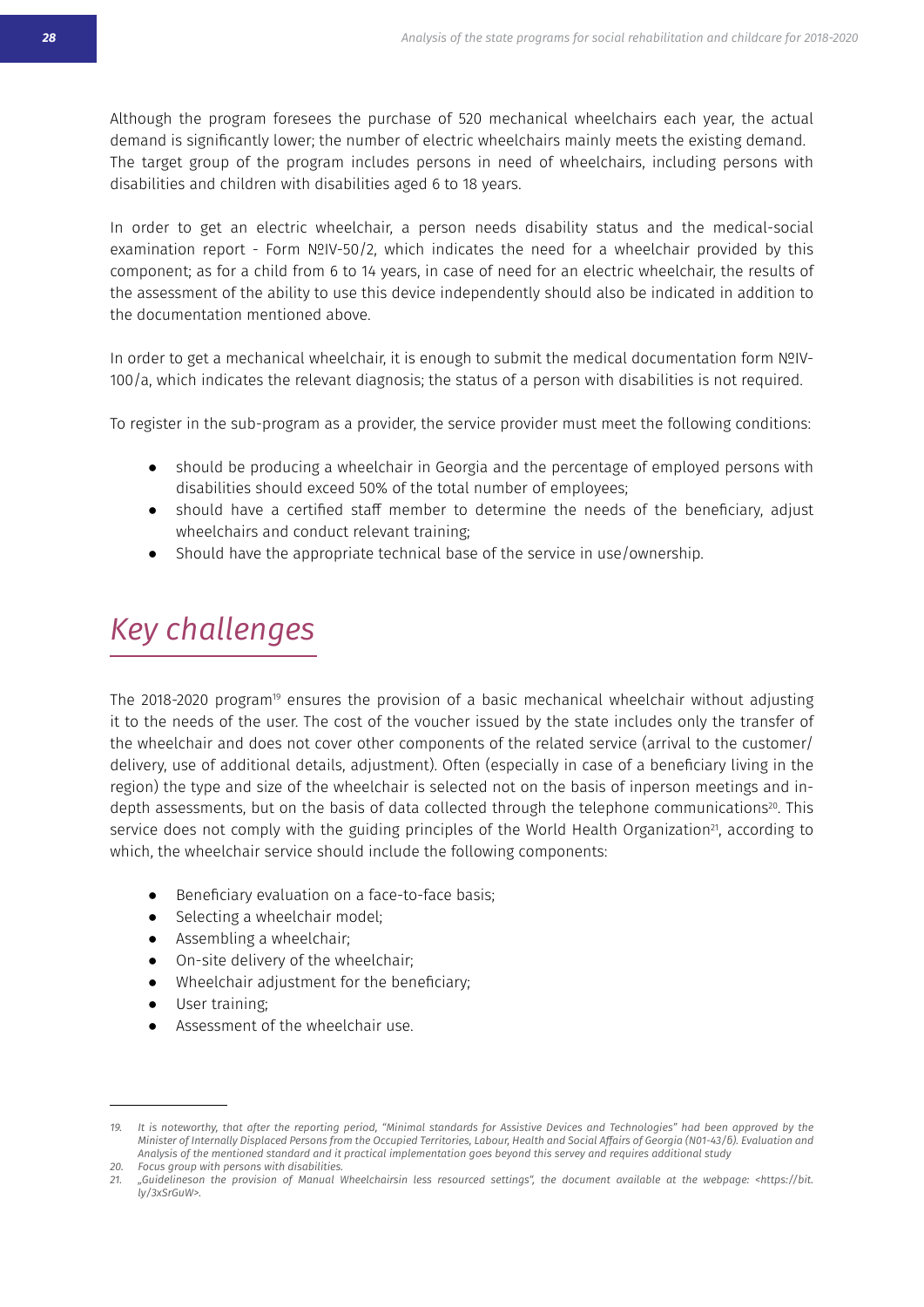The choice of mechanical wheelchairs is scarce in the country; wheelchairs are only relevant for people with motor impairments who need a basic wheelchair adjustment (wheelchair height, width and depth adjustment). Such wheelchairs, without proper service, are less effective for people with severe motor impairments who experience significant posture control difficulties, contractures and deformities: they require intermediate and high-adjustment mechanical wheelchair service because due to their age and/or psychomotor condition, electric wheelchairs are not relevant for them. It should be noted that the wheelchairs available in the country are mostly adapted to the urban area.

As a result, people with similar needs now have access to only basic adjustable mechanical wheelchairs, whether they need that one or an intermediate or high-adjustable wheelchair. The received equipment do not improve the condition of persons/children with severe motor disabilities, as they do not provide the necessary posture-maintenance, functional mobility and participation in activities. As a result, in many cases the beneficiary cannot use the received wheelchair.

In addition, there is no systematized database of people who have already benefited from the state program and received a mechanical or electric wheelchair. In fact, after the expiration of the warranty period (2 years), this sub-program is mainly used by the same persons. Consequently, if there were the databases, it would be possible to identify the key beneficiaries using the wheelchair and adapt the sub-program to them.

Besides, the procedure for simplifying the documentation required to obtain a wheelchair - namely. only the submission of Form N100/A - does not in all cases mean an increase in program effectiveness: this requires a broader discussion, including in terms of program accessibility, purposefulness and effectiveness evaluation.

It should also be noted, that the employment component of this sub-program is of a general nature and is not directly linked to the aim of promotion of employment of persons with disabilities.

### *<u>Recommendations</u>*

#### To the Ministry of Internally Displaced Persons from the Occupied Territories. Labor. Health and **Social Affairs of Georgia:**

- Fund all categories of wheelchairs and services (basic, intermediate and high adjustment) under the sub-program;
- Adjust the wheelchair to the beneficiary and deliver it to their place of residence;
- Develop appropriate regulations to reflect in the database the need for medical and social expertise in relation to assistive devices;
- Review the target categories of the sub-program (children with disabilities, persons with disabilities, older people, persons without disability status) and define for each of them the criteria for engagement in the program, the necessary documentation and appropriate assistive devices:
- Separate from other activities in the sub-program the employment component of persons with disabilities, which does not achieve its real goals and is not the objective of this state program.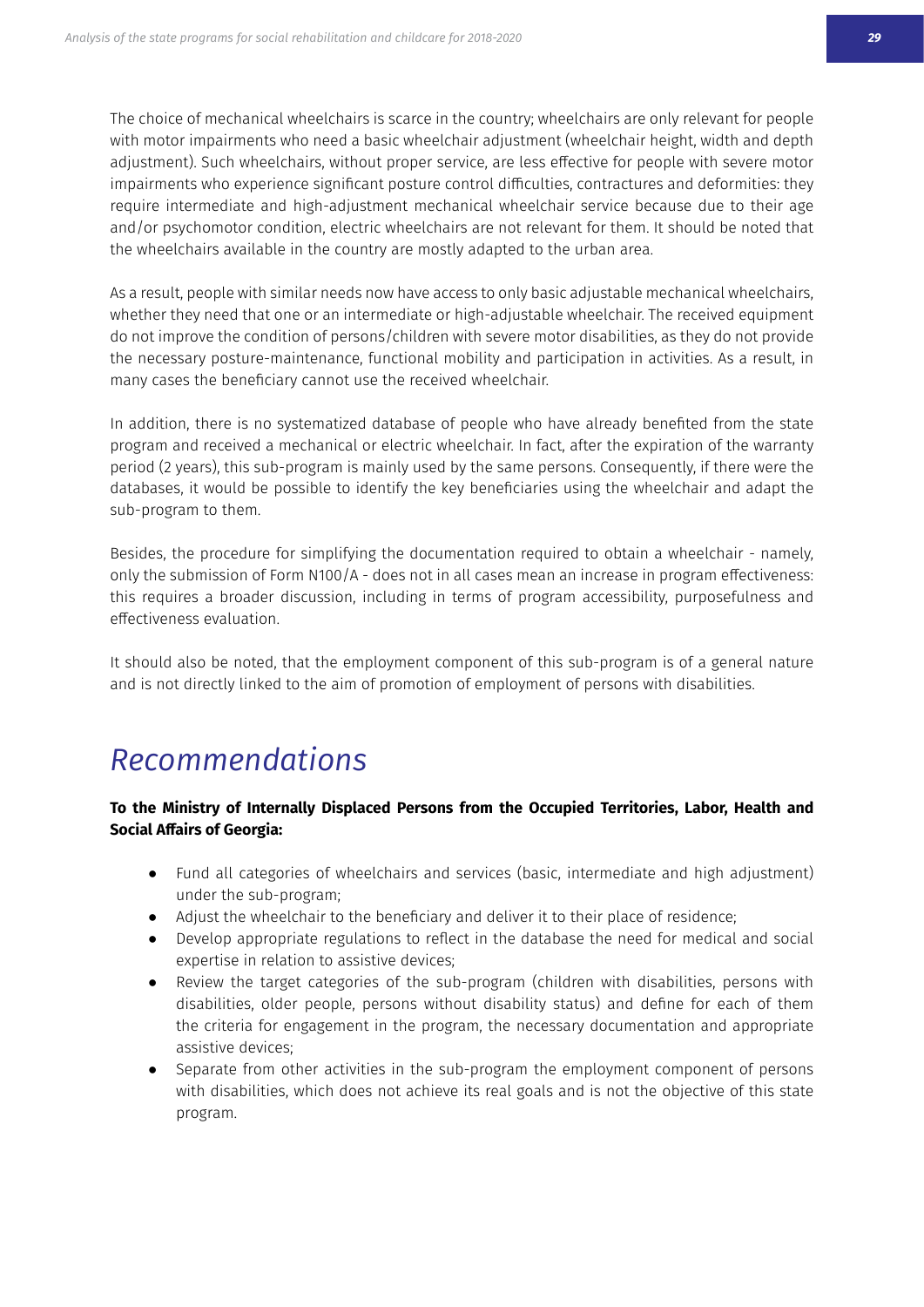#### <span id="page-28-0"></span>To the LEPL Agency for State Care and Assistance for the (statutory) Victims of Human Trafficking:

- Create a database of wheelchair users (users of previous years, new applications), which will facilitate effective program planning:
- Indicate in the databases the persons who received wheelchairs from the programs of the local government (including the Autonomous Republic of Adjara);
- Monitor the implementation of the measures specified in the sub-program in order to determine their effectiveness.

# *ීෑ-ÙɰȻˋǰʀǰȻȫ-ȻǍ-ɦɰȻʀʍǥƥʍǰƇ-řȫƒ-ȻɰʍǥȻɦƥƒǰƇ-ƒƥˋǰƇƥʀ*

**The goal of the component** is to improve the functional independence of the target group through prosthetic and orthopedic devices and to promote integration into society.

**Component activities include:** prosthesis selection, fabrication and adjustment, orthoses selection, fabrication, and adjustment; conducting individual trainings and special trainings.

#### **Information on program implementation**

Similar to other assistive devices, the component of prosthetic-orthopedic devices is not based on specific calculations and its parameters are determined based on the experience of previous years. Consequently, it is impossible to make predictions about the quantitative indicators of the subprogram. However, with the technological development of the field, new technologies and mechanisms are introduced, which ultimately leads to price increases. Unfortunately, in the last 3 years, the actual utilization of funds by this component of the subprogram has been quite low and amounts to 60-70% of the planned budget. Three organizations providing services in Tbilisi and one individual entrepreneur in Kutaisi are registered in the prosthetics component.

#### **Table 10**

| Year | <b>Budget set by the</b><br>program (GEL) | <b>Actual expenditure</b> | <b>Prosthetic orthope-</b><br>dic products (unit) |
|------|-------------------------------------------|---------------------------|---------------------------------------------------|
| 2018 | 1600 000                                  | 1 411 264,50              | 561                                               |
| 2019 | 2 586 000                                 |                           | 1042                                              |
| 2020 | 2 682 000                                 | 1544826,40                | 610                                               |
| 2021 | 2 186 100                                 |                           |                                                   |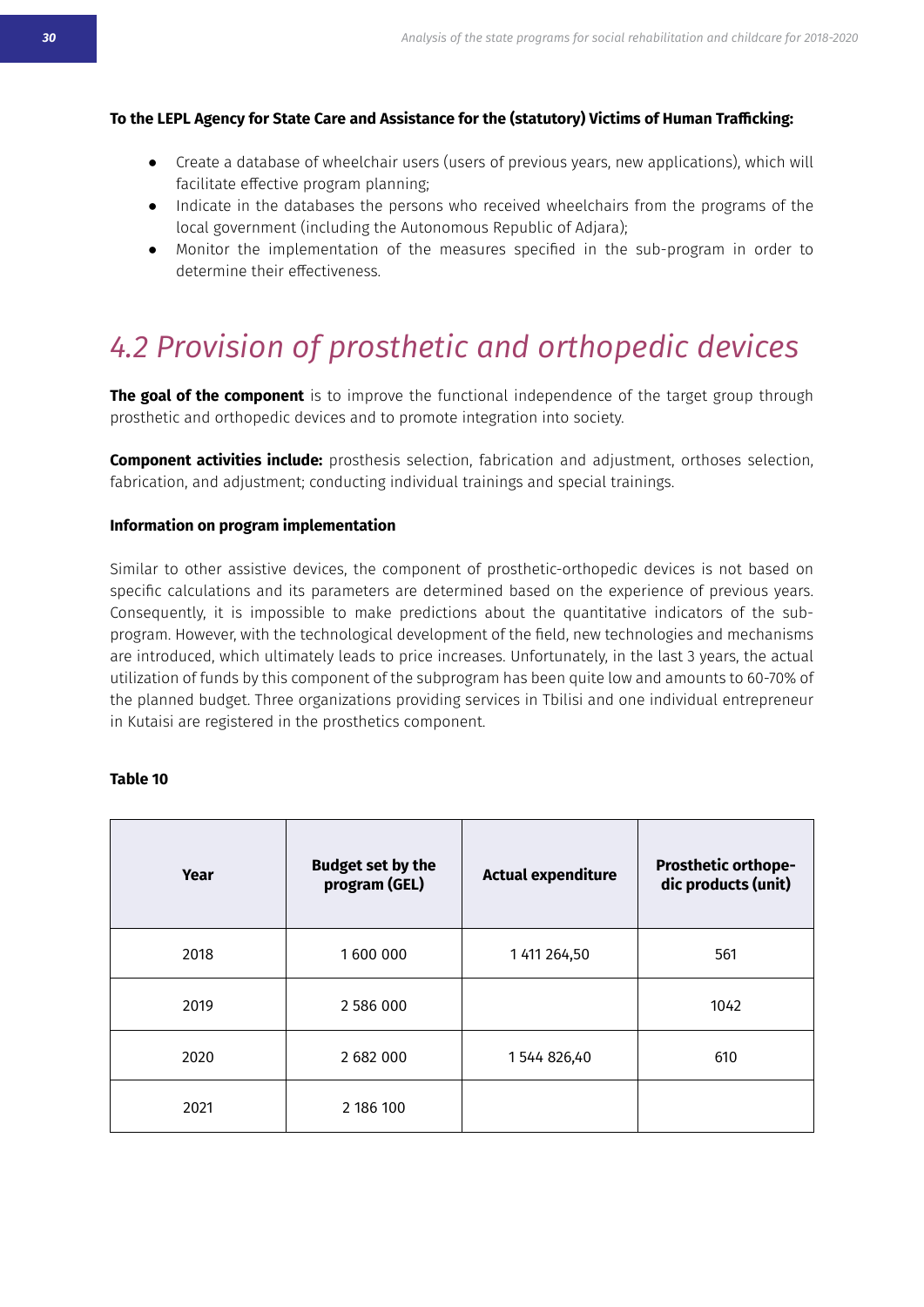## *Key challenges*

It should be noted that there is no systematic database of persons in need of prosthetics. In addition, in case of limb amputation by the clinics, the person is not referred to the appropriate service, which would facilitate the proper planning of the process and increase the effectiveness of the component of subprogram. There is no standard for service delivery and relevant qualification requirements for organizations participating in the program as service providers<sup>22</sup>.

The program does not ensure the geographic accessibility. Since it includes several components (selection, manufacture, adjustment), a person with disabilities living in the region has to visit at least 2-3 times for the necessary procedures. In addition, the component provides individual teaching and special training, which lasts 10-15 days in case of first time prosthetics. Consequently, if a person does not have sufficient financial resources, s/he has to postpone the prosthetic process, or receive partial/ incomplete services.

There is no sophisticated decision-making system. The decisions of the commissions<sup>23</sup> are sent by the post to the interested persons. Because they do not have complete information about the content of the program, they are late or do not apply for the service at all.

There is no rehabilitation system for adults with disabilities in the country, one of the components of which would be prosthetic services.

### *Recommendations*

#### To the Ministry of Internally Displaced Persons from the Occupied Territories, Labor, Health and **Social Affairs of Georgia:**

- In case of need for assistive devices based on medical-social examination, provide relevant information to the Agency for reflection in the database;
- Establish a system for pre-assessment of a person in need of prosthetics (determine the type of prosthesis required and indicate possible prosthesis dates);
- To increase geographical accessibility, facilitate the opening of prosthetic centers in the regions, or, in terms of cost-effectiveness, reimburse the cost of transportation and living expenses for a person in need of prosthetics coming from a region to Tbilisi;
- Develop and approve a program monitoring tool, as well as effective service quality monitoring mechanisms

<sup>22.</sup> It is noteworthy, that after the reporting period, "Minimal standards for Assistive Devices and Technologies" had been approved by the Minister of Internally Displaced Persons from the Occupied Territories, Labour, Health and Social Affairs of Georgia (N01-43/6). Evaluation and Analysis of the mentioned standard and it practical implementation goes beyond this servey and requires additional study

<sup>23.</sup> By an individual administrative-legal act/order of the head of the social service agency, a special commission is established in the mentioned *institution.*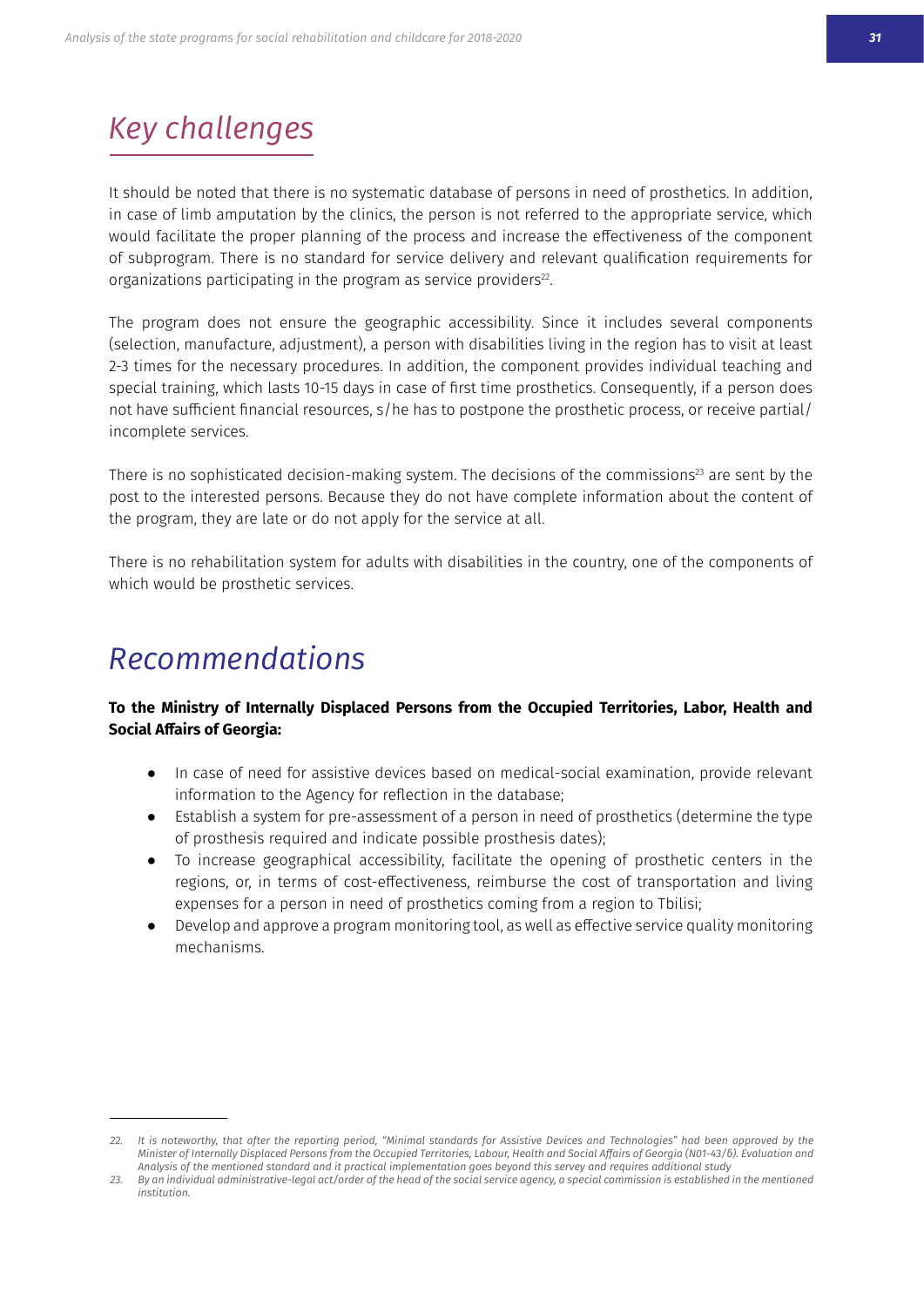#### <span id="page-30-0"></span>To the LEPL Agency for State Care and Assistance for the (statutory) Victims of Human Trafficking:

- Prepare information materials in an accessible form detailing the purpose of the subprogram, activities, procedures, information on registered suppliers, their coordinates, etc. (this information may also be posted on the Agency's website);
- Create a database of people in need of prosthetics, where clinics integrate information from previous years and new data on limb amputation.

## *ීි-ÙɰȻˋǰʀǰȻȫ-ȻǍ-ǥƥřɰǰȫǒ-řǰƒʀ*

**The goal of the component** is to improve the functional independence of people with hearing loss and to promote their integration into society.

**Component activities include:** purchase/issue of hearing aids and their individual adjustments.

#### **Information on program implementation**

Hearing aids are purchased annually under this component of the subprogram. The table below shows the purchases of the last 3 years. Each year, the supplier issues 1,500 hearing aids. In November-December 2020, 1010 such devices were distributed.

| Year | Cost as provided by the<br>program | <b>Actual expen-</b><br>diture | <b>Hearing</b><br>aids | <b>Price of the</b><br>unit |
|------|------------------------------------|--------------------------------|------------------------|-----------------------------|
| 2018 | 375 000                            | 395 490                        | 1500                   | 264                         |
| 2019 | 375 000                            | 360000                         | 1500                   | 240                         |
| 2020 | 378 000                            | 359 492                        | 1353                   | 266                         |
| 2021 | 376 200                            |                                |                        |                             |

#### **Table 11**

The target group of the component includes persons with disabilities (including children with disabilities and children with hearing loss of any degree under 5 years of age) as well as the older people. Within the component, two types of hearing aids are purchased:

- For mild to moderate hearing loss;
- For severe hearing loss.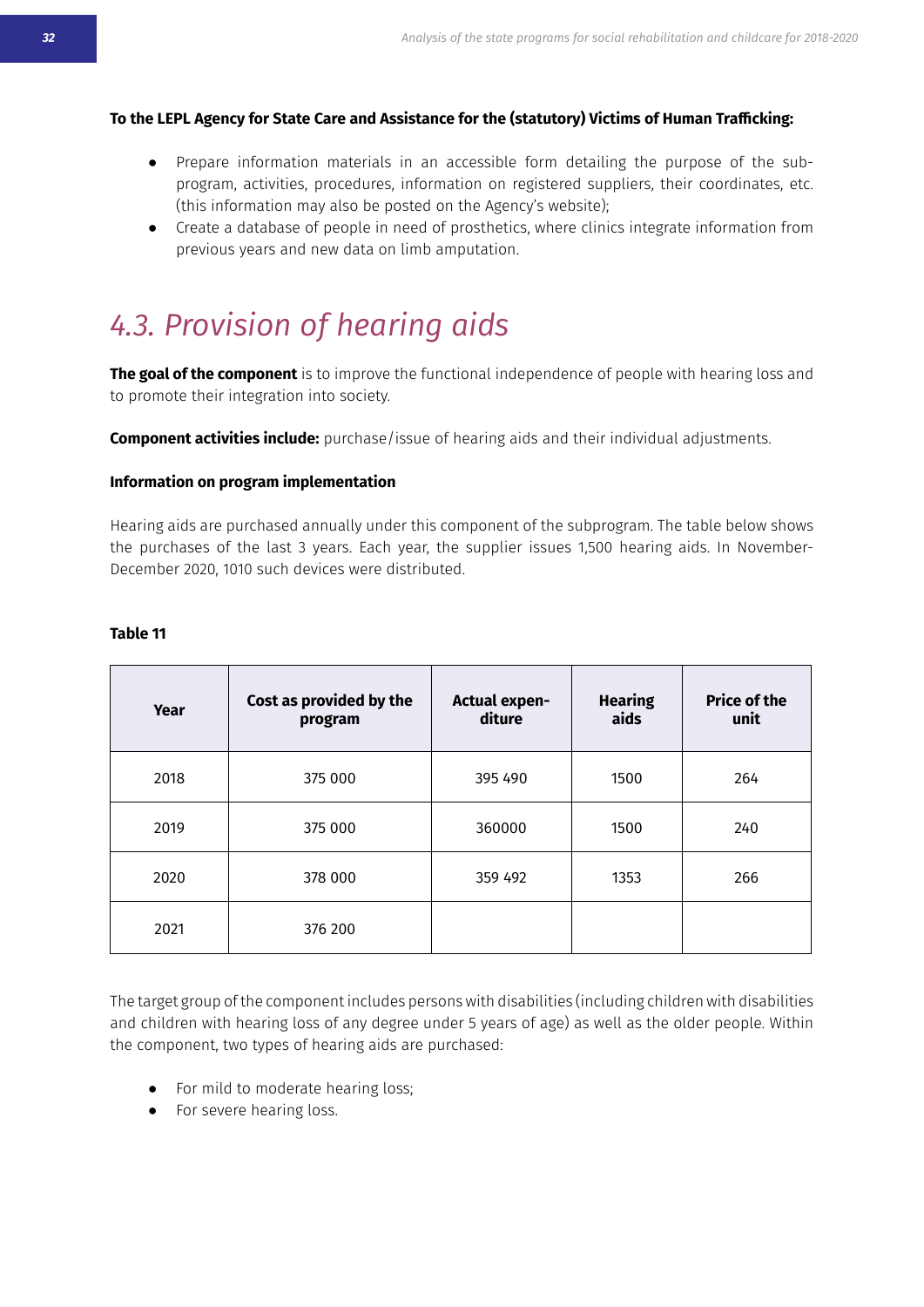# *Key challenges*

Similar to other supportive devices and technologies, there is no standard of hearing aids as well<sup>24</sup>; also, there is no database created. Furthermore, depending on the terms of the program, it is possible to get a new hearing aid every other year, regardless of whether the person needs to have it replaced or not.

There is an inequality in the approach to the older people, which is determined according to the old-age pension. In particular, a man under the age of 65 cannot receive a hearing aid unless he has disability status; while a woman over the age of 60 is given the opportunity to receive such a device based on a health certificate.

The problem is the systematic change of hearing aid batteries, the purchase of which is the burden for socially vulnerable families.

An important component of this program is the individual adiustment of the hearing aid, the audiometric examination, and the taking of earprints. Therefore, at least 2 visits are required to fully adjust the ear device. Besides, the program is implemented only in Tbilisi and the population of the regions cannot sufficiently receive the services provided by this component.

### *Recommendations*

#### To the Ministry of Internally Displaced Persons from the Occupied Territories, Labor, Health and **Social Affairs of Georgia:**

- Increase geographical accessibility, for the first stage at the level of regional centers;
- Equalize the age of older men and women with hearing loss for receiving hearing aids;
- Develop an effective tool for monitoring program implementation;
- Add to the component supplying the hearing aids' batteries. Establish reasonable limitations to avoid unnecessary receipt of hearing aids every 2 years;
- Develop alternative methods of purchasing services (eg voucher system).

#### To the LEPL Agency for State Care and Assistance for the (statutory) Victims of Human Trafficking:

Establish a database of people with hearing loss in order to effectively plan and implement the component of the subprogram.

<sup>24.</sup> It is noteworthy, that after the reporting period, "Minimal standards for Assistive Devices and Technologies" had been approved by the Minister of Internally Displaced Persons from the Occupied Territories, Labour, Health and Social Affairs of Georgia (N01-43/6). Evaluation and Analysis of the mentioned standard and it practical implementation goes beyond this servey and requires additional study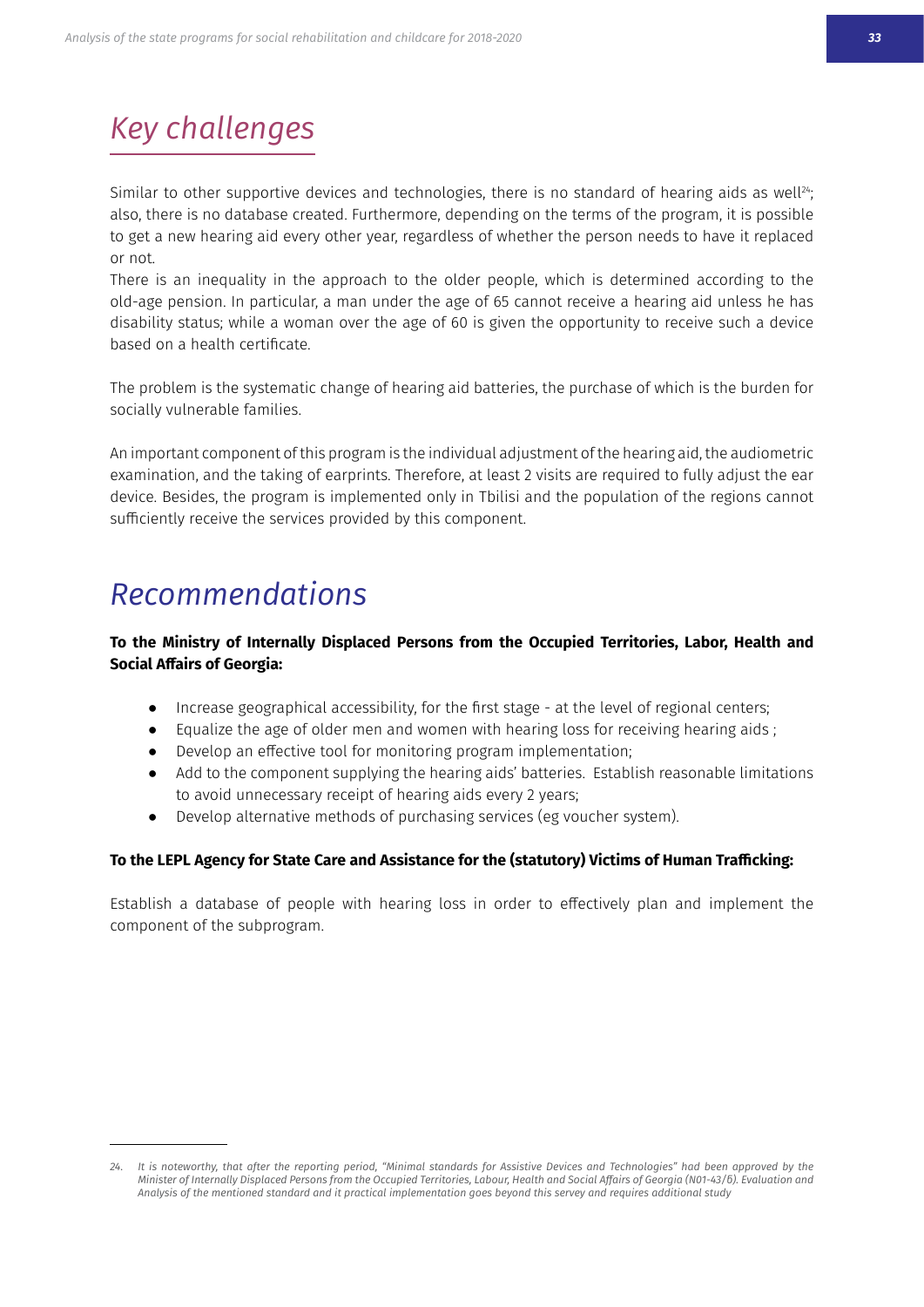## <span id="page-32-0"></span>**⁄4.4. Provision of cochlear implant**

**The goal of the component** is to improve the degree of functional independence of the target group and to facilitate the integration process with the community.

**The activities of the component are:** purchase and rehabilitation of cochlear implant, which includes implant adjustment and speech therapist services.

#### **Information on program implementation**

Although the 2020 program provided for the purchase of 30 implants, the agency has not implemented this component. The program served only those individuals who had a cochlear implant adjusted and had not exhausted 18-month postoperative period to receive speech therapist services. At this stage, a decision has been made to integrate this component into healthcare programs. However, in 2021 the services of a speech therapist will still be provided to the beneficiaries of this program from the childcare and social rehabilitation program.

## *Key challenges*

Under this component, the agency purchased cochlear implants and handed them over to beneficiaries selected by the commission. Consequently, the purchase of cochlear did not cover surgery. This issue, in some cases, caused uncertainty and the main goal of the program - to provide appropriate services to a person in need of implants - could not be fulfilled. Besides, it is quite unclear how, where and how often the implant was adjusted and regulated during the postoperative period.

The program does not cover the costs of additional auxiliary materials (processors, batteries, etc.) that are necessary for the smooth functioning of the cochlear implant and require significant financial resources.

The component does not regulate the service standard of a logopedics (speech therapist): it only determines the rate and quantity of services.

### *<u>Recommendations</u>*

#### To the Ministry of Internally Displaced Persons from the Occupied Territories, Labor, Health and **Social Affairs of Georgia:**

- Develop a unified program of cochlear implant and postoperative care service;
- Include supplementary materials in the program;
- Develop a program of special logopedics (speech therapist) for postoperative rehabilitation.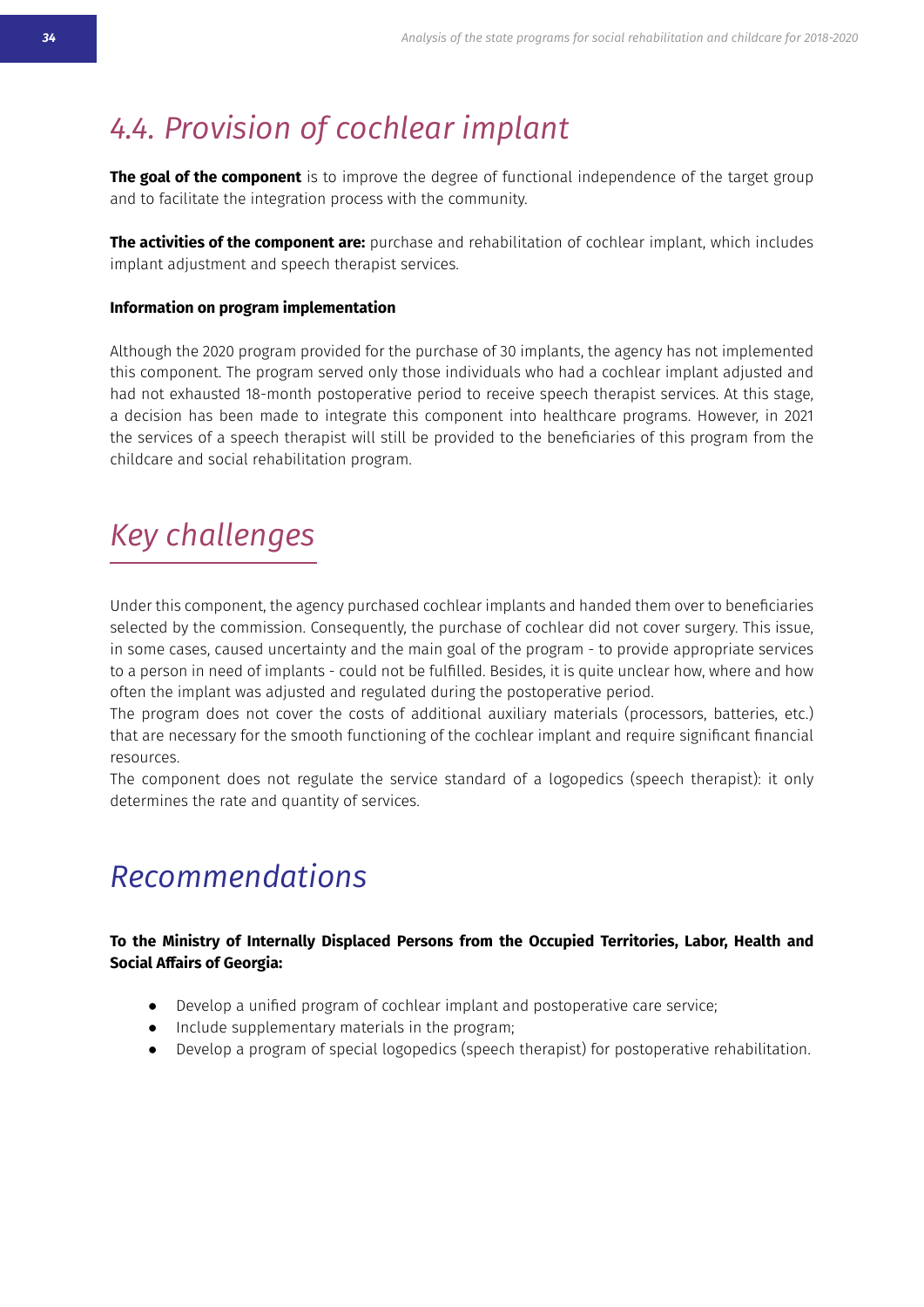### <span id="page-33-0"></span>**⁄4.5. Providing canes for blind people**

This component provides for the provision of blind persons with canes (as well as crutches, canecrutches, and walking frames). Obtaining a cane requires the status of a person with a disability. which proves that the person (including the child) is blind or visually impaired, a person with severe disabilities or a blind person, or a person with disabilities with a visual impairment; If such a record does not exist in the status, a health certificate indicating the need for a cane for the blind must be submitted with the status document

According to the information received from the agency, the state has a stock of canes for the blind and has not made any purchases in this direction during the last 3 years. Therefore, the 2021 State Program for Social Rehabilitation and Child Care does not provide financial resources for this component. In recent years (2018-2020), 7 to 10 canes of the blind were handed out annually.

### *Key challenges*

Despite the many aspects of the issue, it can be unequivocally stated that there is no demand for canes for the blind purchased under the sub-program 3 years ago and in recent years it has not been issued. Despite years of discussion, there is still no answer as to what parameter canes should be issued and what follow-up services should be provided under the component of the sub-program. In addition, the Ministry considers the existence of a stock of already purchased canes to be a problem, although the reason is unclear, as the supportive devices purchased by the state is proven to be usless for blind people. Therefore, in relation to the existing supplies and new purchases, a decision should be made according to the needs of these individuals - to provide the blind persons with assistive devices (in this case, a cane) acknowledged by international standards. It is also important for the program not to be focused only on the purchase of assistive devices, but to also include training on its use.

### *Recommendations*

#### To the Ministry of Internally Displaced Persons from the Occupied Territories, Labor, Health and **Social Affairs of Georgia:**

- Set regulations on mandatory registering of medical social expertise on the need of assistive devices, which will be subsequently reflected in the relevant databases;
- Develop a standard for the providence of cane for blind people in accordance with a project prepared by the World Health Organization and with the involvement of relevant stakeholders;
- Trainings on the canes and its use should be added to the component.

#### To the LEPL Agency for State Care and Assistance for the (statutory) Victims of Human Trafficking:

• Create a database of individuals in need of a cane for the blind people.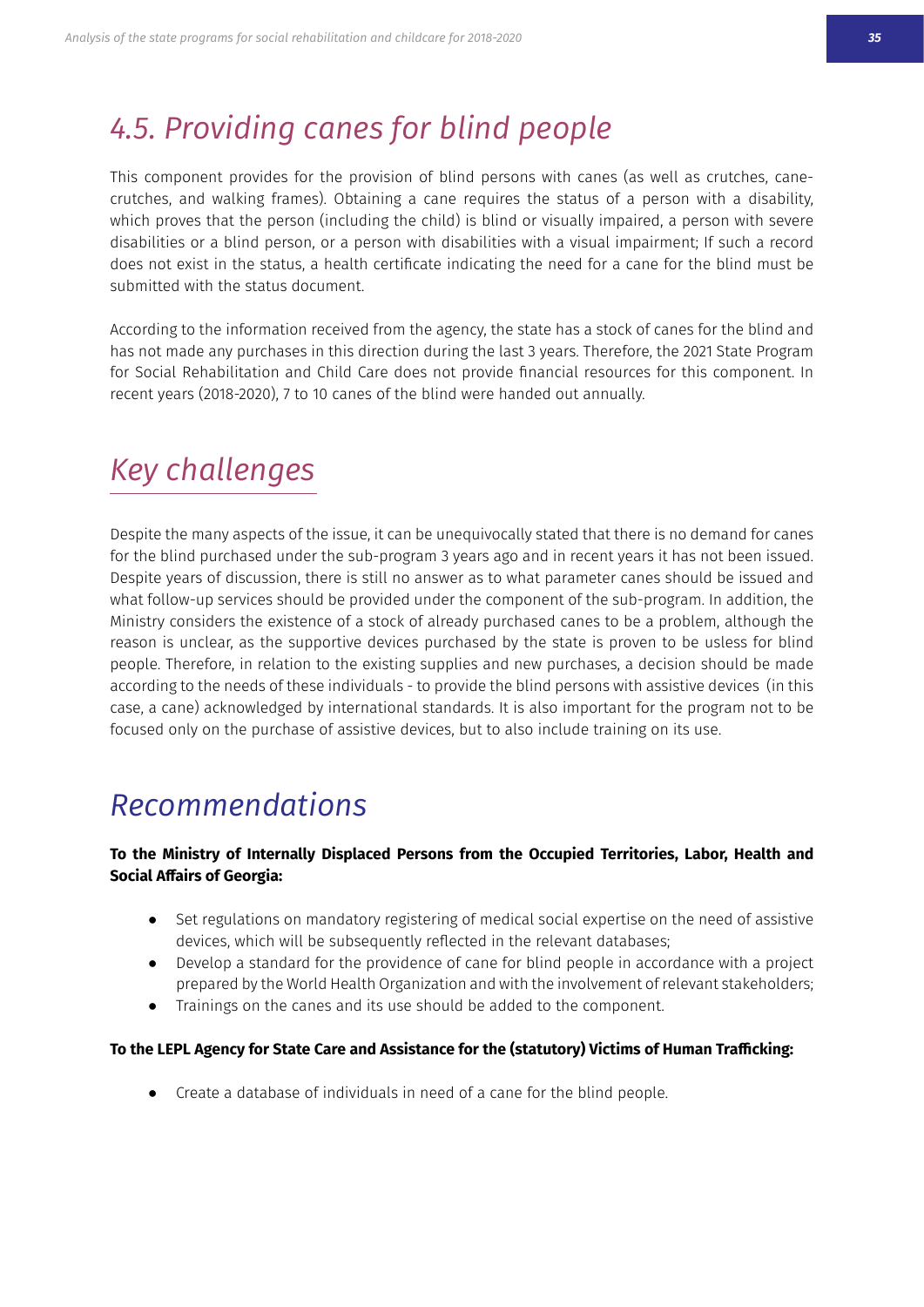# <span id="page-34-0"></span>*5. Promoting communication and providing smartphones for people with hearing loss*

**The goal of the sub-program** is to improve the degree of functional independence of persons with hearing loss and to promote their integration into the society.

**The activities of the sub-program are:** informing the persons with hearing loss through sign language interpreters about various services provided by the state and facilitating the communication necessary for receiving services in public institutions; purchase and handover of technical devices (smartphone) with video conferencing function.

#### **Information on program implementation**

Within the sub-program, in 2018-2020 an agreement was signed with the organization "Union of the Deaf of Georgia", which provided services in the following regions: Imereti, Guria, Samegrelo-Zemo Svaneti, Shida Kartli, Kakheti, Kvemo Kartli, Adjara and Mtskheta-Mtianeti. Under the program, the provider is required to post information in the major public institutions. 12 sign landuage interpreters, by the regions, participated in the implementation of the sub-program.

The target category of the sub-program is people with hearing loss living in Georgia (although the program is implemented in only 8 regions). According to the agency reports, an average of 200 people receive services each month.

Since 2019, the state issues vouchers for people with congenital hearing loss or 4th degree hearing impairment to purchase smartphones (in the amount of not more than 300 GEL for each smartphone). According to the 2021 program, a person may participate in it if s/he is registered in the database of socially vulnerable families, has been assigned a rating score of less than 100,000 as a result of the assessment and has not received such assistive devices in the past 2 years. In 2020, 40 people with disabilities benefited from this sub-program.

# *Key challenges*

The sub-program is implemented in 8 regions, but the service addresses are located in the central cities, which does not ensure full coverage of the region.

Although the service is provided by one organization, the annual procurement of services is carried out according to the requirements of the Public Procurement Law, which is associated with additional barriers and time.

The sub-program provides a limited list of public institutions (services by other institutions are available only in emergencies). Nevertheless, it is impossible to meet the existing needs with 1-2 sign language interpreters in the region. Low wages (on average, 350 GEL per person) should be taken into account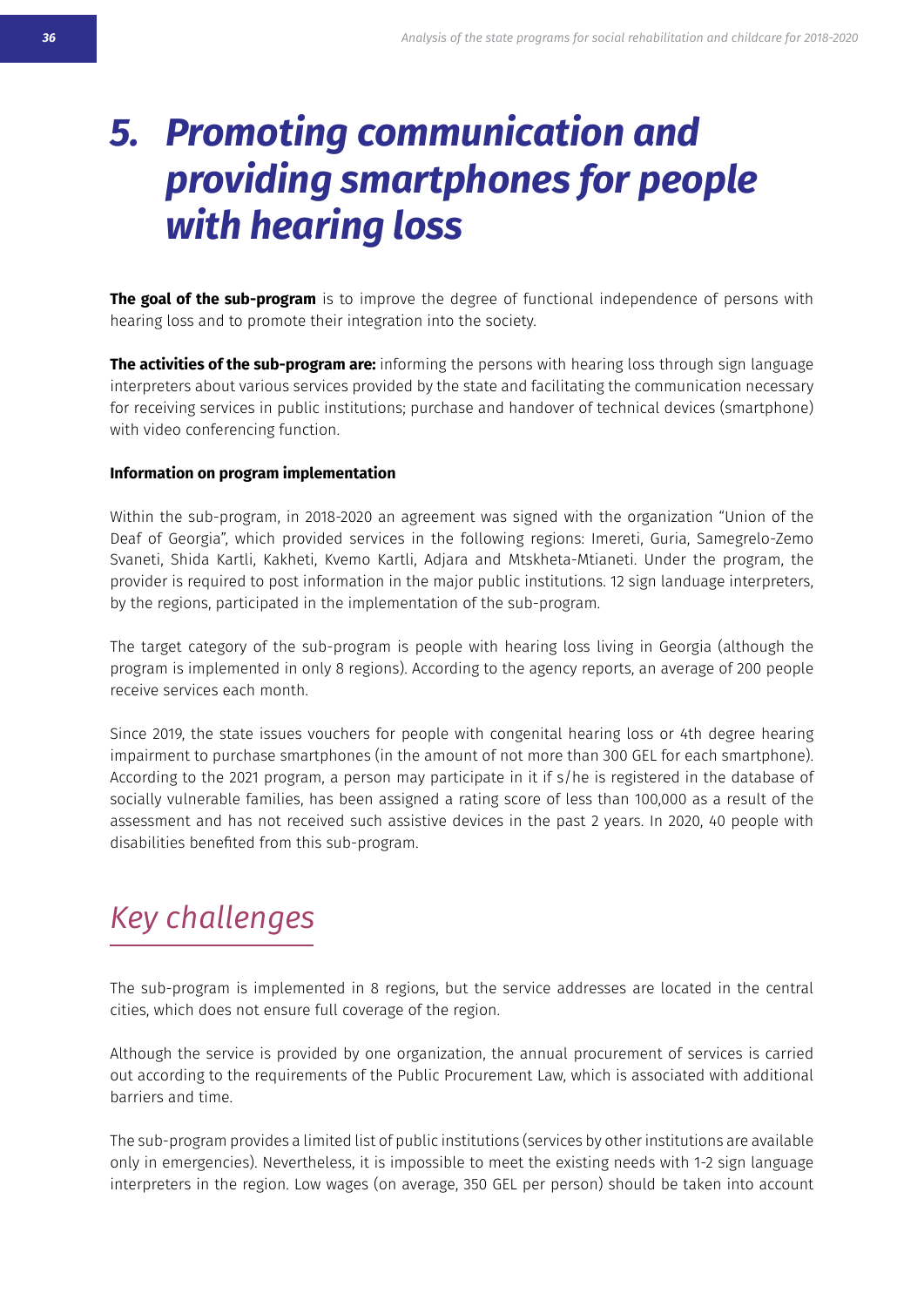<span id="page-35-0"></span>here, especially in conditions when their transportation costs are not provided.

The sub-program of smartphones has been implemented for the last 2 years (2019-2020). 140 mobile phones were handed over under the program. No significant challenges have been identified at this stage.

### *Recommendations*

To the Ministry of Internally Displaced Persons from the Occupied Territories, Labor, Health and **Social Affairs of Georgia:** 

- Create a minimum service standard:
- Simplify the procedure for selecting a service provider;
- Similar to Tbilisi, start considering the transfer of these services to local governments;
- Offer other assistive devices to people with hearing loss according to their needs.

#### To the LEPL Agency for State Care and Assistance for the (statutory) Victims of Human Trafficking:

Create a database of people with hearing loss by region, based on which the resources needed for their minimum services will be determined.

# *6. Foster care and family type home services for children with disabilities*

The goal of the sub-program is to raise children in need of care in an environment close to the family environment by placing them in alternative care services (such as foster care and a small family-type home).

#### **Information on program implementation**

As of December 2020, there were 40 children with disabilities in small family-type homes, and 310 children with disabilities in foster care (21 of them were placed in foster care of their relatives). In 2018, funding for children with disabilities in small family-type homes was 20 GEL per day, and from 2019 - 30 GEL per day; in foster care this amount is equal to 30 GEL per day, and in foster care of relatives - fixed amount of 375 GEL per month.

The target groups of the sub-program are children with disability status living in a childcare institution or children with disability status who have not enrolled vet and who cannot be returned to their biological family or are not being adopted. Besides, the first priority is to place the child in a foster care (from 0 to 18 years). If it is not possible to find a suitable foster parent, only then the child's placement in a small family-type home is considered.

Since 2021, the new target group of the foster care sub-program has been defined the persons with disabilities who have reached the age of 18, who have been in foster care for at least two years, are unable to return to a biological family and need state care (confirmed by a social worker). In this case,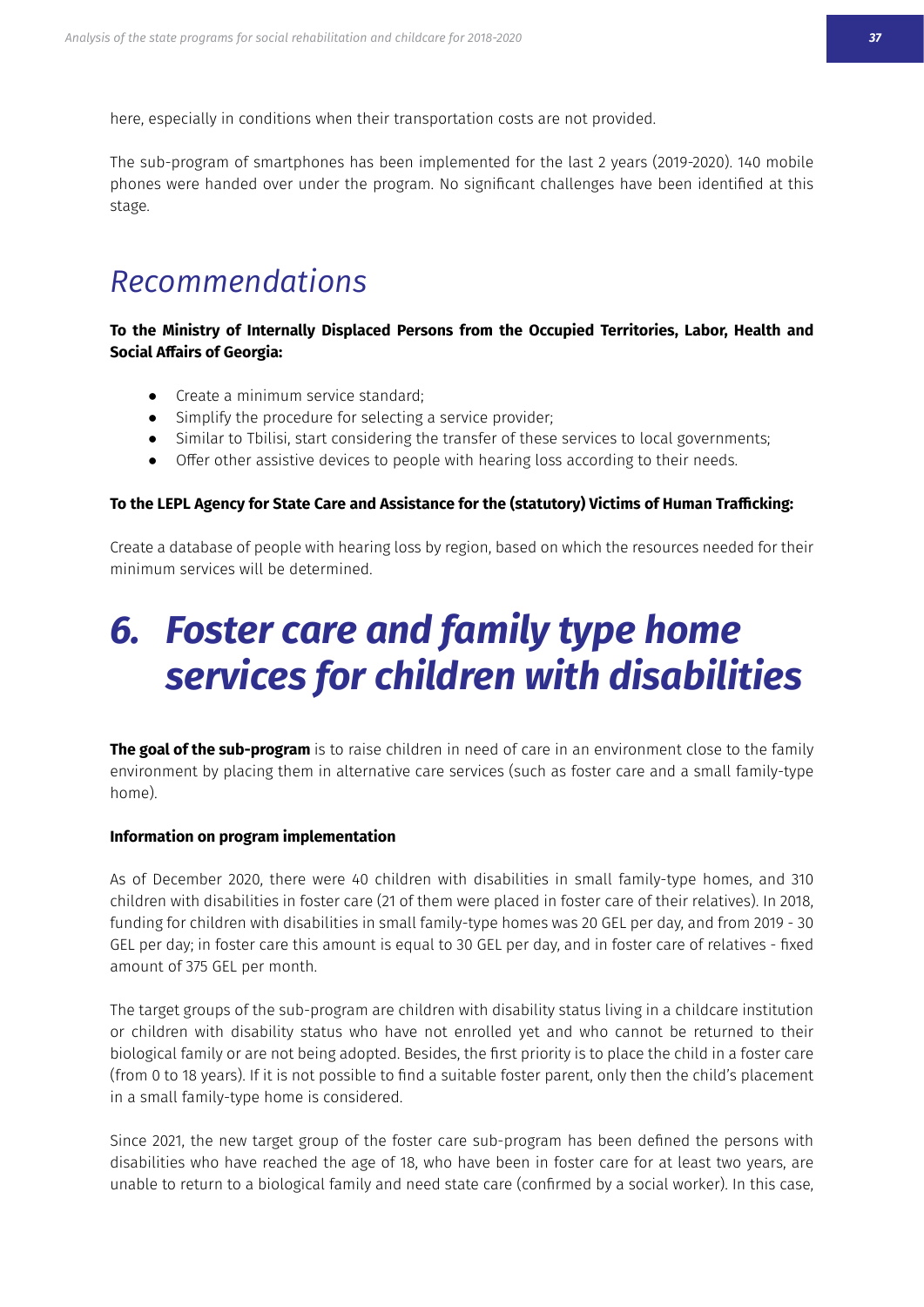the foster parent will receive 300 GEL per month, and the relative foster parent - 100 GEL.

In a small family type home, a child can be accommodated from the age of 6, and in a specialized small family type home - from a younger age.

## *Key challenges*

Although foster care is one of the priorities of the childcare system, there is still no unified system for finding and supporting foster caretakers. The issue becomes especially relevant in the case of specialized foster care, as caring for a child with disabilities requires relevant knowledge and qualifications from a foster parent.

According to the legislation, it is mandatory for foster parents to take a preparatory course, although so far the process has not been systematic. In particular, until recently, trainings were conducted by nongovernmental organizations, within the framework of donor funding and in a module agreed with the Ministry. However, it is unknown how the state will conduct preparatory courses after donor support will be suspended.

It is problematic to train already employed foster carers. Their training has been postponed several times and the process is not over yet.

Given the named challenges, the issue of finding and retraining foster carers is urgent. The agency places children with existing foster care service providers where services are already being provided to one or more persons. This makes it difficult to protect the best interests of the child and does not allow them to be cared for individually.

Access to additional services is also a challenge, especially if the foster family lives in the region. It should also be noted that due to the small number of foster families, important aspects such as the geographical access to basic services (medical facility, rehabilitation and therapeutic services, etc.) are often not taken into account when placing a child. Even in Tbilisi, where these services are relatively well provided (foster children are a priority group for inclusion in these services), due to the fact that there are several children in a foster care, not everyone may be able to use the existing services. In this regard, particular problems are faced by families where children with disabilities with difficult behaviors and mental health problems are in foster care. Foster families do not have the appropriate knowledge to manage the general or acute condition of these children.

Targeted rehabilitation services are not operational or funded by the program in most parts of the country. According to established practice, if it is not possible to manage the condition of a foster child, in extreme cases, children with difficult behavior and mental helath problems move to another foster family, or to a small family-type home. In case of the latter too there is a lack of resources, both in terms of the number of staff and their knowledge and qualifications.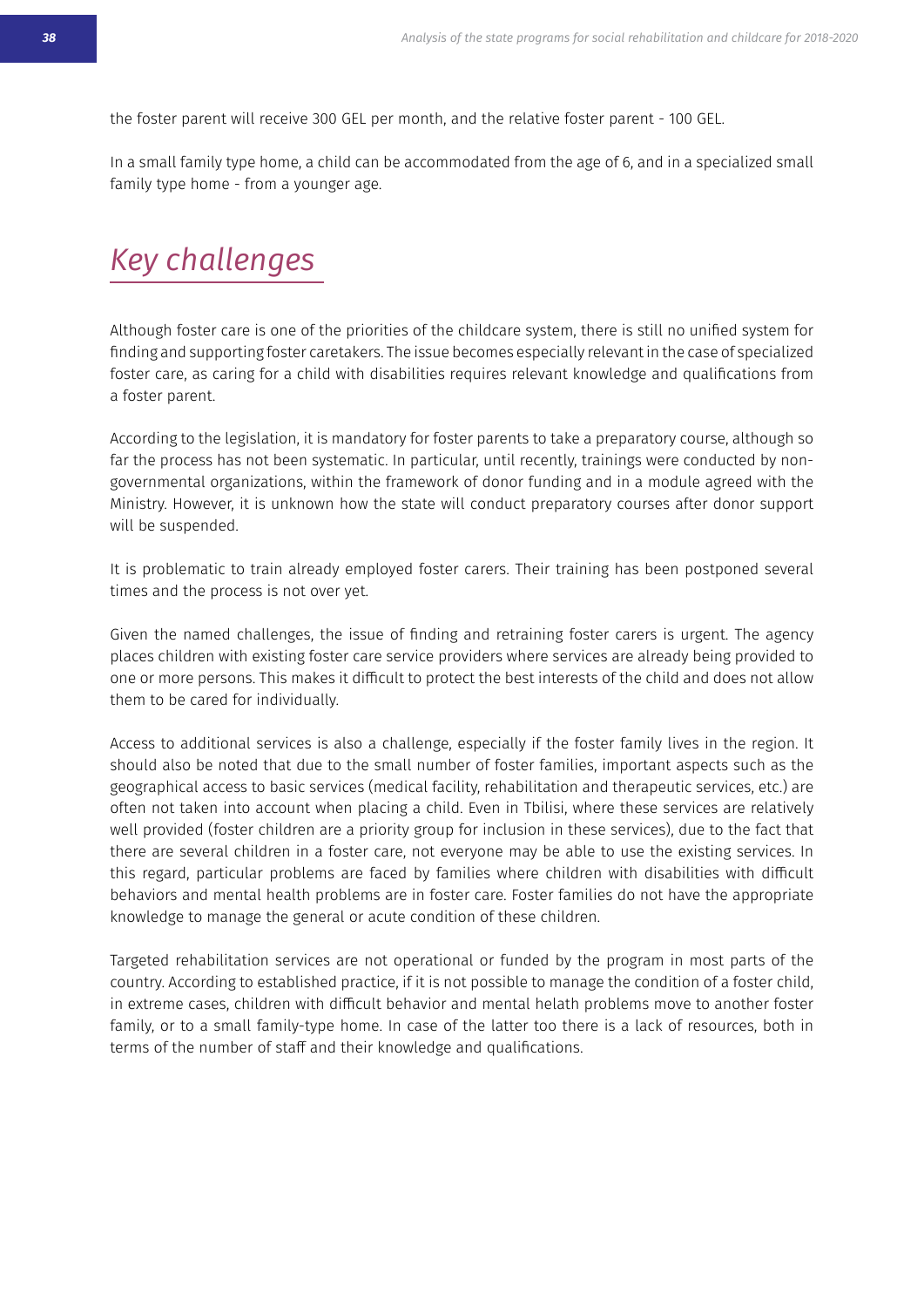### <span id="page-37-0"></span>*Recommendations*

#### To the Ministry of Internally Displaced Persons from the Occupied Territories, Labor, Health and **Social Affairs of Georgia:**

- Develop effective mechanisms for finding and attracting specialized foster care service providers, especially for children with complex behavioral and mental health problems;
- Develop a sustainable training system for specialized foster care service providers;
- Assess realistically the components of specialized foster care so that the remuneration for such foster care meets the additional needs of the child with disabilities (medical services, medicines, rehabilitation services, etc.);
- Establish a separate specialized foster care service for children with complex behavioral and mental health problems (with appropriate standard, training module and funding mechanism).

#### To the LEPL Agency for State Care and Assistance for the (statutory) Victims of Human Trafficking:

- Place children with disabilities in foster care only in the territorial units where therapeutic/ rehabilitation support services are provided;
- Enroll children with disabilities in small family-type homes only as the last resort.

# *7. Providing services in community organizations*

**The goal of the sub-program** is to create conditions for people with disabilities close to the family environment, to promote independent living and social integration.

**Sub-program activities include:** provision of housing, daily services and three meals a day; develop and implement an individual service plan for beneficiaries to enhance the degree of independence.

Activities to provide family-type independent living support service component are to offer family-type housing for no more than 6 beneficiaries in the same housing.

#### **Information on program implementation**

The target category of the sub-program includes persons with disabilities aged 18 and older as well as their children who are under 18 (unless it is against the interests of the child).

The target group of the component of supporting the independent type of family life of persons with disabilities is persons with disabilities aged 18 and older who have a mental and intellectual disability. However, they retain basic self-care or communication skills and have been assessed by a multidisciplinary team; also, children under the age of 18 of this category of beneficiaries, unless it is against the interests of the child.

As of December 2020, 10 organizations (8 - in Kakheti region, 1 - in Tskaltubo and 1 - in Tbilisi) were registered as providers of community services for persons with disabilities, for 191 persons with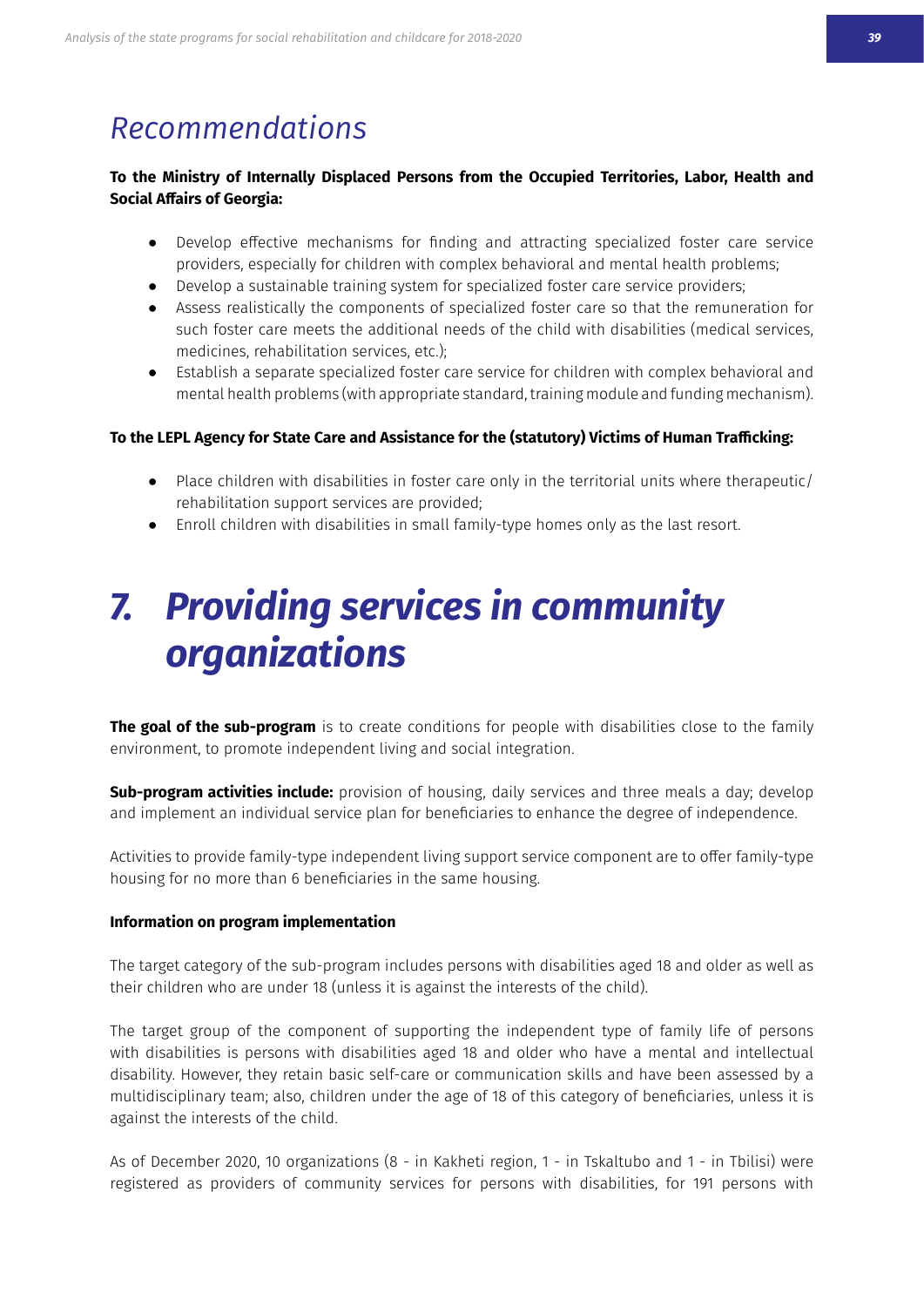disabilities, and for family type community service - 6 houses of one organization (4 - in Gurjaani and 2 - in Tbilisi) for a total of 30 people with disabilities.

The maximum number of beneficiaries in each community service institution is 24 persons with disabilities, and in the family-type community service of persons with disabilities - 6 persons with disabilities.

Beneficiaries of family type community services are fully funded, while funding in community services depends on the number of points in the socially vulnerable database.

#### **Table 12**

| Year | <b>Budget as approved by</b><br><b>Actual ex-</b><br>the program (GEL)<br>penditure |               | <b>Persons with</b><br>disabilities<br><b>Community</b><br>services | <b>Persons with</b><br>disabilities<br><b>Family type</b><br>community<br>services |
|------|-------------------------------------------------------------------------------------|---------------|---------------------------------------------------------------------|------------------------------------------------------------------------------------|
| 2018 | 1400 000                                                                            | 1 414 000     | 235                                                                 | 28                                                                                 |
| 2019 | 2 276 500                                                                           | 2 016 800     | 280                                                                 | 58                                                                                 |
| 2020 | 2 830 000                                                                           | 2 2 5 4 7 4 1 | 280                                                                 | 58                                                                                 |
| 2021 | 2 662 300                                                                           |               | 359                                                                 | 58                                                                                 |

As in other sub-programs, the amount approved by the program and amount actually spent during the year vary considerably in this case as well. Consequently, unspent funds remain in the sub-program budget each year, the main reason being the delayed start of services and long placement procedures.

## *Key challenges*

Community services include services for both persons with disabilities and the older people. Although these services are differentiated according to the registration of organizations, they do not differ with sub-program activities. Therefore, it is advisable to set different goals and activities for different categories of beneficiaries.

A unified register for all types of community services creates additional challenges: although community services for the older people and people with disabilities are separated and the criteria for enrolling in family-type community services differ from those of other institutions, decision on the enrollment of person with disabilities requires quite a long time because of the unified register.

The principle of co-financing in community services is of a formalistic nature and, in most cases, the beneficiaries do not/can not pay these amounts, which ultimately has a negative impact on the services provided.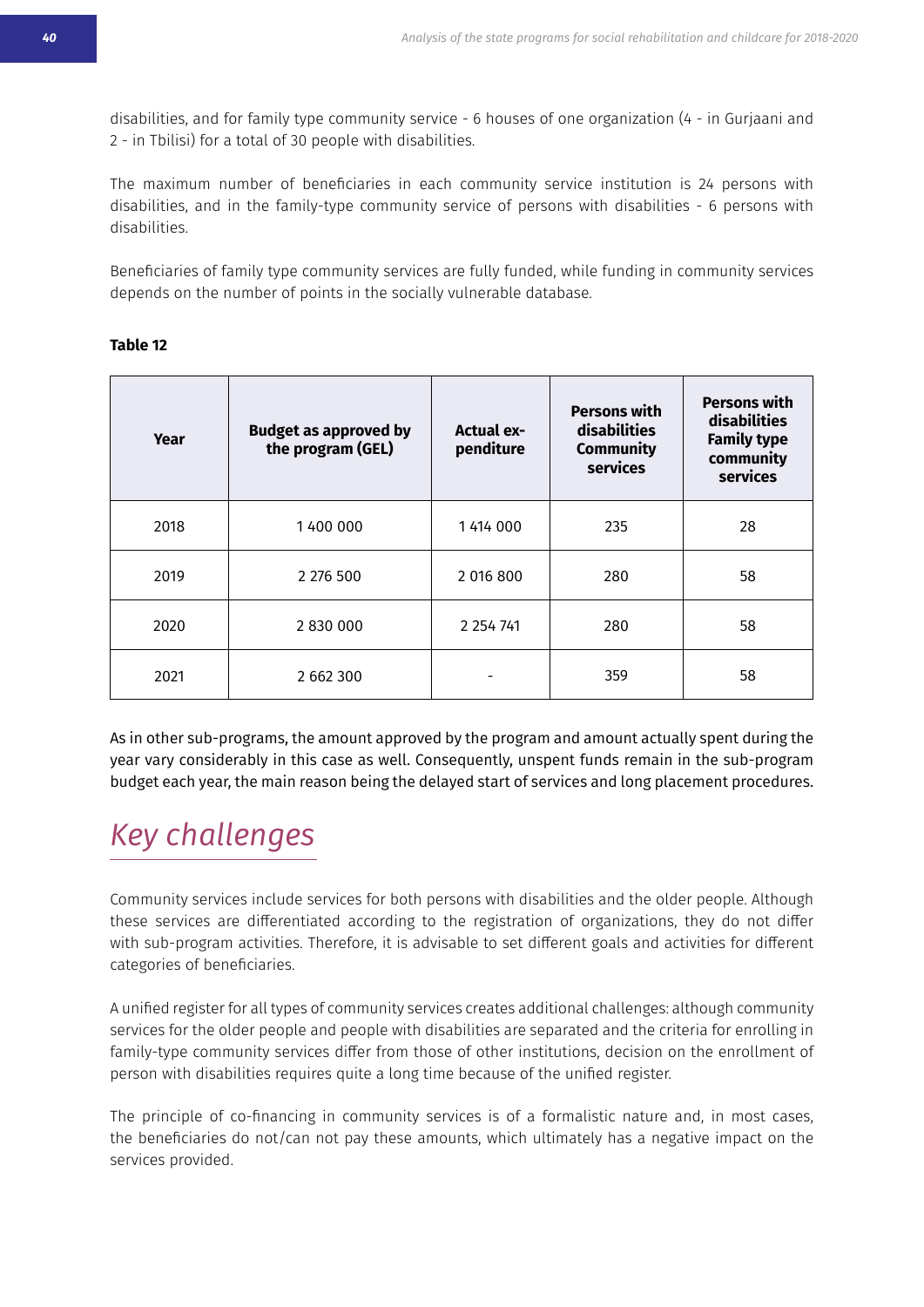Given the reality of the relevant period (already registered services), the standard of community service was set for no more than 24 beneficiaries, and at this stage the community representatives agree that this service fails to support the independent life of these individuals<sup>25</sup>.

Due to the fact that various targeted services are not developed in the country, in some cases the socalled bed-ridden patients are included by the community services, which does not meet the objectives of the sub-program.

Although there is a standard for community services, there is no systematic monitoring of services aimed at evaluating multiple, beneficiary-focused services, rather than controlling the administrative functioning of the service. It should also be noted that the Social Service of the LEPL Agency for State Care and Assistance of Victims of Human Trafficking is not involved in the process of studying and meeting the needs of beneficiaries.

### *<u>Recommendations</u>*

#### To the Ministry of Internally Displaced Persons from the Occupied Territories, Labor, Health and **Social Affairs of Georgia:**

- Separate family-type community service for persons with disabilities into independent subprograms. In addition, the criteria for admission to this service should be more specific;
- Break down the community service sub-program into components and determine targeted activities, number of beneficiaries and budget (activities according to age groups and capabilities):
- Reconsider the maximum number of beneficiaries of community services defined by the current standards (24 persons) and bring the service as close as possible to the family environment (5-7 persons);
- Reconsider the issue of co-financing, given that there is no effective mechanism for securing co-financing;
- Define the role of the social worker in the community service process;
- Develop an effective service monitoring mechanism focused on assessing the readiness of people in community service for independent living.

#### To the LEPL Agency for State Care and Assistance for the (statutory) Victims of Human Trafficking:

Maintain an independent register for each target group of the sub-program for effective management of the databases of persons in waiting list (potential beneficiaries).

<sup>25.</sup> Focus group with service providers.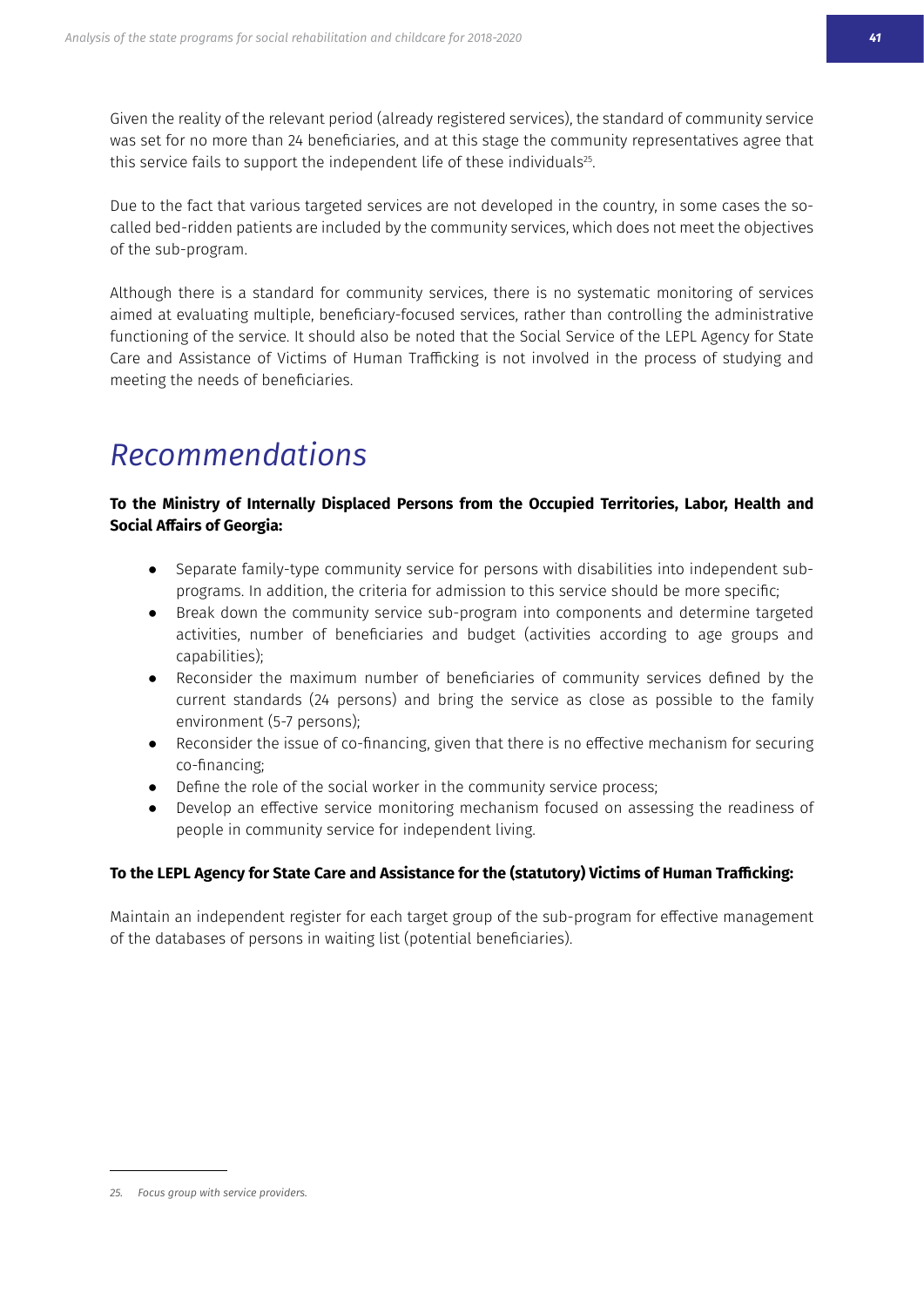### <span id="page-40-0"></span>*Conclusion*

UThe State Program on Social Rehabilitation and Child Care only partially covers the needs of persons with disabilities living in the country. As can be seen from the program implementation reports, various subjective or objective reasons, make full utilization of ellocated resources impossible.

The main challenge of the program is that its sub-programs are not based on the statistical data (which often do not exist) and the needs of specific groups. Consequently, there is a big difference between the budget of the approved program and the actual expenditure. besides, the already scarce budgetary resource is spent inefficiently. And this against the background that the main challenge in each service remains insufficient funding and quality of service.

Although certain services are monitored unsystematically, one of the main problems remains service quality control (namely, when the system evaluates the quality of service received by the beneficiary and the results achieved with a particular individual, rather than the administrative functioning of the service and budgeted funding).

An essential challenge is the geographical accessibility to the program. At best, sub-programs are implemented in only 15-20 municipalities, and most of the target categories living in the country are deprived from the opportunity to receive services by place of residence. Consequently, in order to receive the service, they have to temporarily move to another territorial unit, which is associated with additional financial resources.

In order to increase the effectiveness of the program, before implementing systemic reforms, it is important to: collect comprehensive statistical data and plan sub-programs based on their analysis; ensure active involvement of community representatives in the program development process; also, support service providers to create new services and expand existing ones.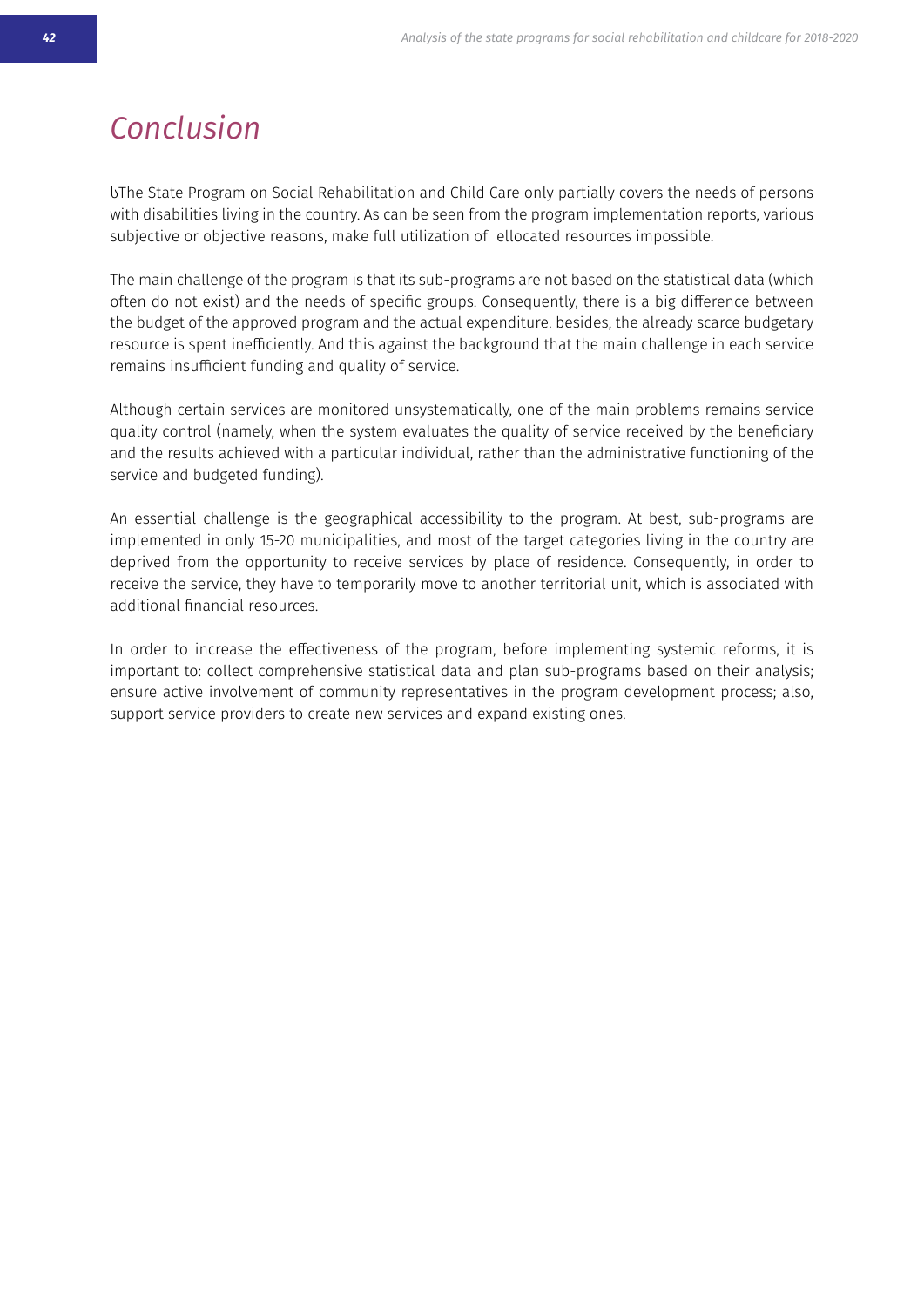### <span id="page-41-0"></span>*Annex 1*

Distribution of sub-programs provided by the 2020 state program of social rehabilitation and childcare by municipalities (number of beneficiaries is given according to the limits of the sub-program):

| N                       | <b>Region/district</b>  | 0-18 years<br>old children<br>with<br>disability | <b>Persons</b><br>with<br>significant<br>disability | Person<br>with mild<br>disability | Person with<br>moderate<br>disability | <b>Total</b><br>persons<br>with<br>disabilities | <b>Farly</b><br>development | Children<br>with<br>disabilities<br>in Day Care<br><b>Centers</b> | <b>Persons</b><br>with<br>disabilities<br>in Day Care<br><b>Centers</b> | Rehabilitation-<br><b>Habilitation</b> |
|-------------------------|-------------------------|--------------------------------------------------|-----------------------------------------------------|-----------------------------------|---------------------------------------|-------------------------------------------------|-----------------------------|-------------------------------------------------------------------|-------------------------------------------------------------------------|----------------------------------------|
| $\mathbf{1}$            | <b>Tbilisi</b>          | 3918                                             | 7294                                                | 16 208                            | 2785                                  | 30 205                                          | 845                         | 242                                                               | 431                                                                     | X                                      |
| $\mathbf 2$             | Lanchkhuti district     | 118                                              | 326                                                 | 1 2 4 5                           | 112                                   | 1801                                            |                             |                                                                   |                                                                         |                                        |
| 3                       | Ozurgeti district       | 180                                              | 570                                                 | 1 2 2 4                           | 193                                   | 2 1 6 7                                         | 20                          | 25                                                                |                                                                         |                                        |
| 4                       | Chokhatauri district    | 70                                               | 165                                                 | 458                               | 66                                    | 759                                             |                             | 20                                                                |                                                                         |                                        |
| 5                       | Ambrolauri district     | 18                                               | 109                                                 | 272                               | 29                                    | 428                                             |                             | 20                                                                |                                                                         |                                        |
| 6                       | Lentekhi district       | 19                                               | 64                                                  | 263                               | 32                                    | 378                                             |                             |                                                                   |                                                                         |                                        |
| $\overline{\mathbf{z}}$ | Oni district            | 6                                                | 58                                                  | 101                               | 17                                    | 182                                             |                             |                                                                   |                                                                         |                                        |
| 8                       | Tsageri district        | 18                                               | 103                                                 | 293                               | 48                                    | 462                                             |                             |                                                                   |                                                                         |                                        |
| 9                       | Akhmeta district        | 52                                               | 248                                                 | 637                               | 170                                   | 1 1 0 7                                         |                             |                                                                   |                                                                         |                                        |
| 10                      | Gurjaani district       | 196                                              | 466                                                 | 1360                              | 196                                   | 2 2 18                                          |                             | 14                                                                | 33                                                                      | X                                      |
| 11                      | Dedoplistskaro District | 44                                               | 134                                                 | 346                               | 60                                    | 584                                             |                             |                                                                   |                                                                         | X                                      |
| 12                      | <b>Telavi District</b>  | 139                                              | 407                                                 | 1064                              | 176                                   | 1786                                            | 120                         | 23                                                                | 38                                                                      | X                                      |
| 13                      | Lagodekhi district      | 180                                              | 397                                                 | 1460                              | 165                                   | 2 2 0 2                                         | 15                          | 20                                                                |                                                                         | X                                      |
| 14                      | Sagarejo district       | 125                                              | 283                                                 | 698                               | 145                                   | 1 2 5 1                                         |                             | 15                                                                |                                                                         | X                                      |
| 15                      | Sighnaghi district      | 65                                               | 267                                                 | 488                               | 89                                    | 909                                             |                             | 19                                                                |                                                                         |                                        |
| 16                      | Kvareli district        | 114                                              | 258                                                 | 744                               | 75                                    | 1 1 9 1                                         |                             |                                                                   |                                                                         |                                        |
| 17                      | Baghdati district       | 71                                               | 298                                                 | 759                               | 147                                   | 1 2 7 5                                         |                             |                                                                   |                                                                         |                                        |
| 18                      | Vani district           | 64                                               | 244                                                 | 774                               | 60                                    | 1 1 4 2                                         |                             | 10                                                                |                                                                         |                                        |
| 19                      | Zestaponi district      | 162                                              | 485                                                 | 1 3 3 1                           | 211                                   | 2 1 8 9                                         | 40                          | 40                                                                | 30                                                                      |                                        |
| 20                      | Terjola district        | 94                                               | 406                                                 | 1 0 7 7                           | 150                                   | 1727                                            |                             | 26                                                                |                                                                         |                                        |
| 21                      | Samtredia district      | 129                                              | 381                                                 | 870                               | 102                                   | 1482                                            |                             | 16                                                                |                                                                         |                                        |
| 22                      | Sachkhere district      | 126                                              | 389                                                 | 1 1 7 1                           | 162                                   | 1848                                            |                             | 18                                                                |                                                                         |                                        |
| 23                      | Tkibuli district        | 40                                               | 205                                                 | 511                               | 112                                   | 868                                             |                             |                                                                   |                                                                         |                                        |
| 24                      | Kutaisi                 | 583                                              | 1742                                                | 3 9 28                            | 382                                   | 6 6 3 5                                         | 200                         | 75                                                                | 70                                                                      | X                                      |
| 25                      | Tskaltubo district      | 140                                              | 543                                                 | 1533                              | 196                                   | 2 4 1 2                                         |                             |                                                                   |                                                                         |                                        |
| 26                      | Chiatura district       | 85                                               | 447                                                 | 1095                              | 153                                   | 1780                                            |                             |                                                                   |                                                                         |                                        |
| 27                      | Kharagauli district     | 68                                               | 184                                                 | 544                               | 102                                   | 898                                             |                             |                                                                   |                                                                         |                                        |
| 28                      | Khoni district          | 60                                               | 210                                                 | 700                               | 70                                    | 1040                                            | 13                          | 14                                                                | 14                                                                      |                                        |
| 29                      | Dusheti district        | 75                                               | 244                                                 | 625                               | 128                                   | 1 0 7 2                                         |                             |                                                                   |                                                                         |                                        |
| 30                      | Tianeti district        | 28                                               | 71                                                  | 170                               | 23                                    | 292                                             |                             |                                                                   |                                                                         |                                        |
| 31                      | Mtskheta district       | 120                                              | 300                                                 | 828                               | 152                                   | 1400                                            | 45                          | 28                                                                | 28                                                                      |                                        |
| 32                      | Kazbegi district        | $\overline{7}$                                   | 22                                                  | 45                                | 10                                    | 84                                              |                             |                                                                   |                                                                         |                                        |
| 33                      | Abasha district         | 53                                               | 161                                                 | 552                               | $77\,$                                | 843                                             | $\bf 8$                     |                                                                   |                                                                         |                                        |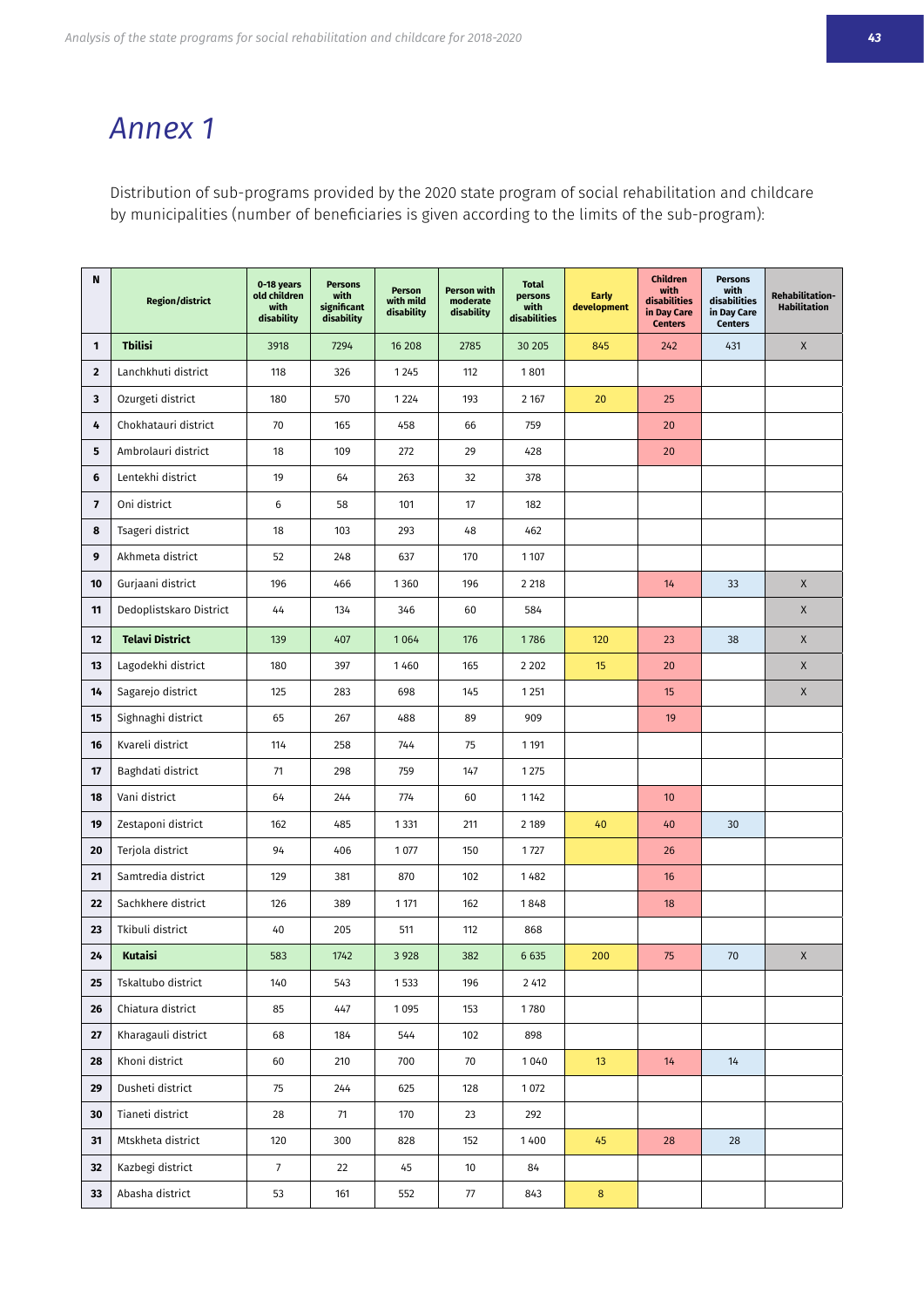| 34 | Zugdidi district        | 298    | 1004  | 2 184   | 307    | 3793    | 14              |    |    | $\mathsf X$ |
|----|-------------------------|--------|-------|---------|--------|---------|-----------------|----|----|-------------|
| 35 | Martvili district       | 125    | 401   | 1 4 1 0 | 106    | 2 0 4 2 |                 |    |    |             |
| 36 | Mestia district         | 37     | 89    | 189     | 39     | 354     | 10 <sup>°</sup> |    |    |             |
| 37 | Senaki district         | 103    | 320   | 996     | 119    | 1538    | 15              | 20 | 20 |             |
| 38 | Poti                    | 111    | 330   | 618     | 107    | 1 1 6 6 | 25              |    |    |             |
| 39 | Chkhorotsku district    | 62     | 161   | 544     | 92     | 859     | 20              |    |    |             |
| 40 | Tsalenjikha district    | 59     | 259   | 599     | 89     | 1006    | 15              |    |    |             |
| 41 | Khobi district          | 69     | 241   | 674     | 62     | 1046    |                 |    |    |             |
| 42 | Adigeni district        | 36     | 155   | 363     | 64     | 618     |                 |    |    |             |
| 43 | Aspindza district       | 30     | 78    | 212     | 37     | 357     |                 |    |    |             |
| 44 | Akhalkalaki district    | 79     | 229   | 592     | 104    | 1004    |                 |    |    |             |
| 45 | Akhaltsikhe district    | 98     | 330   | 623     | 89     | 1140    |                 |    |    |             |
| 46 | <b>Borjomi district</b> | 82     | 225   | 563     | 132    | 1002    | 30              | 10 | 10 | $\mathsf X$ |
| 47 | Ninotsminda district    | 48     | 114   | 337     | 44     | 543     |                 |    |    |             |
| 48 | Bolnisi district        | 182    | 359   | 793     | 123    | 1 4 5 7 | 20              |    |    |             |
| 49 | Gardabani district      | 240    | 484   | 948     | 147    | 1819    |                 |    |    |             |
| 50 | Dmanisi district        | 47     | 133   | 381     | 38     | 599     |                 |    |    |             |
| 51 | Tetri Tskaro district   | 42     | 108   | 288     | 46     | 484     |                 |    |    |             |
| 52 | Marneuli district       | 336    | 709   | 1 3 1 5 | 223    | 2 5 8 3 | 20              |    |    | $\mathsf X$ |
| 53 | <b>Rustavi</b>          | 384    | 785   | 1713    | 347    | 3 2 2 9 | 15              | 44 | 44 | $\mathsf X$ |
| 54 | Tsalka district         | 36     | 88    | 281     | 42     | 447     |                 |    |    |             |
| 55 | Gori district           | 305    | 940   | 2 477   | 628    | 4 3 5 0 | 30              | 30 | 30 | $\mathsf X$ |
| 56 | Kaspi district          | 87     | 311   | 810     | 228    | 1436    | 20              |    |    |             |
| 57 | Kareli district         | 107    | 290   | 819     | 208    | 1 4 2 4 | 25              |    |    |             |
| 58 | Khashuri district       | 155    | 515   | 1466    | 244    | 2 3 8 0 | 20              |    |    |             |
| 59 | Batumi                  | 685    | 1357  | 2725    | 303    | 5 0 7 0 | 50              |    |    | $\mathsf X$ |
| 60 | Keda district           | 60     | 233   | 612     | 100    | 1005    |                 |    |    |             |
| 61 | Kobuleti district       | 274    | 840   | 1967    | 284    | 3 3 6 5 |                 |    |    | $\mathsf X$ |
| 62 | Shuakhevi district      | 70     | 320   | 734     | 106    | 1230    | 30 <sup>°</sup> |    |    |             |
| 63 | Khelvachauri district   | 242    | 700   | 1516    | 263    | 2 7 21  |                 |    |    |             |
| 64 | Khulo district          | 107    | 346   | 1 1 5 6 | 338    | 1947    |                 |    |    |             |
|    | In total                | 11 763 | 29935 | 73 279  | 11 654 | 126 631 |                 |    |    |             |